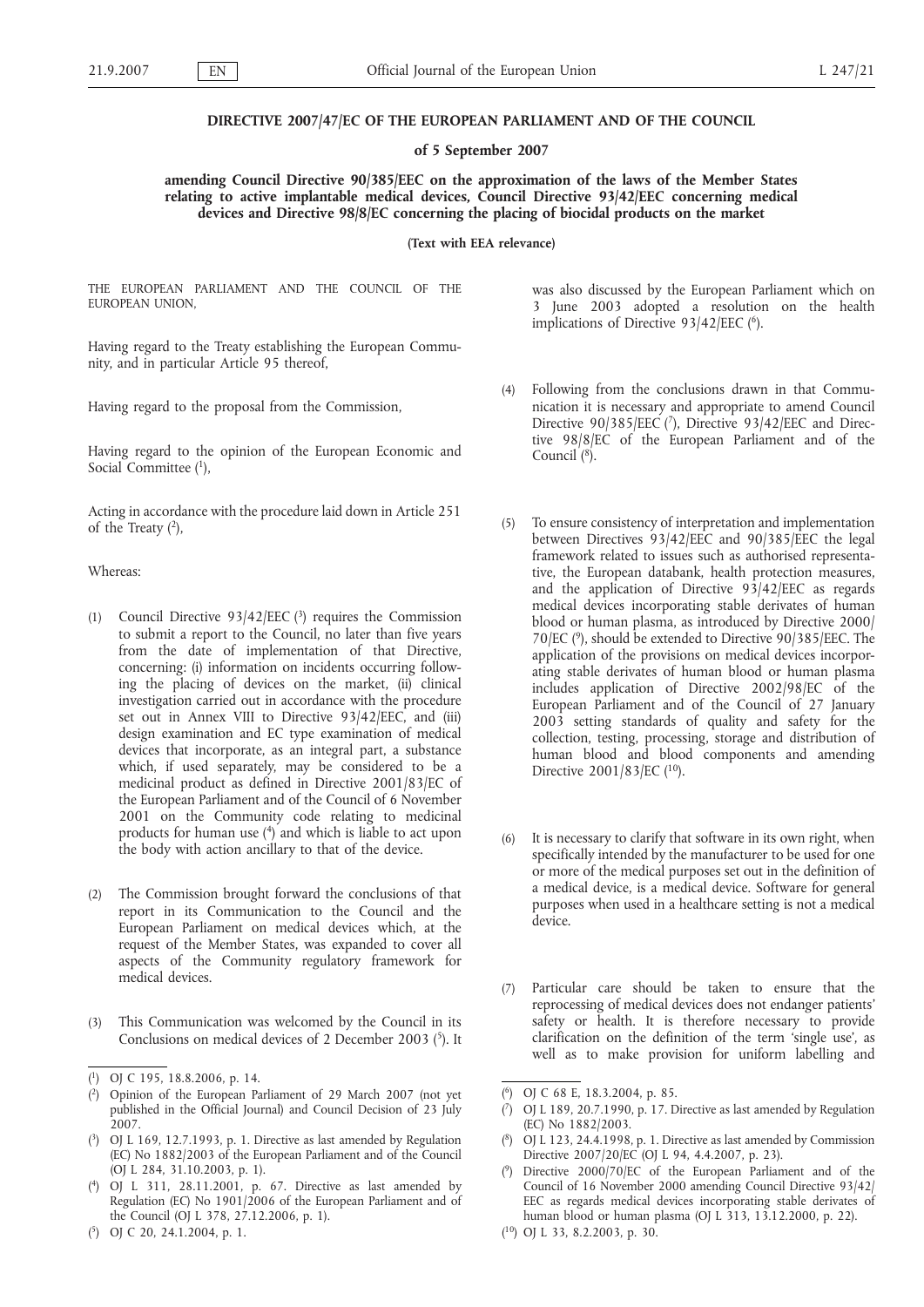instructions for use. Moreover, the Commission should engage in further analysis in order to see if additional measures are appropriate to ensure a high level of protection for patients.

- (8) In the light of technical innovation and the development of initiatives at the international level it is necessary to enhance the provisions on clinical evaluation, including clarification that clinical data is generally required for all devices regardless of classification and the possibility to centralise data on clinical investigations in the European databank.
- (9) In order to provide clearer evidence of the compliance of custom-made device manufacturers, an explicit requirement for a post market production review system involving incident reporting to authorities should be introduced, as is already in place for other devices, and to enhance patient information, a requirement should be introduced that the 'Statement' under Annex VIII to Directive 93/42/EEC should be available to the patient and that it should contain the name of the manufacturer.
- (10) In the light of technical progress in information technology and medical devices, a process should be provided to allow information supplied by the manufacturer to be available by other means.
- (11) Manufacturers of Class I sterile and/or measuring medical devices should be given the option of using the full quality assurance conformity assessment module in order to provide them with more flexibility in the choice of compliance modules.
- (12) In order to support market surveillance activities by Member States it is necessary and appropriate, in the case of implantable devices, to increase the time period for the retention of documents for administrative purposes to at least 15 years.
- (13) For the appropriate and efficient functioning of Directive 93/42/EEC as regards regulatory advice on classification issues arising at national level, in particular on whether or not a product falls under the definition of a medical device, it is in the interest of national market surveillance and the health and safety of humans to establish a procedure for decisions on whether or not a product falls under the medical device definition.
- (14) To ensure that, where a manufacturer does not have a registered place of business in the Community, authorities have a single individual person authorised by the manufacturer whom they can address in matters relating to the compliance of the devices with the Directives it is necessary to introduce an obligation for such manufacturers to designate an authorised representative for a device. This designation should be effective at least for all devices of the same model.
- (15) To further ensure public health and safety it is necessary to provide for a more consistent application of the provisions on health protection measures. Particular care should be taken to ensure that, when in use, the products do not endanger patients' health or safety.
- (16) In support of transparency in Community legislation, certain information related to medical devices and their conformity with Directive 93/42/EEC, in particular information on registration, on vigilance reports and on certificates, should be available to any interested party and the general public.
- (17) To better coordinate the application and efficiency of national resources when applied to issues related to Directive 93/42/EEC, the Member States should cooperate with each other and at international level.
- (18) As design for patient safety initiatives play an increasing role in public health policy, it is necessary to expressly set out the need to consider ergonomic design in the essential requirements. In addition the level of training and knowledge of the user, such as in the case of a lay user, should be further emphasised within the essential requirements. The manufacturer should place particular emphasis on the consequences of misuse of the product and its adverse effects on the human body.
- (19) In the light of experience gained regarding activities of both the notified bodies and the authorities in the assessment of devices which require intervention of the appropriate authorities for medicines and human blood derivatives their duties and tasks should be clarified.
- (20) Taking account of the growing importance of software in the field of medical devices, be it as stand alone or as software incorporated in a device, validation of software in accordance with the state of the art should be an essential requirement.
- (21) In the light of the increased use of third Parties to carry out the design and manufacture of devices on behalf of the manufacturer, it is important that the manufacturer demonstrates that he applies adequate controls to the third party to continue to ensure the efficient operating of the quality system.
- (22) The classification rules are based on the vulnerability of the human body taking account of the potential risks associated with the technical design and manufacture of the devices. Explicit prior authorisation with regard to conformity, including an assessment of the design documentation, is required for Class III devices to be placed on the market. In performing its duties under the quality assurance and verification conformity assessment modules for all other classes of devices, it is essential and necessary for a notified body, in order to be assured of the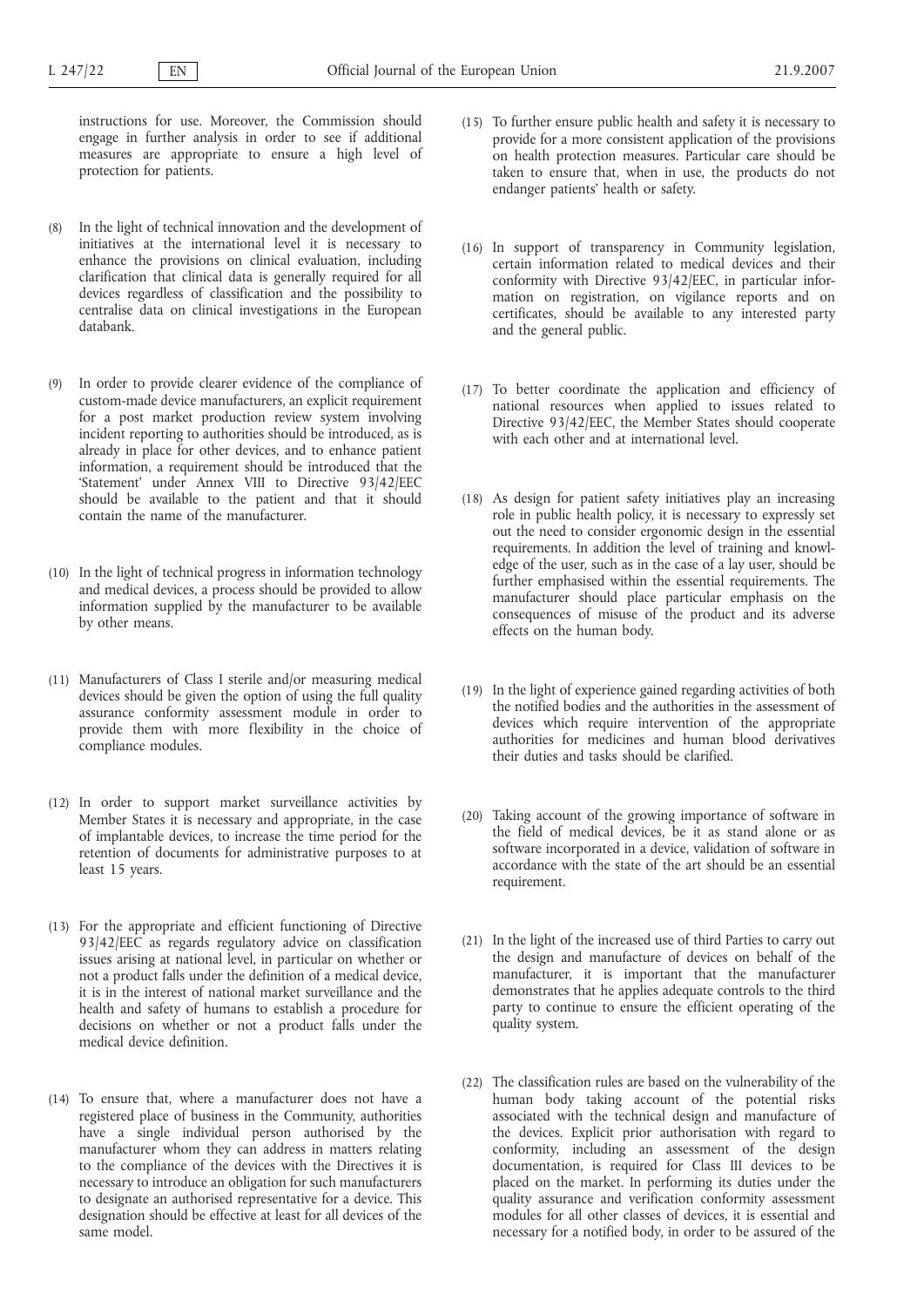compliance of the manufacturer with Directive 93/42/EEC, to review the design documentation for the medical device. The depth and extent of this review should be commensurate with the classification of the device, the novelty of the intended treatment, the degree of intervention, the novelty of the technology or construction materials, and the complexity of the design and/or technology. This review can be achieved by taking a representative example of design documentation of one or more type(s) of devices from those being manufactured. Further review(s), and in particular the assessment of changes to the design that could affect conformity with the essential requirements, should be part of the surveillance activities of the notified body.

- (23) It is necessary to remove the incoherence in the classification rules as a result of which invasive devices with respect to body orifices intended for connection to an active Class I medical device were not classified.
- (24) The measures necessary for the implementation of Directive 90/385/EEC and Directive 93/42/EEC should be adopted in accordance with Council Decision 1999/468/EC of 28 June 1999 laying down the procedures for the exercise of implementing powers conferred on the Commission  $(1)$ .
- (25) In particular, power should be conferred on the Commission to adapt classification rules for medical devices, to adapt the means by which the information needed to use medical devices safely and properly may be set out, to determine conditions for making certain information publicly available, to adapt the provisions on clinical investigations set out in certain Annexes, to adopt particular requirements for placing certain medical devices on the market or putting them into service, and to take decisions to withdraw such devices from the market for reasons of protection of health or safety. Since those measures are of general scope and are designed to amend or supplement Directive 90/385/EEC and Directive 93/42/EEC by the modification or addition of non-essential elements, they must be adopted in accordance with the regulatory procedure with scrutiny provided for in Article 5a of Decision 1999/468/EC.
- (26) When, on imperative grounds of urgency, the normal time limits for the regulatory procedure with scrutiny cannot be complied with, the Commission should be able to use the urgency procedure provided for in Article 5a(6) of Decision 1999/468/EC for taking decisions on withdrawal of certain medical devices from the market and for the adoption of particular requirements for placing such devices on the market or putting them into service for reasons of protection of health or safety.
- (27) The Commission should give a mandate to CEN and/or Cenelec to specify technical requirements and a suitable specific label for phthalate-containing devices within 12 months after entry into force of this Directive.
- (28) Many Member States have established recommendations with the aim of reducing or limiting the use of medical devices containing critical phthalates on children, pregnant and nursing women and other patients at risk. To enable medical professionals to avoid such risks, devices which possibly release phthalates to the body of the patient should be labelled accordingly.
- (29) In accordance with the essential requirements on the design and manufacture of medical devices, manufacturers should avoid the use of substances that may possibly compromise the health of patients, in particular of substances which are carcinogenic, mutagenic or toxic to reproduction, and should, as appropriate, strive to develop alternative substances or products with a lower risk potential.
- (30) It should be clarified that alongside Directives 90/385/EEC and 93/42/EEC, in vitro diagnostic medical devices, which are the subject of Directive 98/79/EC of the European Parliament and of the Council of 27 October 1998 on in vitro diagnostic medical devices (2), should also be excluded from the scope of Directive 98/8/EC.
- (31) In accordance with point 34 of the Interinstitutional agreement on better law-making  $(3)$ , Member States are encouraged to draw up, for themselves and in the interests of the Community, their own tables illustrating, as far as possible, the correlation between this Directive and the transposition measures, and to make them public.
- (32) Directives 90/385/EEC, 93/42/EEC and 98/8/EC should therefore be amended accordingly,

HAVE ADOPTED THIS DIRECTIVE:

# *Article 1*

Directive 90/385/EEC is hereby amended as follows:

- 1. Article 1 shall be amended as follows:
	- (a) paragraph 2 shall be amended as follows:
		- (i) point (a) shall be replaced by the following:
			- '(a) "medical device" means any instrument, apparatus, appliance, software, material or other article, whether used alone or in combination, together with any accessories, including the software intended by its

<sup>(</sup> 1) OJ L 184, 17.7.1999, p. 23. Decision as amended by Decision 2006/ 512/EC (OJ L 200, 22.7.2006, p. 11).

<sup>(</sup> 2) OJ L 331, 7.12.1998, p. 1. Directive as last amended by Regulation (EC) No 1882/2003.

<sup>(</sup> 3) OJ C 321, 31.12.2003, p. 1.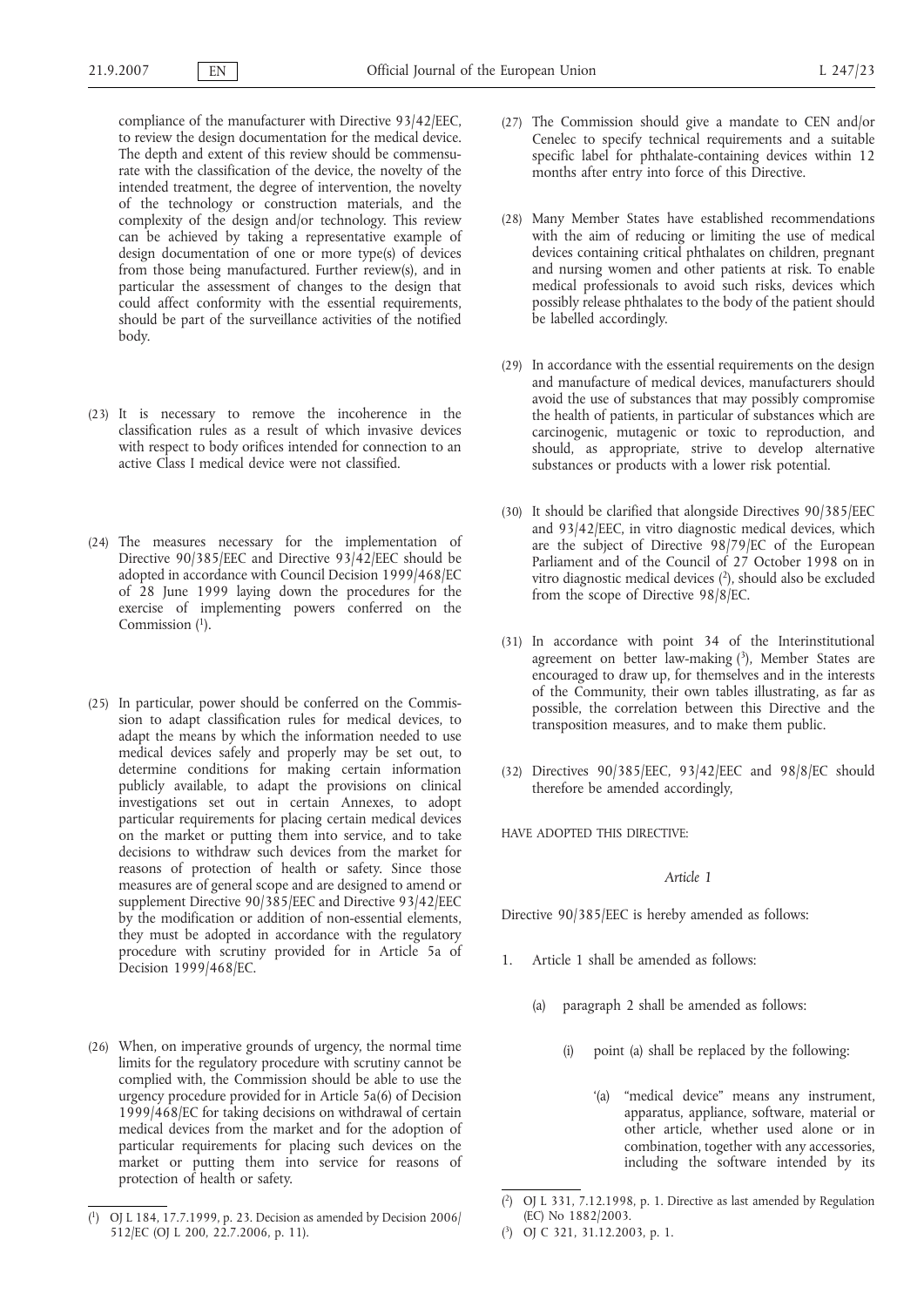manufacturer to be used specifically for diagnostic and/or therapeutic purposes and necessary for its proper application, intended by the manufacturer to be used for human beings for the purpose of:

- diagnosis, prevention, monitoring, treatment or alleviation of disease,
- diagnosis, monitoring, treatment, alleviation of or compensation for an injury or handicap,
- investigation, replacement or modification of the anatomy or of a physiological process,
- control of conception,

and which does not achieve its principal intended action in or on the human body by pharmacological, immunological or metabolic means, but which may be assisted in its function by such means;'

- (ii) points (d), (e) and (f) shall be replaced by the following:
	- '(d) "custom-made device" means any device specifically made in accordance with a duly qualified medical practitioner's written prescription which gives, under his responsibility, specific design characteristics and is intended for the sole use of a particular patient. Mass-produced devices which need to be adapted to meet the specific requirements of the medical practitioner or any other professional user shall not be considered to be custom-made devices;
	- (e) "device intended for clinical investigation" means any device intended for use by a duly qualified medical practitioner when conducting clinical investigations as referred to in Section 2.1 of Annex 7 in an adequate human clinical environment.

For the purpose of conducting clinical investigation, any other person who, by virtue of his professional qualifications, is authorised to carry out such investigation shall be accepted as equivalent to a duly qualified medical practitioner;

(f) "intended purpose" means the use for which the device is intended according to the data supplied by the manufacturer on the labelling, in the instructions and/or in promotional material;'

- (iii) the following points shall be added:
	- '(j) "authorised representative" means any natural or legal person established in the Community who, explicitly designated by the manufacturer, acts and may be addressed by authorities and bodies in the Community instead of the manufacturer with regard to the latter's obligations under this Directive;
	- (k) "clinical data" means the safety and/or performance information that is generated from the use of a device. Clinical data are sourced from:
		- clinical investigation(s) of the device concerned, or
		- clinical investigation(s) or other studies reported in the scientific literature, of a similar device for which equivalence to the device in question can be demonstrated, or
		- published and/or unpublished reports on other clinical experience of either the device in question or a similar device for which equivalence to the device in question can be demonstrated.';
- (b) paragraph 3 shall be replaced by the following:

'3. Where an active implantable medical device is intended to administer a substance defined as a medicinal product within the meaning of Article 1 of Directive  $2001/83/EC$  (\*), that device shall be governed by this Directive, without prejudice to the provisions of Directive 2001/83/EC with regard to the medicinal product.

- (\*) OJ L 311, 28.11.2001, p. 67. Directive as last amended by Regulation (EC) No 1901/2006 (OJ L 378, 27.12.2006, p. 1)'
- (c) paragraph 4 shall be replaced by the following:

'4. Where an active implantable medical device incorporates, as an integral part, a substance which, if used separately, may be considered to be a medicinal product within the meaning of Article 1 of Directive 2001/83/EC and which is liable to act upon the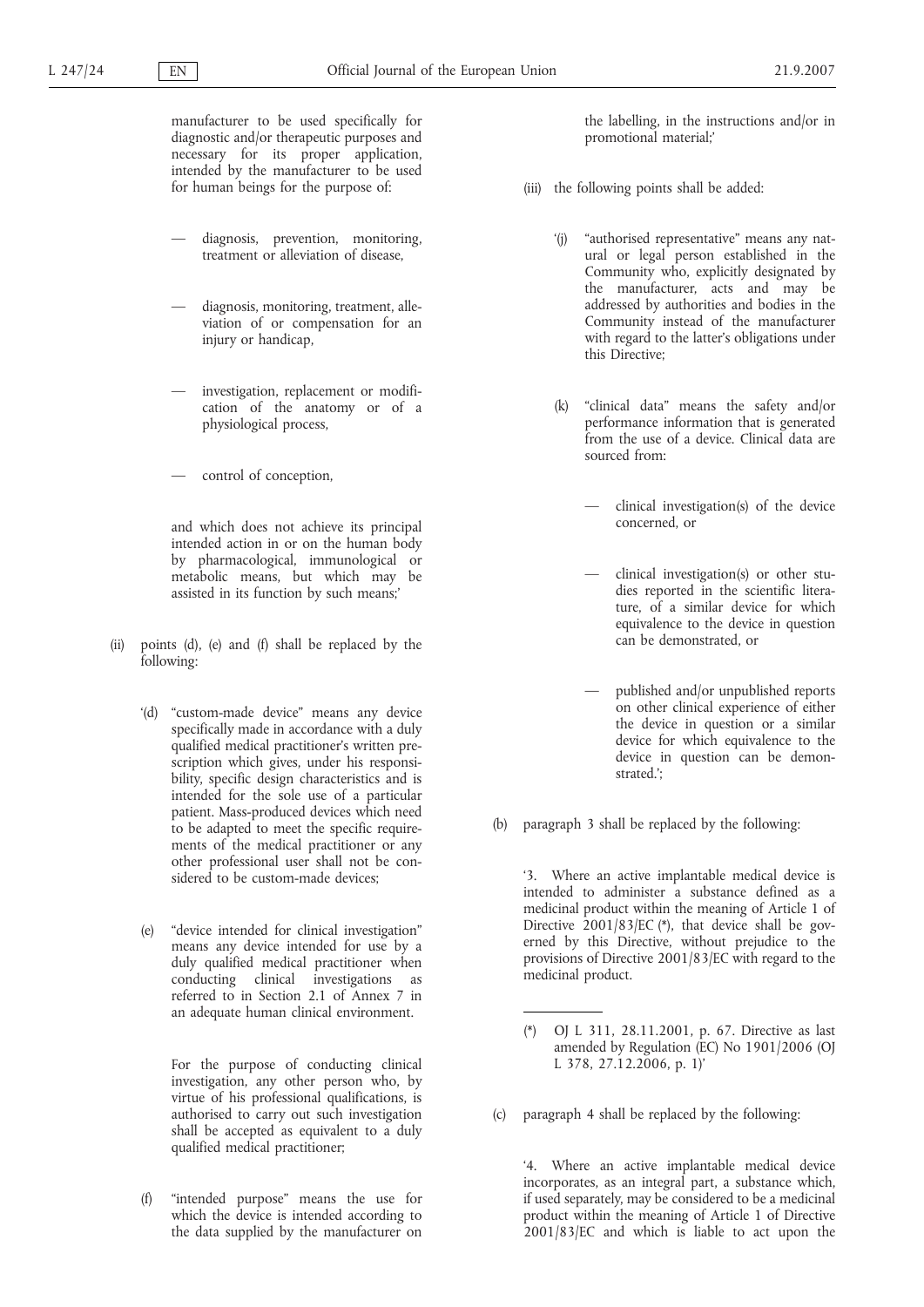human body with action that is ancillary to that of the device, that device shall be evaluated and authorised in accordance with this Directive.';

(d) the following paragraph shall be inserted:

'4a. Where a device incorporates, as an integral part, a substance which, if used separately, may be considered to be a medicinal product constituent or a medicinal product derived from human blood or human plasma within the meaning of Article 1 of Directive 2001/83/EC and which is liable to act upon the human body with action that is ancillary to that of the device, hereinafter referred to as a "human blood derivative", that device shall be assessed and authorised in accordance with this Directive.';

(e) paragraph 5 shall be replaced by the following:

'5. This Directive constitutes a specific Directive within the meaning of Article 1(4) of Directive 2004/ 108/EC (\*).

- the following paragraph shall be added:
	- '6. This Directive shall not apply to:
	- (a) medicinal products covered by Directive 2001/ 83/EC. In deciding whether a product falls under that Directive or this Directive, particular account shall be taken of the principal mode of action of the product;
	- (b) human blood, blood products, plasma or blood cells of human origin or to devices which incorporate at the time of placing on the market such blood products, plasma or cells with the exception of devices referred to in paragraph 4a;
	- (c) transplants or tissues or cells of human origin or to products incorporating or derived from tissues or cells of human origin, with the exception of devices referred to in paragraph 4a;
	- (d) transplants or tissues or cells of animal origin, unless a device is manufactured utilising animal tissue which is rendered non-viable or nonviable products derived from animal tissue.';

2. Article 2 shall be replaced by the following:

*'Article 2*

Member States shall take all necessary steps to ensure that the devices may be placed on the market and/or put into service only if they comply with the requirements laid down in this Directive when duly supplied, properly implanted and/or properly installed, maintained and used in accordance with their intended purposes.';

3. Article 3 shall be replaced by the following:

*'Article 3*

The active implantable medical devices referred to in Article  $1(2)(c)$ , (d) and (e), hereinafter referred to as "devices", shall satisfy the essential requirements set out in Annex 1 which apply to them, account being taken of the intended purpose of the devices concerned.

Where a relevant hazard exists, devices which are also machinery within the meaning of Article 2(a) of Directive 2006/42/EC of the European Parliament and of the Council of 17 May 2006 on machinery (\*) shall also meet the essential health and safety requirements set out in Annex I to that Directive to the extent to which those essential health and safety requirements are more specific than the essential requirements set out in Annex 1 to this Directive.

4. in Article 4, paragraphs 1, 2 and 3 shall be replaced by the following:

'1. Member States shall not create any obstacle to the placing on the market or the putting into service within their territory of devices complying with the provisions of this Directive and bearing the CE marking provided for in Article 12, which indicates that they have been the subject of an assessment of their conformity in accordance with Article 9.

- 2. Member States shall not create any obstacles to:
- devices intended for clinical investigations being made available to duly qualified medical practitioners or authorised persons for that purpose if they satisfy the conditions laid down in Article 10 and in Annex 6,
- custom-made devices being placed on the market and put into service if they satisfy the conditions laid down in Annex 6 and are accompanied by the statement, which shall be available to the particular identified patient, referred to in that Annex.

These devices shall not bear the CE marking.

<sup>(\*)</sup> Directive 2004/108/EC of the European Parliament and of the Council of 15 December 2004 on the approximation of the laws of the Member States relating to electromagnetic compatibility (OJ L 390, 31.12.2004, p. 24).';

<sup>(\*)</sup> OJ L 157, 9.6.2006, p. 24.';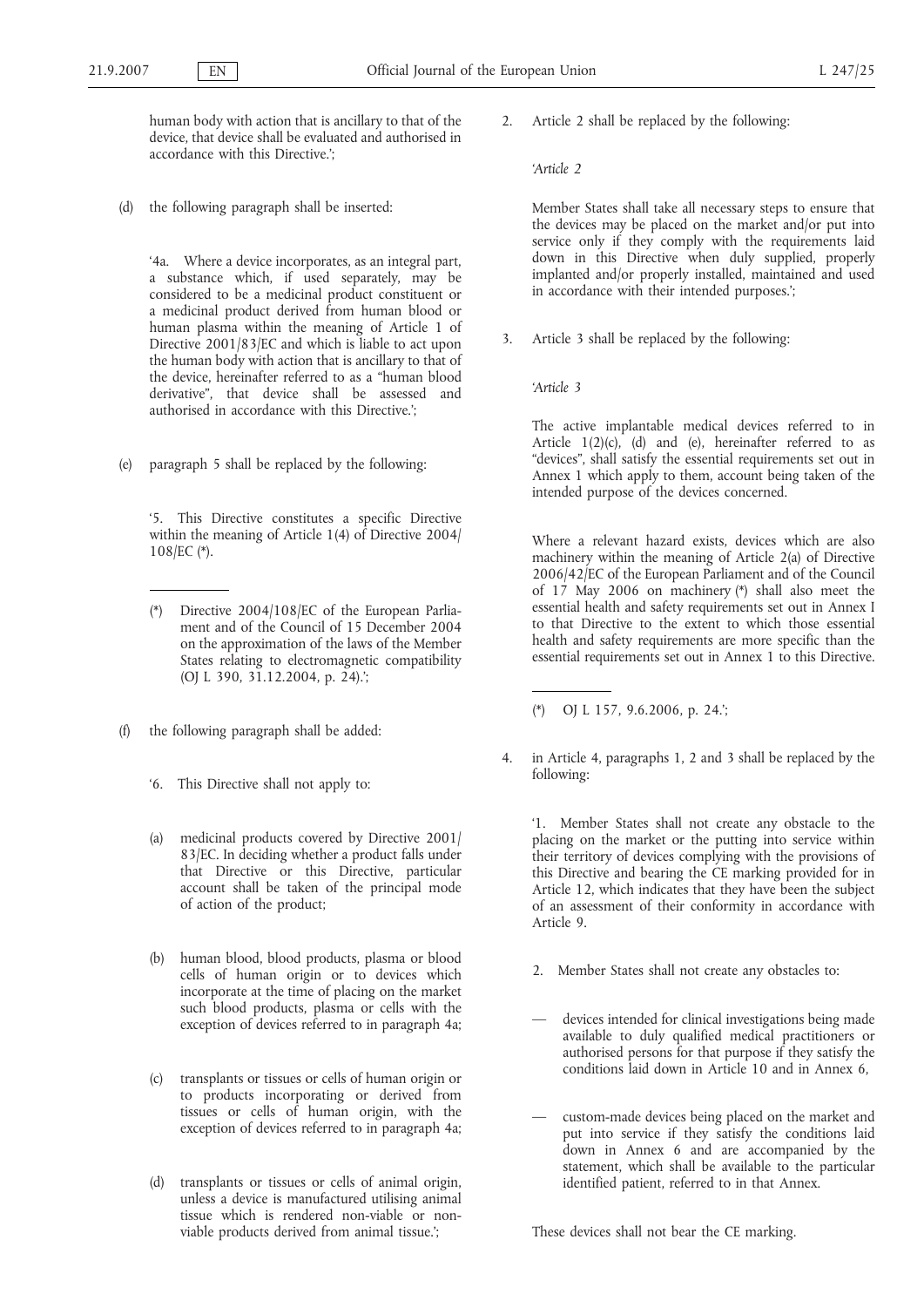3. At trade fairs, exhibitions, demonstrations, etc., Member States shall not create any obstacle to the showing of devices which do not conform to this Directive, provided that a visible sign clearly indicates that such devices do not conform and cannot be marketed or put into service until they have been made to comply by the manufacturer or his authorised representative.';

5. Article 5 shall be replaced by the following:

*'Article 5*

1. Member States shall presume compliance with the essential requirements referred to in Article 3 in respect of devices which are in conformity with the relevant national standards adopted pursuant to the harmonised standards the references of which have been published in the Official Journal of the European Union; Member States shall publish the references of such national standards.

2. For the purposes of this Directive, reference to harmonised standards also includes the monographs of the European Pharmacopoeia notably on interaction between medicinal products and materials used in devices containing such medicinal products, the references of which have been published in the *Official Journal of the European Union*.';

- 6. Article 6 shall be amended as follows:
	- (a) in paragraph 1 the reference '83/189/EEC' shall be replaced by the reference

'98/34/EC (\*)

- (\*) Directive 98/34/EC of the European Parliament and of the Council of 22 June 1998 laying down a procedure for the provision of information in the field of technical standards and regulations and of rules on Information Society services (OJ L 204, 21.7.1998, p. 37). Directive as last amended by the 2003 Act of Accession.';
- (b) paragraph 2 shall be replaced by the following:

'2. The Commission shall be assisted by a standing committee (hereinafter referred to as the Committee).

3. Where reference is made to this paragraph, Articles 5 and 7 of Decision 1999/468/EC shall apply, having regard to the provisions of Article 8 thereof.

The period laid down in Article 5(6) of Decision 1999/468/EC shall be set at three months.

4. Where reference is made to this paragraph, Article 5a(1) to (4) and Article 7 of Decision 1999/ 468/EC shall apply, having regard to the provisions of Article 8 thereof.

5. Where reference is made to this paragraph, Article 5a(1), (2), (4) and (6), and Article  $\overline{7}$  of Decision 1999/468/EC shall apply, having regard to the provisions of Article 8 thereof.';

7. Article 8 shall be replaced by the following:

*'Article 8*

1. Member States shall take the necessary steps to ensure that information brought to their knowledge regarding the incidents mentioned below involving a device is recorded and evaluated in a centralised manner:

- (a) any malfunction of or deterioration in the characteristics and performances of a device, as well as any inadequacy in the labelling or in the instructions for use which might lead to or might have led to the death of a patient or user or to a serious deterioration in his state of health:
- (b) any technical or medical reason in relation to the characteristics or performances of a device for the reasons referred to in point (a), leading to systematic recall of devices of the same type by the manufacturer.

2. Where a Member State requires medical practitioners or the medical institutions to inform the competent authorities of any incidents referred to in paragraph 1, it shall take the necessary steps to ensure that the manufacturer of the device concerned, or his authorised representative, is also informed of the incident.

3. After carrying out an assessment, if possible together with the manufacturer or his authorised representative, Member States shall, without prejudice to Article 7, immediately inform the Commission and the other Member States of measures that have been taken or are contemplated to minimise the recurrence of the incidents referred to in paragraph 1, including information on the underlying incidents.

4. The measures necessary for the implementation of this Article shall be adopted in accordance with the regulatory procedure referred to in Article 6(3).';

- 8. Article 9 shall be amended as follows:
	- (a) paragraph 8 shall be replaced by the following:

'8. Decisions taken by the notified bodies in accordance with Annexes 2, 3 and 5 shall be valid for a maximum of five years and may be extended on application, made at a time agreed in the contract signed by both Parties, for further periods of a maximum length of five years.';

(b) the following paragraph shall be added:

'10. The measures designed to amend non-essential elements of this Directive, *inter alia* by supplementing it, relating to the means by which, in the light of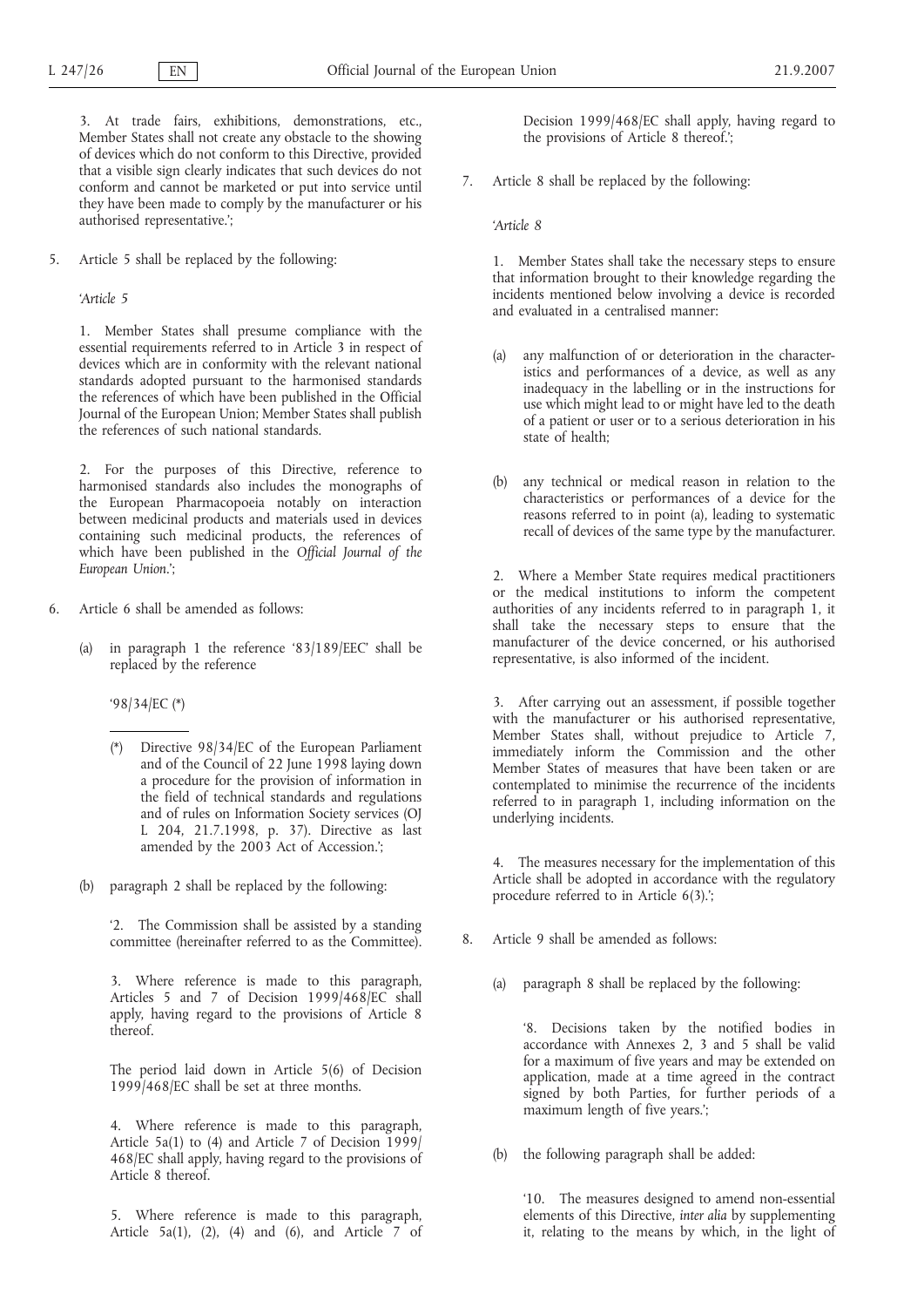technical progress and considering the intended users of the devices concerned, the information laid down in Annex 1 Section 15 may be set out shall be adopted in accordance with the regulatory procedure with scrutiny referred to in Article 6(4).';

9. Article 9a shall be replaced by the following:

*'Article 9a*

1. A Member State shall submit a duly substantiated request to the Commission and ask it to take the necessary measures in the following situations:

- that Member State considers that the conformity of a device or family of devices should be established, by way of derogation from the provisions of Article 9, by applying solely one of the given procedures chosen from among those referred to in Article 9,
- that Member State considers that a decision is required as to whether a particular product or product group falls within the definition of Article 1(2)(a), (c), (d) or (e).

Where measures are deemed necessary pursuant to the first subparagraph of this paragraph they shall be adopted in accordance with the regulatory procedure referred to in Article 6(3).

2. The Commission shall inform the Member States of the measures taken.';

- 10. Article 10 shall be amended as follows:
	- (a) in paragraph 1, the word 'his' shall be replaced by the word 'the'.
	- (b) the second subparagraph of paragraph 2 shall be replaced by the following:

'Member States may, however, authorise manufacturers to start the clinical investigations in question before the expiry of the 60-day period, provided that the ethics committee concerned has issued a favourable opinion with respect to the investigation programme in question including its review of the clinical investigation plan.';

(c) paragraph 3 shall be replaced by the following:

'3. The Member States shall, if necessary, take the appropriate steps to ensure public health and public policy. Where a clinical investigation is refused or halted by a Member State, that Member State shall communicate its decision and the grounds therefor to all Member States and the Commission. Where a Member State has called for a significant modification or temporary interruption of a clinical investigation, that Member State shall inform the Member States concerned about its actions and the grounds for the actions taken.';

(d) the following paragraphs shall be added:

'4. The manufacturer or his authorised representative shall notify the competent authorities of the Member States concerned of the end of the clinical investigation, with a justification in case of early termination. In the case of early termination of the clinical investigation on safety grounds this notification shall be communicated to all Member States and the Commission. The manufacturer or his authorised representative shall keep the report referred to in point 2.3.7 of Annex 7 at the disposal of the competent authorities.

5. Clinical investigations shall be conducted in accordance with the provisions of Annex 7. The measures designed to amend non-essential elements of this Directive relating to the provisions on clinical investigation in Annex 7 shall be adopted in accordance with the regulatory procedure with scrutiny referred to in Article 6(4).';

11. the following Articles shall be inserted:

### *'Article 10a*

1. Any manufacturer who, under his own name, places devices on the market in accordance with the procedure referred to in Article 9(2) shall inform the competent authorities of the Member State in which he has his registered place of business of the address of the registered place of business and the description of the devices concerned.

Member States may request to be informed of all data allowing for the devices to be identified together with the label and the instructions for use when the devices are put into service within their territory.

2. Where a manufacturer who places a device on the market under his own name does not have a registered place of business in a Member State, he shall designate a single authorised representative in the European Union.

For devices referred to in the first subparagraph of paragraph 1 the authorised representative shall inform the competent authority of the Member State in which he has his registered place of business of all details as referred to in paragraph 1.

3. The Member States shall on request inform the other Member States and the Commission of the details referred to in the first subparagraph of paragraph 1 given by the manufacturer or authorised representative.

*Article 10b*

1. Regulatory data in accordance with this Directive shall be stored in a European databank accessible to the competent authorities to enable them to carry out their tasks relating to this Directive on a well-informed basis.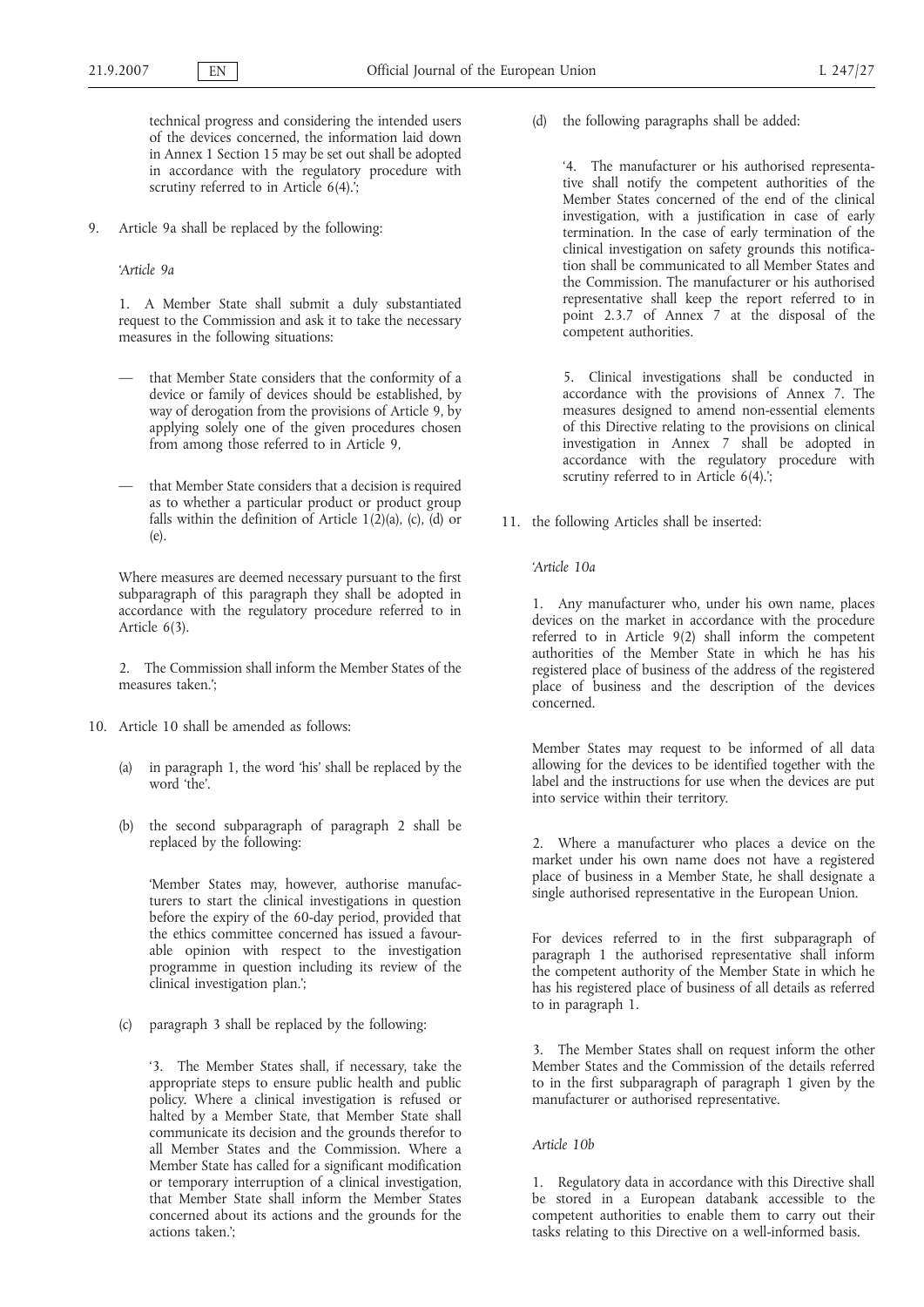The databank shall contain the following:

- (a) data relating to certificates issued, modified, supplemented, suspended, withdrawn or refused according to the procedures as laid down in Annexes 2 to 5;
- (b) data obtained in accordance with the vigilance procedure as defined in Article 8;
- (c) data relating to clinical investigations referred to in Article 10.
- 2. Data shall be forwarded in a standardised format.

3. The measures necessary for the implementation of paragraphs 1 and 2 of this Article, in particular paragraph 1 (c), shall be adopted in accordance with the regulatory procedure referred to in Article 6(3).

### *Article 10c*

Where a Member State considers in relation to a given product or group of products that, in order to ensure protection of health and safety and/or to ensure that public health requirements are observed, such products should be withdrawn from the market, or their placing on the market and putting into service should be prohibited, restricted or subjected to particular requirements, it may take any necessary and justified transitional measures.

The Member State shall then inform the Commission and all the other Member States of the transitional measures, giving the reasons for its decision.

The Commission shall, whenever possible, consult the interested Parties and the Member States. The Commission shall adopt its opinion, indicating whether the national measures are justified or not. The Commission shall inform all the Member States and the consulted interested Parties.

When appropriate, the necessary measures designed to amend non-essential elements of this Directive, by supplementing it, relating to withdrawal from the market, prohibition of placing on the market and putting into service of a certain product or group of products or to restrictions or introduction of particular requirements therefor, shall be adopted in accordance with the regulatory procedure with scrutiny referred to in Article 6(4). On imperative grounds of urgency, the Commission may use the urgency procedure referred to in Article 6(5).';

- 12. Article 11 shall be amended as follows:
	- (a) in paragraph 2, the following subparagraph shall be added: 'When appropriate in the light of technical progress, the detailed measures necessary to ensure a consistent application of the criteria set out in Annex 8 to this Directive for the designation of bodies by the Member States shall be adopted in accordance with the regulatory procedure referred to in Article 6(3).';
- (b) in paragraph 4, the words 'agent established in the Community' shall be replaced by the words 'authorised representative';
- (c) the following paragraphs shall be added:

'5. The notified body shall inform its competent authority about all certificates issued, modified, supplemented, suspended, withdrawn or refused and the other notified bodies within the scope of this Directive about certificates suspended, withdrawn or refused and, on request, about certificates issued. The notified body shall also make available, on request, all additional relevant information.

6. Where a notified body finds that pertinent requirements of this Directive have not been met or are no longer met by the manufacturer or that a certificate should not have been issued, it shall, taking account of the principle of proportionality, suspend or withdraw the certificate issued or place any restrictions on it unless compliance with such requirements is ensured by the implementation of appropriate corrective measures by the manufacturer.

In the case of suspension or withdrawal of the certificate or of any restriction placed on it or in cases where an intervention of the competent authority may become necessary, the notified body shall inform its competent authority thereof.

The Member State shall inform the other Member States and the Commission.

7. The notified body shall, on request, supply all relevant information and documents, including budgetary documents, required to enable the Member State to verify compliance with the criteria laid down in Annex 8.';

13. Article 13 shall be replaced by the following:

*'Article 13*

Without prejudice to Article 7

- (a) where a Member State establishes that the CE marking has been affixed unduly or is missing in violation of this Directive, the manufacturer or his authorised representative established within the Community shall be obliged to end the infringement under conditions imposed by the Member State;
- (b) where non-compliance continues, the Member State must take all appropriate measures to restrict or prohibit the placing on the market of the device in question or to ensure that it is withdrawn from the market in accordance with the procedures laid down in Article 7.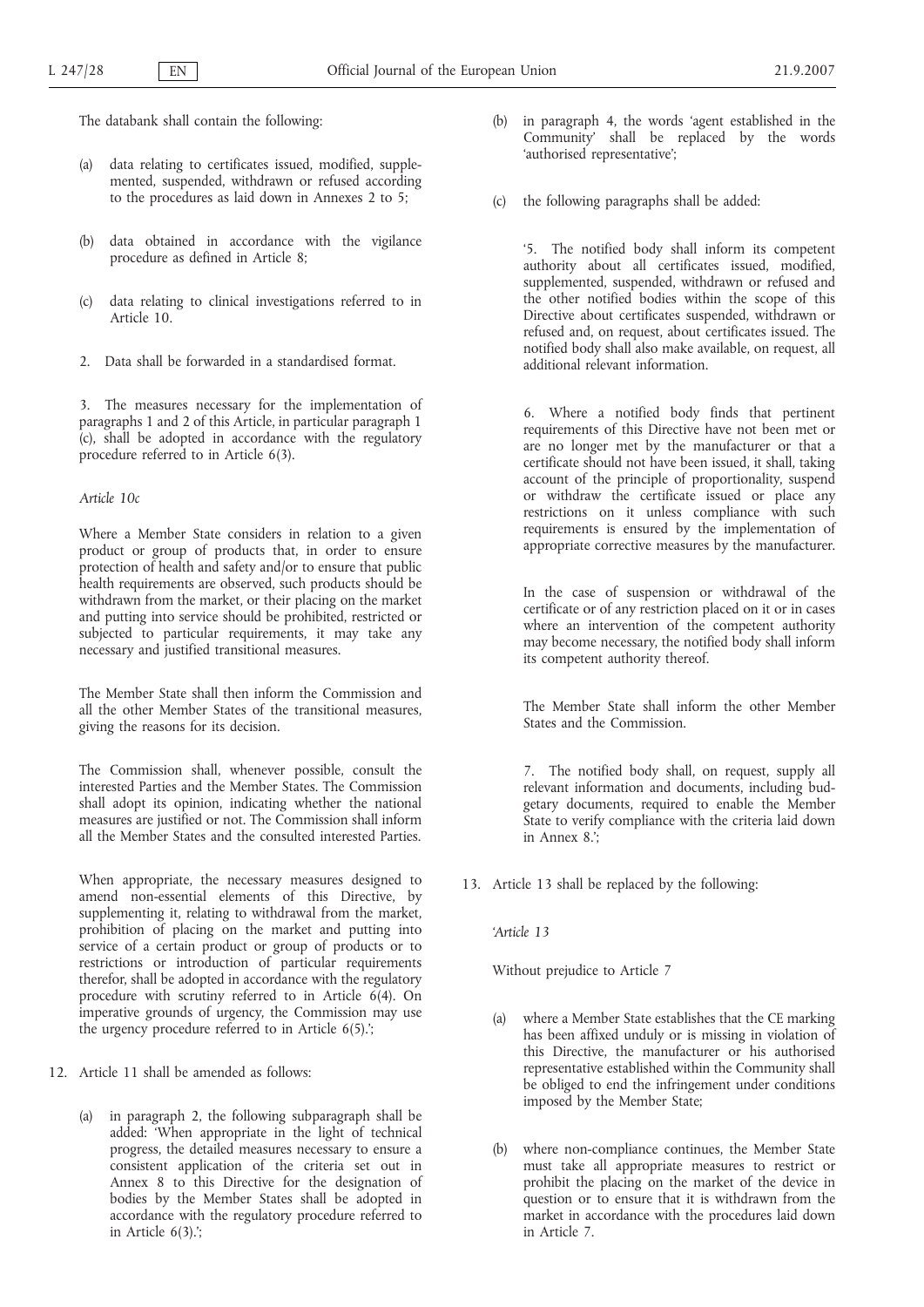Those provisions shall also apply where the CE marking has been affixed in accordance with the procedures in this Directive, but inappropriately, on products that are not covered by this Directive.';

- 14. Article 14 shall be amended as follows:
	- (a) the first paragraph shall be replaced by the following:

'Any decision taken pursuant to this Directive

(a) to refuse or restrict the placing on the market or the putting into service of a device or the carrying out of clinical investigations;

or

(b) to withdraw devices from the market

shall state the exact grounds on which it is based. Such a decision shall be notified without delay to the party concerned, who shall at the same time be informed of the remedies available to him under the laws in force in the Member State in question and of the time limits to which such remedies are subject.';

- (b) in the second paragraph the words 'established in the Community' shall be deleted;
- 15. Article 15 shall be replaced by the following:

*'Article 15*

1. Without prejudice to the existing national provisions and practices on medical confidentiality, Member States shall ensure that all the Parties involved in the application of this Directive are bound to observe confidentiality with regard to all information obtained in carrying out their tasks.

This does not affect the obligations of Member States and notified bodies with regard to mutual information and the dissemination of warnings, nor the obligations of the persons concerned to provide information under criminal law.

2. The following information shall not be treated as confidential:

- (a) information on the registration of persons responsible for placing devices on the market in accordance with Article 10a;
- (b) information to users sent out by the manufacturer, authorised representative or distributor in relation to a measure in accordance with Article 8;
- (c) information contained in certificates issued, modified, supplemented, suspended or withdrawn.

3. The measures designed to amend non-essential elements of this Directive, *inter alia* by supplementing it, relating to the determination of the conditions under which information other than that referred to in paragraph 2, and in particular concerning any obligation for manufacturers to prepare and make available a summary of the information and data related to the device, may be made publicly available shall be adopted in accordance with the regulatory procedure with scrutiny referred to in Article 6  $(4)$ ...

16. the following Article shall be inserted:

*'Article 15a*

Member States shall take appropriate measures to ensure that the competent authorities of the Member States cooperate with each other and with the Commission and transmit to each other the information necessary to enable this Directive to be applied uniformly.

The Commission shall provide for the organisation of an exchange of experience between the competent authorities responsible for market surveillance in order to coordinate the uniform application of this Directive.

Without prejudice to the provisions of this Directive, cooperation may be part of initiatives developed at an international level.';

17. Annexes 1 to 7 shall be amended in accordance with Annex I to this Directive.

# *Article 2*

Directive 93/42/EEC is hereby amended as follows:

- 1. Article 1 shall be amended as follows:
	- (a) paragraph 2 shall be amended as follows:
		- (i) in point (a) the introductory phrase shall be replaced by the following:

'"medical device" means any instrument, apparatus, appliance, software, material or other article, whether used alone or in combination, including the software intended by its manufacturer to be used specifically for diagnostic and/or therapeutic purposes and necessary for its proper application, intended by the manufacturer to be used for human beings for the purpose of:';

(ii) in the third paragraph of point (d) the words 'are not' shall be replaced by the words 'shall not be';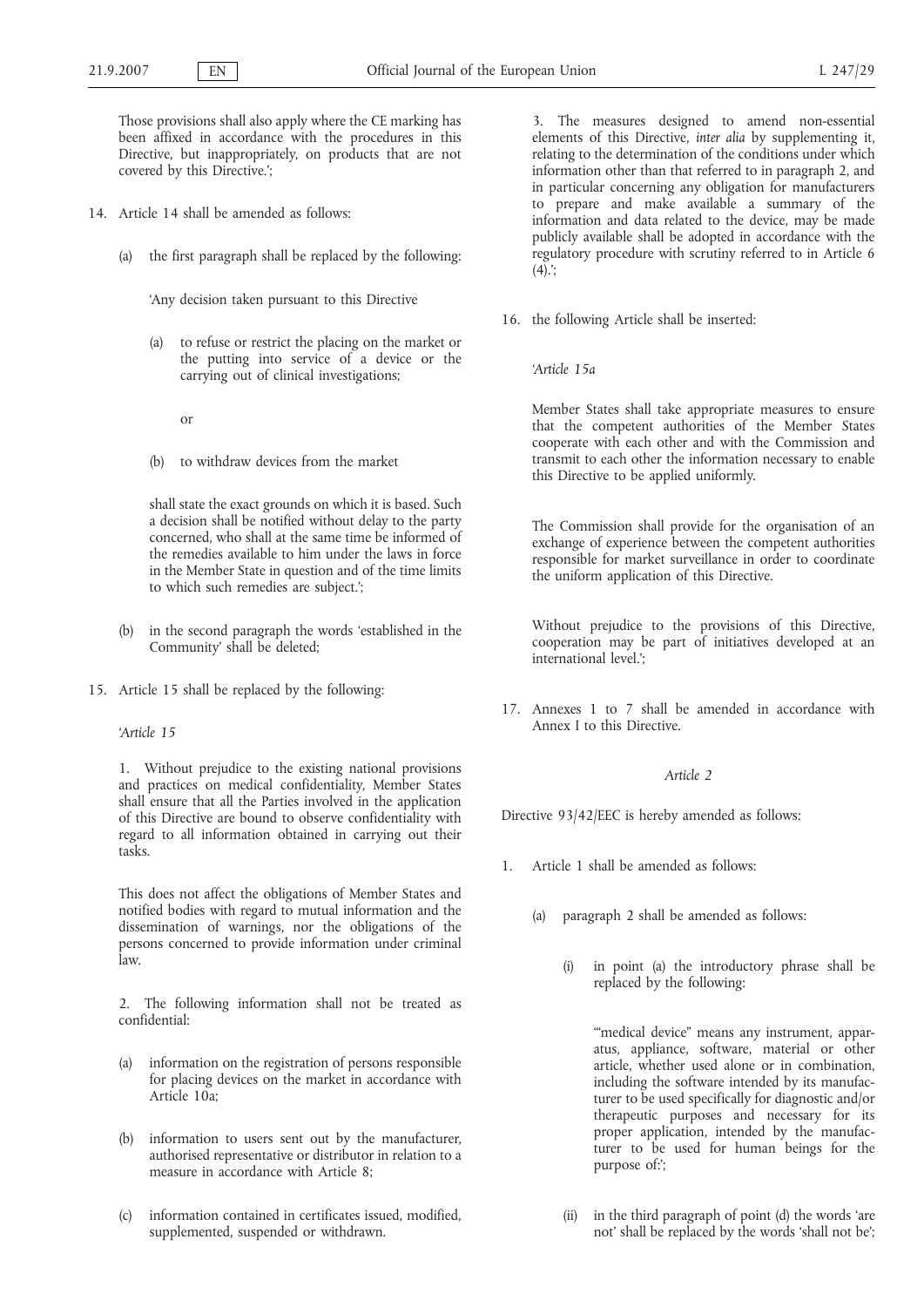- (iii) the following points shall be added:
	- '(k) "clinical data" means the safety and/or performance information that is generated from the use of a device. Clinical data are sourced from:
		- clinical investigation(s) of the device concerned; or
		- clinical investigation(s) or other studies reported in the scientific literature, of a similar device for which equivalence to the device in question can be demonstrated; or
		- published and/or unpublished reports on other clinical experience of either the device in question or a similar device for which equivalence to the device in question can be demonstrated;
	- (l) "device subcategory" means a set of devices having common areas of intended use or common technology;
	- (m) "generic device group" means a set of devices having the same or similar intended uses or commonality of technology allowing them to be classified in a generic manner not reflecting specific characteristics;
	- (n) "single use device" means a device intended to be used once only for a single patient.';
- (b) paragraph 3 shall be replaced by the following:

'3. Where a device is intended to administer a medicinal product within the meaning of Article 1 of Directive 2001/83/EC (\*), that device shall be governed by this Directive, without prejudice to the provisions of Directive 2001/83/EC with regard to the medicinal product.

If, however, such a device is placed on the market in such a way that the device and the medicinal product form a single integral product which is intended exclusively for use in the given combination and which is not reusable, that single product shall be governed by Directive 2001/83/EC. The relevant essential requirements of Annex I to this Directive shall apply as far as safety and performance-related device features are concerned.

- (\*) Directive 2001/83/EC of the European Parliament and of the Council of 6 November 2001 on the Community code relating to medicinal products for human use (OJ L 311, 28.11.2001, p. 67). Directive as last amended by Regulation (EC) No 1901/2006 (OJ L 378, 27.12.2006, p. 1).';
- (c) in paragraph 4:
	- (i) the reference '65/65/EEC' shall be replaced by the reference '2001/83/EC';
	- (ii) the words 'that device must' shall be replaced by the words 'that device shall';
- (d) in paragraph 4a:
	- (i) the reference '89/381/EEC' shall be replaced by the reference '2001/83/EC';
	- (ii) the words 'that device must' shall be replaced by the words 'that device shall';
- (e) paragraph 5 shall be amended as follows:
	- (i) The introductory phrase shall be replaced by the following:

'This Directive shall not apply to:';

- (ii) point (c) shall be replaced by the following:
	- '(c) medicinal products covered by Directive 2001/83/EC. In deciding whether a product falls under that Directive or this Directive, particular account shall be taken of the principal mode of action of the product;';
- (iii) point (f) shall be replaced by the following:
	- '(f) transplants or tissues or cells of human origin nor to products incorporating or derived from tissues or cells of human origin, with the exception of devices referred to in paragraph 4a.';
- (f) paragraph 6 shall be replaced by the following:

'6. Where a device is intended by the manufacturer to be used in accordance with both the provisions on personal protective equipment in Council Directive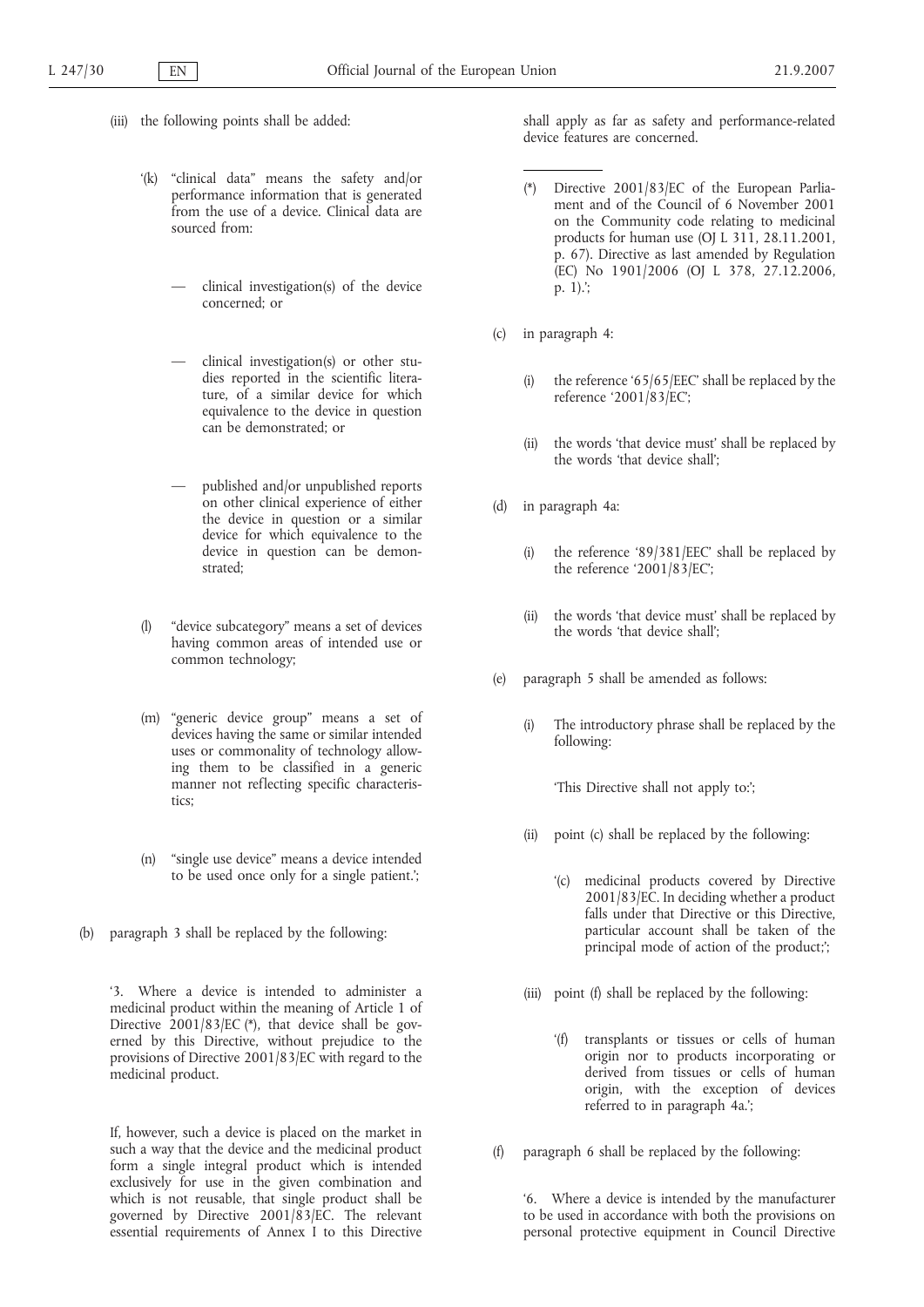89/686/EEC (\*) and this Directive, the relevant basic health and safety requirements of Directive 89/686/ EEC shall also be fulfilled.

(\*) Council Directive 89/686/EEC of 21 December 1989 on the approximation of the laws of the Member States relating to personal protective equipment (OJ L 399, 30.12.1989, p. 18). Directive as last amended by Regulation (EC) No 1882/2003 of the European Parliament and of the Council (OJ L 284, 31.10.2003, p. 1).'

(g) paragraphs 7 and 8 shall be replaced by the following:

'7. This Directive is a specific Directive within the meaning of Article 1(4) of Directive 2004/108/EC of the European Parliament and of the Council (\*).

8. This Directive shall not affect the application of Council Directive 96/29/Euratom of 13 May 1996 laying down basic safety standards for the protection of the health of workers and the general public against the dangers arising from ionising radiation (\*\*), nor of Council Directive 97/43/Euratom of 30 June 1997 on health protection of individuals against the dangers of ionising radiation in relation to medical exposure (\*\*\*).

- (\*) Directive 2004/108/EC of the European Parliament and of the Council of 15 December 2004 on the approximation of the laws of the Member States relating to electromagnetic compatibility (OJ L 390, 31.12.2004, p. 24).
- (\*\*) OJ L 159, 29.6.1996, p. 1.
- (\*\*\*) OJ L 180, 9.7.1997, p. 22.'
- 2. in Article 3 the following paragraph shall be added:

'Where a relevant hazard exists, devices which are also machinery within the meaning of Article 2(a) of Directive 2006/42/EC of the European Parliament and of the Council of 17 May 2006 on machinery (\*) shall also meet the essential health and safety requirements set out in Annex I to that Directive to the extent to which those essential health and safety requirements are more specific than the essential requirements set out in Annex I to this Directive.

- 3. the second indent of Article 4(2) shall be replaced by the following:
	- '— custom-made devices being placed on the market and put into service if they meet the conditions laid down in Article 11 in combination with Annex VIII; Class IIa, IIb and III devices shall be accompanied by the statement referred to in Annex VIII, which shall be available to the particular patient identified by name, an acronym or a numerical code.';
- in Article 6(1) the reference '83/189/EEC' shall be replaced by the reference '98/34/EC (\*)
	- (\*) Directive 98/34/EC of the European Parliament and of the Council of 22 June 1998 laying down a procedure for the provision of information in the field of technical standards and regulations and of rules on Information Society services (OJ L 204, 21.7.1998, p. 37). Directive as last amended by the 2003 Act of Accession.'
- 5. Article 7 shall be replaced by the following:

*'Article 7*

1. The Commission shall be assisted by the Committee set up by Article 6(2) of Directive 90/385/EEC, hereinafter referred to as "the Committee".

2. Where reference is made to this paragraph, Articles 5 and 7 of Decision 1999/468/EC shall apply, having regard to the provisions of Article 8 thereof.

The period laid down in Article 5(6) of Decision 1999/468/ EC shall be set at three months.

3. Where reference is made to this paragraph, Article 5a (1) to (4) and Article 7 of Decision 1999/468/EC shall apply, having regard to the provisions of Article 8 thereof.

4. Where reference is made to this paragraph, Article 5a (1), (2), (4) and (6) and Article 7 of Decision 1999/468/EC shall apply, having regard to the provisions of Article 8 thereof.';

6. In Article 8 paragraph 2 shall be replaced by the following:

'2. The Commission shall enter into consultation with the Parties concerned as soon as possible. Where, after such consultation, the Commission finds that:

- (a) the measures are justified:
	- (i) it shall immediately so inform the Member State which took the measures and the other Member States. Where the decision referred to in paragraph 1 is attributed to shortcomings in the standards, the Commission shall, after consulting the Parties concerned, bring the matter before the Committee referred to in Article 6(1) within two months if the Member State which has taken the decision intends to maintain it and shall initiate the advisory procedure referred to in Article 6(2);
	- (ii) when necessary in the interests of public health, appropriate measures designed to amend nonessential elements of this Directive relating to withdrawal from the market of devices referred to in paragraph 1 or to prohibition or restriction of their placement on the market or being put into service or to introduction of particular requirements in order for such products to be put on the market, shall be adopted in

<sup>(\*)</sup> OJ L 157, 9.6.2006, p. 24.'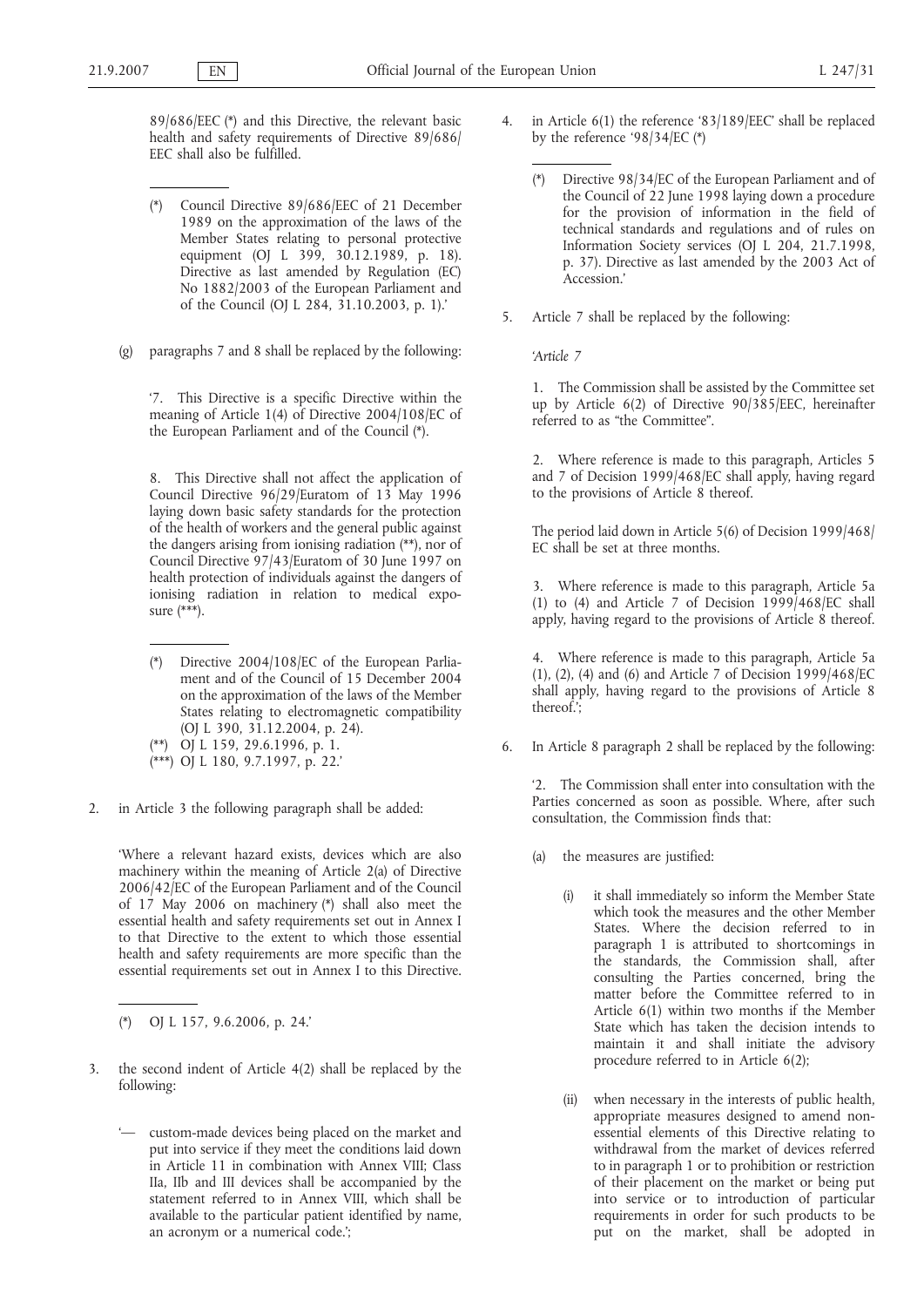accordance with the regulatory procedure with scrutiny referred to in Article  $7(3)$ . On imperative grounds of urgency, the Commission may use the urgency procedure referred to in Article 7  $(4)$ ;

- (b) the measures are unjustified, it shall immediately so inform the Member State which took the measures and the manufacturer or his authorised representative.';
- 7. In Article 9 paragraph 3 shall be replaced by the following:

'3. Where a Member State considers that the classification rules set out in Annex IX require adaptation in the light of technical progress and any information which becomes available under the information system provided for in Article 10, it may submit a duly substantiated request to the Commission and ask it to take the necessary measures for adaptation of classification rules. The measures designed to amend non-essential elements of this Directive relating to adaptation of classification rules shall be adopted in accordance with the regulatory procedure with scrutiny referred to in Article 7(3).';

- 8. Article 10 shall be amended as follows:
	- (a) in paragraph 2, the words 'established in the Community' shall be deleted;
	- (b) paragraph 3 shall be replaced by the following:

'3. After carrying out an assessment, if possible together with the manufacturer or his authorised representative, Member States shall, without prejudice to Article 8, immediately inform the Commission and the other Member States of measures that have been taken or are contemplated to minimise the recurrence of the incidents referred to in paragraph 1, including information on the underlying incidents.';

(c) the following paragraph shall be added:

'4. Any appropriate measures to adopt procedures to implement this Article shall be adopted in accordance with the regulatory procedure referred to in Article 7(2).';

- 9. Article 11 shall be amended as follows:
	- (a) in paragraphs 8 and 9 the words 'established in the Community' shall be deleted;
	- (b) in paragraph 11, the words 'Annexes II and III' shall be replaced by the words 'Annexes II, III, V and VI' and the words 'for further periods of five years' shall be replaced by the words 'for further periods of a maximum length of five years';

(c) the following paragraph shall be added:

'14. The measures designed to amend non-essential elements of this Directive, by supplementing it, relating to the means by which, in the light of technical progress and considering the intended users of the devices concerned, the information laid down in Annex I Section 13.1 may be set out, shall be adopted in accordance with the regulatory procedure with scrutiny referred to in Article 7(3).';

- 10. Article 12 shall be amended as follows:
	- (a) the title shall be replaced by 'Particular procedure for systems and procedure packs and procedure for sterilisation';
	- (b) paragraph 3 shall be replaced by the following:

'3. Any natural or legal person who sterilises, for the purpose of placing on the market, systems or procedure packs referred to in paragraph 2 or other CE-marked medical devices designed by their manufacturers to be sterilised before use, shall, at his choice, follow one of the procedures referred to in Annex II or V. The application of the abovementioned Annexes and the intervention of the notified body are limited to the aspects of the procedure relating to the obtaining of sterility until the sterile package is opened or damaged. The person shall draw up a declaration stating that sterilisation has been carried out in accordance with the manufacturer's instructions.';

(c) in paragraph 4, the third sentence shall be replaced by the following:

'The declarations referred to in paragraphs 2 and 3 shall be kept at the disposal of the competent authorities for a period of five years.';

11. The following Article shall be inserted:

*'Article 12a*

### **Reprocessing of medical devices**

The Commission shall, no later than 5 September 2010, submit a report to the European Parliament and to the Council on the issue of the reprocessing of medical devices in the Community.

In the light of the findings of this report, the Commission shall submit to the European Parliament and to the Council any additional proposal it may deem appropriate in order to ensure a high level of health protection.'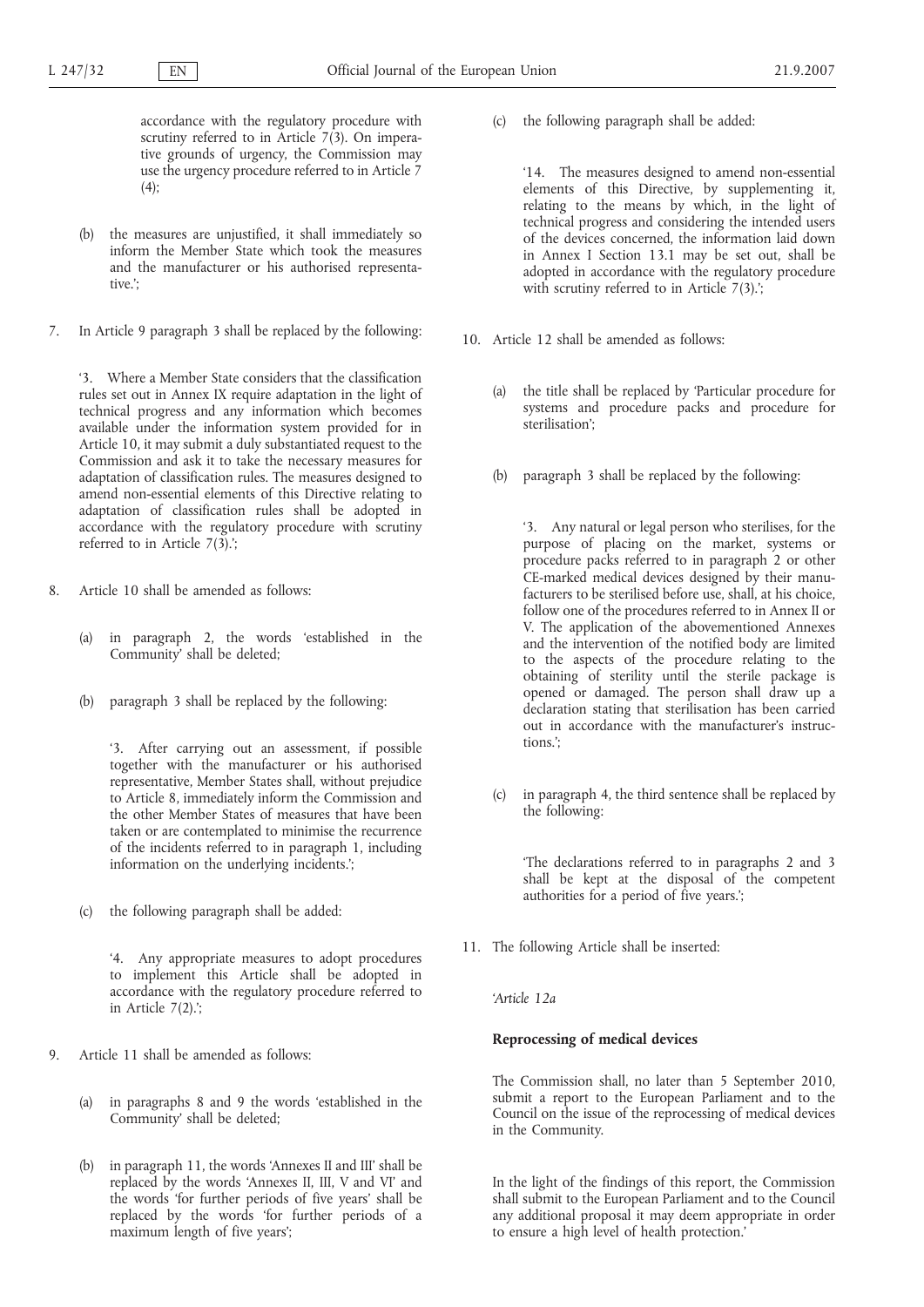12. Article 13 shall be replaced by the following:

### *'Article 13*

### **Decisions with regard to classification and derogation clause**

1. A Member State shall submit a duly substantiated request to the Commission and ask it to take the necessary measures in the following situations:

- (a) that Member State considers that the application of the classification rules set out in Annex IX requires a decision with regard to the classification of a given device or category of devices;
- (b) that Member State considers that a given device or family of devices should, by way of derogation from the provisions of Annex IX, be classified in another class;
- (c) that Member State considers that the conformity of a device or family of devices should, by way of derogation from Article 11, be established by applying solely one of the given procedures chosen from among those referred to in Article 11;
- (d) that Member State considers that a decision is required as to whether a particular product or product group falls within one of the definitions in Article  $1(2)(a)$  to (e).

The measures referred to in the first subparagraph of this paragraph shall, as appropriate, be adopted in accordance with the procedure referred to in Article 7(2).

2. The Commission shall inform the Member States of the measures taken.';

- 13. Article 14 shall be amended as follows:
	- (a) in the second subparagraph of paragraph 1, the words 'Classes IIb and III' shall be replaced by the words 'Classes IIa, IIb and III';
	- (b) paragraph 2 shall be replaced by the following:

'2. Where a manufacturer who places a device on the market under his own name does not have a registered place of business in a Member State, he shall designate a single authorised representative in the European Union. For devices referred to in the first subparagraph of paragraph 1, the authorised representative shall inform the competent authority of the Member State in which he has his registered place of business of the details referred to in paragraph 1.';

(c) paragraph 3 shall be replaced by the following:

'3. The Member States shall on request inform the other Member States and the Commission of the details referred to in the first subparagraph of paragraph 1 given by the manufacturer or authorised representative.';

- 14. Article 14a shall be amended as follows:
	- the second subparagraph of paragraph 1 shall be amended as follows:
		- (i) point (a) shall be replaced by the following:
			- '(a) data relating to registration of manufacturers and authorised representatives and devices in accordance with Article 14 excluding data related to custom-made devices;';
		- (ii) the following point shall be added:
			- '(d) data relating to clinical investigations referred to in Article 15;';
	- (b) paragraph 3 shall be replaced by the following:

'3. The measures necessary for the implementation of paragraphs 1 and 2 of this Article, in particular paragraph 1(d), shall be adopted in accordance with the regulatory procedure referred to in Article 7(2).'

(c) the following paragraph shall be added:

'4. The provisions of this Article shall be implemented no later than 5 September 2012. The Commission shall, no later than 11 October 2012, evaluate the operational functioning and the added value of the databank. On the basis of this evaluation, the Commission shall, if appropriate, present proposals to the European Parliament and the Council or present draft measures in accordance with paragraph 3.';

15. Article 14b shall be replaced by the following:

*'Article 14b*

### **Particular health monitoring measures**

Where a Member State considers, in relation to a given product or group of products, that, in order to ensure protection of health and safety and/or to ensure that public health requirements are observed, such products should be withdrawn from the market, or their placing on the market and putting into service should be prohibited, restricted or subjected to particular requirements, it may take any necessary and justified transitional measures.

The Member State shall then inform the Commission and all other Member States, giving the reasons for its decision.

The Commission shall, whenever possible, consult the interested Parties and the Member States.

The Commission shall adopt its opinion, indicating whether the national measures are justified or not. The Commission shall inform all the Member States and the consulted interested Parties thereof.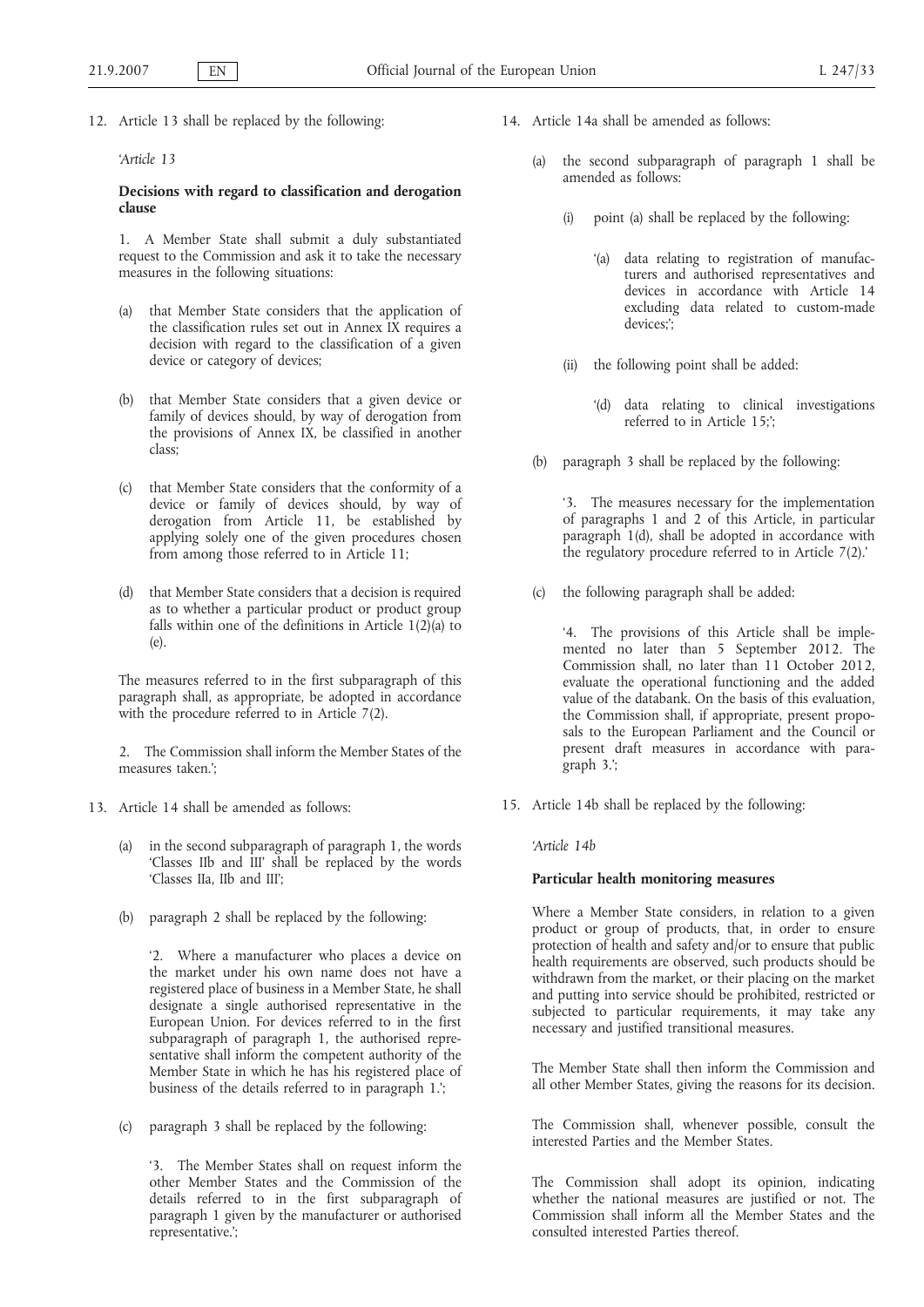When appropriate, the necessary measures designed to amend non-essential elements of this Directive, relating to withdrawal from the market, prohibition of placing on the market and putting into service of a certain product or group of products or to restrictions or introduction of particular requirements in order for such products to be put on the market, shall be adopted in accordance with the regulatory procedure with scrutiny referred to in Article 7 (3). On imperative grounds of urgency, the Commission may use the urgency procedure referred to in Article 7(4).';

- 16. Article 15 shall be amended as follows:
	- (a) paragraphs 1, 2 and 3 shall be replaced by the following:

'1. In the case of devices intended for clinical investigations, the manufacturer or the authorised representative, established in the Community, shall follow the procedure referred to in Annex VIII and notify the competent authorities of the Member States in which the investigations are to be conducted by means of the statement mentioned in Section 2.2 of Annex VIII.

2. In the case of devices falling within Class III and implantable and long-term invasive devices falling within Class IIa or IIb, the manufacturer may commence the relevant clinical investigation at the end of a period of 60 days after notification, unless the competent authorities have notified him within that period of a decision to the contrary based on considerations of public health or public policy.

Member States may however authorise manufacturers to commence the relevant clinical investigations before the expiry of the period of 60 days, insofar as the relevant ethics committee has issued a favourable opinion on the programme of investigation in question, including its review of the clinical investigation plan.

3. In the case of devices other than those referred to in paragraph 2, Member States may authorise manufacturers to commence clinical investigations immediately after the date of notification, provided that the ethics committee concerned has issued a favourable opinion on the programme of investigation in question including its review of the clinical investigation plan.';

(b) paragraphs 5, 6 and 7 shall be replaced by the following:

'5. The clinical investigations must be conducted in accordance with the provisions of Annex X. The measures designed to amend non-essential elements of this Directive, inter alia by supplementing it, relating to the provisions on clinical investigation in Annex X shall be adopted in accordance with the regulatory procedure with scrutiny referred to in Article  $7(3)$ .

6. The Member States shall, if necessary, take the appropriate steps to ensure public health and public policy. Where a clinical investigation is refused or halted by a Member State, that Member State shall communicate its decision and the grounds therefor to all Member States and the Commission. Where a Member State has called for a significant modification or temporary interruption of a clinical investigation, that Member State shall inform the Member States concerned about its actions and the grounds for the actions taken.

7. The manufacturer or his authorised representative shall notify the competent authorities of the Member States concerned of the end of the clinical investigation, with a justification in case of early termination. In the case of early termination of the clinical investigation on safety grounds this notification shall be communicated to all Member States and the Commission. The manufacturer or his authorised representative shall keep the report referred to in Section 2.3.7 of Annex X at the disposal of the competent authorities.';

- 17. Article 16 shall be amended as follows:
	- (a) the following subparagraph shall be added to paragraph 2:

'When appropriate in the light of technical progress, the detailed measures necessary to ensure a consistent application of the criteria set out in Annex XI for the designation of bodies by the Member States shall be adopted in accordance with the regulatory procedure referred to in Article 7(2).';

- (b) in paragraph 4, the words 'established in the Community' shall be deleted;
- (c) paragraph 5 shall be replaced by the following:

'5. The notified body shall inform its competent authority about all certificates issued, modified, supplemented, suspended, withdrawn or refused and the other notified bodies within the scope of this Directive about certificates suspended, withdrawn or refused and, on request, about certificates issued. The notified body shall also make available, on request, all additional relevant information.';

- 18. in Article 18 point (a) shall be replaced by the following:
	- '(a) where a Member State establishes that the CE marking has been affixed unduly or is missing in violation of the Directive, the manufacturer or his authorised representative shall be obliged to end the infringement under conditions imposed by the Member State;';
- 19. in Article 19(2), the words 'established in the Community' shall be deleted;
- 20. Article 20 shall be replaced by the following:

*'Article 20*

# **Confidentiality**

1. Without prejudice to the existing national provisions and practices on medical confidentiality, Member States shall ensure that all the Parties involved in the application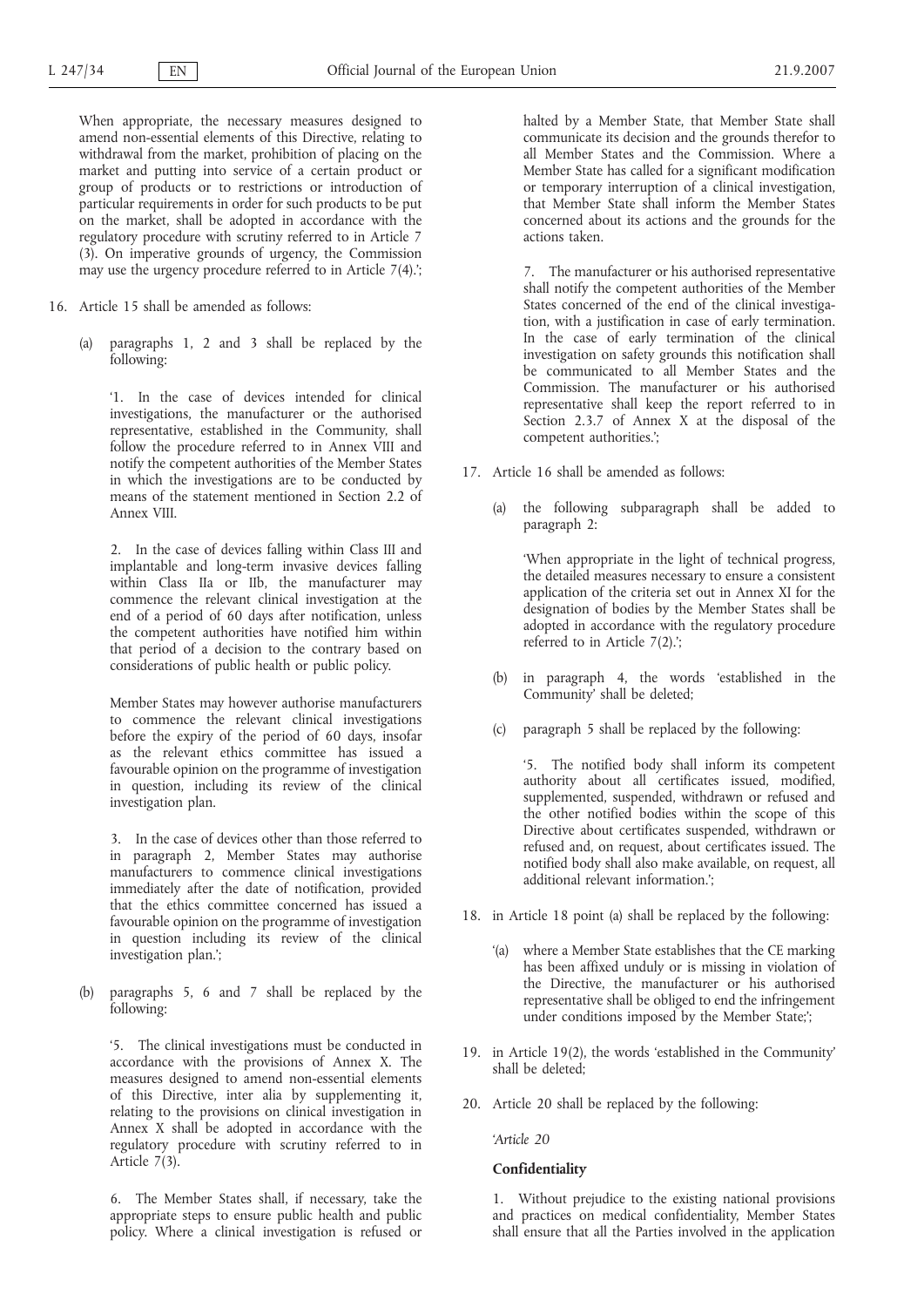of this Directive are bound to observe confidentiality with regard to all information obtained in carrying out their tasks.

This does not affect the obligation of Member States and notified bodies with regard to mutual information and the dissemination of warnings, nor the obligations of the persons concerned to provide information under criminal law.

2. The following information shall not be treated as confidential:

- (a) information on the registration of persons responsible for placing devices on the market in accordance with Article 14;
- (b) information to users sent out by the manufacturer, authorised representative or distributor in relation to a measure according to Article 10(3);
- (c) information contained in certificates issued, modified, supplemented, suspended or withdrawn.

3. The measures designed to amend non-essential elements of this Directive, *inter alia* by supplementing it, relating to determination of the conditions under which other information may be made publicly available, and in particular for Class IIb and Class III devices to any obligation for manufacturers to prepare and make available a summary of the information and data related to the device, shall be adopted in accordance with the regulatory procedure with scrutiny referred to in Article 7(3).';

21. the following Article shall be inserted:

*'Article 20a*

### **Cooperation**

Member States shall take appropriate measures to ensure that the competent authorities of the Member States cooperate with each other and with the Commission and transmit to each other the information necessary to enable this Directive to be applied uniformly.

The Commission shall provide for the organisation of an exchange of experience between the competent authorities responsible for market surveillance in order to coordinate the uniform application of this Directive.

Without prejudice to the provisions of this Directive, cooperation may be part of initiatives developed at an international level.';

22. Annexes I to X shall be amended in accordance with Annex II to this Directive.

# *Article 3*

In Article 1(2) of Directive 98/8/EC the following point shall be added:

- '(s) Directive 98/79/EC of the European Parliament and of the Council of 27 October 1998 on in vitro diagnostic medical devices (\*).
- (\*) OJ L 331, 7.12.1998, p. 1. Directive as last amended by Regulation (EC) No 1882/2003 (OJ L 284, 31.10.2003, p. 1).'

# *Article 4*

1. Member States shall adopt and publish by 21 December 2008 the laws, regulations and administrative provisions necessary to comply with this Directive. They shall forthwith communicate to the Commission the text of those measures.

They shall apply those measures from 21 March 2010.

When Member States adopt those measures, they shall contain a reference to this Directive or be accompanied by such a reference on the occasion of their official publication. The methods of making such reference shall be laid down by Member States.

2. Member States shall communicate to the Commission the text of the main provisions of national law which they adopt in the field covered by this Directive.

### *Article 5*

This Directive shall enter into force on the 20th day following its publication in the *Official Journal of the European Union*.

# *Article 6*

This Directive is addressed to the Member States.

Done at Strasbourg, 5 September 2007.

| For the European Parliament | For the Council |
|-----------------------------|-----------------|
| The President               | The President   |
| H.-G. PÖTTERING             | M. LOBO ANTUNES |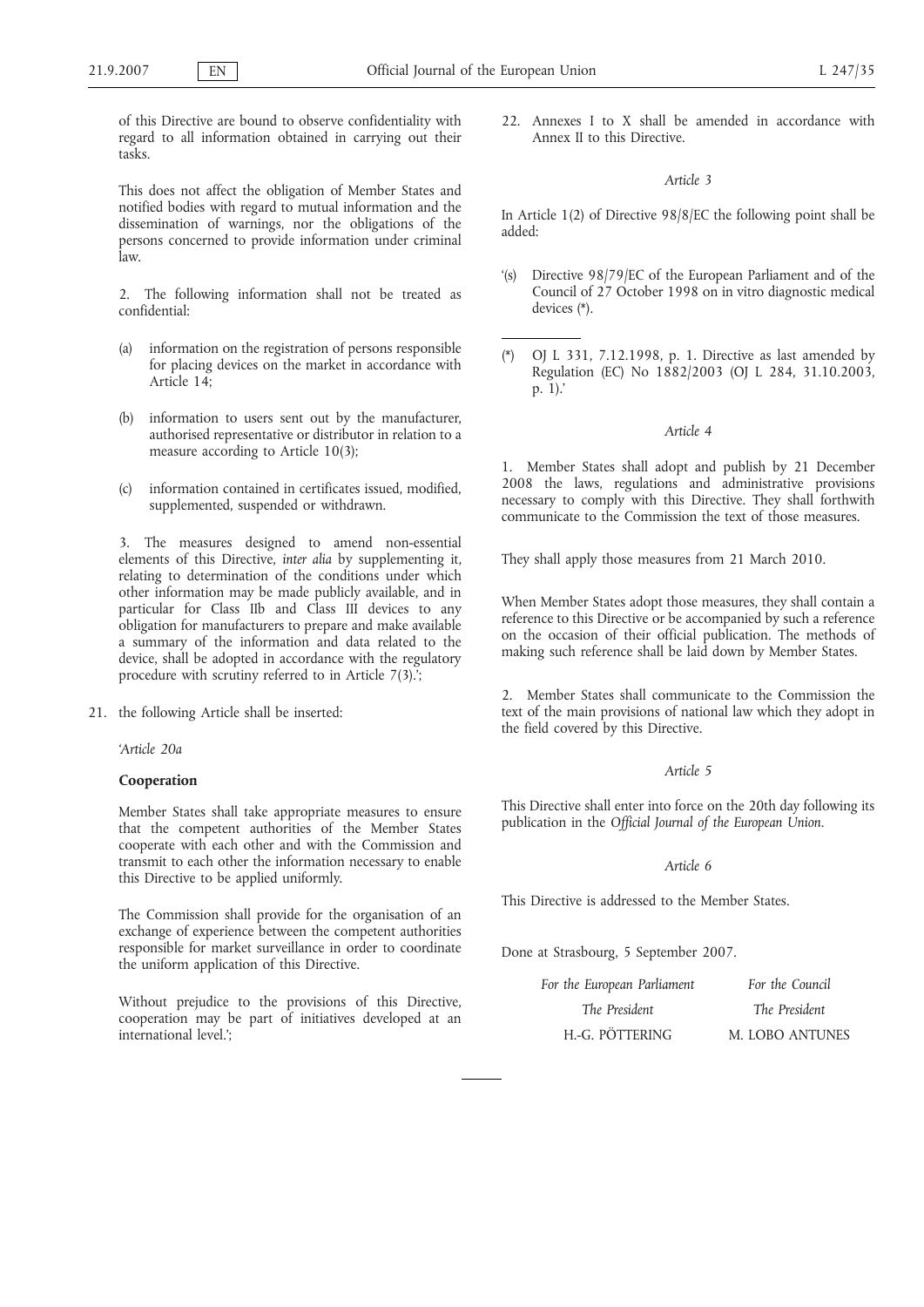#### *ANNEX I*

Annexes 1 to 7 to Directive 90/385/EEC shall be amended as follows:

- 1. Annex 1 shall be amended as follows:
	- (a) the following Section shall be inserted:
		- '5a. Demonstration of conformity with the essential requirements must include a clinical evaluation in accordance with Annex 7.';
	- (b) in Section 8, the fifth indent shall be replaced by the following:
		- risks connected with ionising radiation from radioactive substances included in the device, in compliance with the protection requirements laid down in Council Directive 96/29/Euratom of 13 May 1996 laying down basic safety standards for the protection of the health of workers and the general public against the dangers arising from ionising radiation (\*) and Council Directive 97/43/Euratom of 30 June 1997 on health protection of individuals against the dangers of ionising radiation in relation to medical exposure (\*\*).
		- (\*) OJ L 159, 29.6.1996, p. 1.

(c) in Section 9, seventh indent, the following phrase shall be added:

'For devices which incorporate software or which are medical software in themselves, the software must be validated according to the state of the art taking into account the principles of development lifecycle, risk management, validation and verification.';

- (d) Section 10 shall be replaced by the following:
	- '10. Where a device incorporates, as an integral part, a substance which, if used separately, may be considered to be a medicinal product as defined in Article 1 of Directive 2001/83/EC, and which is liable to act upon the body with action ancillary to that of the device, the quality, safety and usefulness of the substance must be verified by analogy with the methods specified in Annex I to Directive 2001/83/EC.

For the substances referred to in the first paragraph, the notified body shall, having verified the usefulness of the substance as part of the medical device and taking account of the intended purpose of the device, seek a scientific opinion from one of the competent authorities designated by the Member States or the European Medicines Agency (EMEA) acting particularly through its committee in accordance with Regulation (EC) No 726/2004 (\*) on the quality and safety of the substance including the clinical benefit/ risk profile of the incorporation of the substance into the device. When issuing its opinion, the competent authority or the EMEA shall take into account the manufacturing process and the data related to the usefulness of incorporation of the substance into the device as determined by the notified body.

Where a device incorporates, as an integral part, a human blood derivative, the notified body shall, having verified the usefulness of the substance as part of the device and taking account of the intended purpose of the device, seek a scientific opinion from the EMEA, acting particularly through its committee, on the quality and safety of the substance, including the clinical benefit/risk profile of the incorporation of the human blood derivative into the device. When issuing its opinion, the EMEA shall take into account the manufacturing process and the data related to the usefulness of incorporation of the substance into the device as determined by the notified body.

Where changes are made to an ancillary substance incorporated in a device, in particular related to its manufacturing process, the notified body shall be informed of the changes and shall consult the relevant medicines competent authority (i.e. the one involved in the initial consultation), in order to confirm that the quality and safety of the ancillary substance are maintained. The competent authority shall take into account the data related to the usefulness of the incorporation of the substance into the device as determined by the notified body, in order to ensure that the changes have no negative impact on the established benefit/risk profile of the addition of the substance in the device.

When the relevant medicines competent authority (i.e. the one involved in the initial consultation) has obtained information on the ancillary substance, which could have an impact on the established benefit/ risk profile of the addition of the substance to the device, it shall provide the notified body with advice,

<sup>(\*\*)</sup> OJ L 180, 9.7.1997, p. 22.';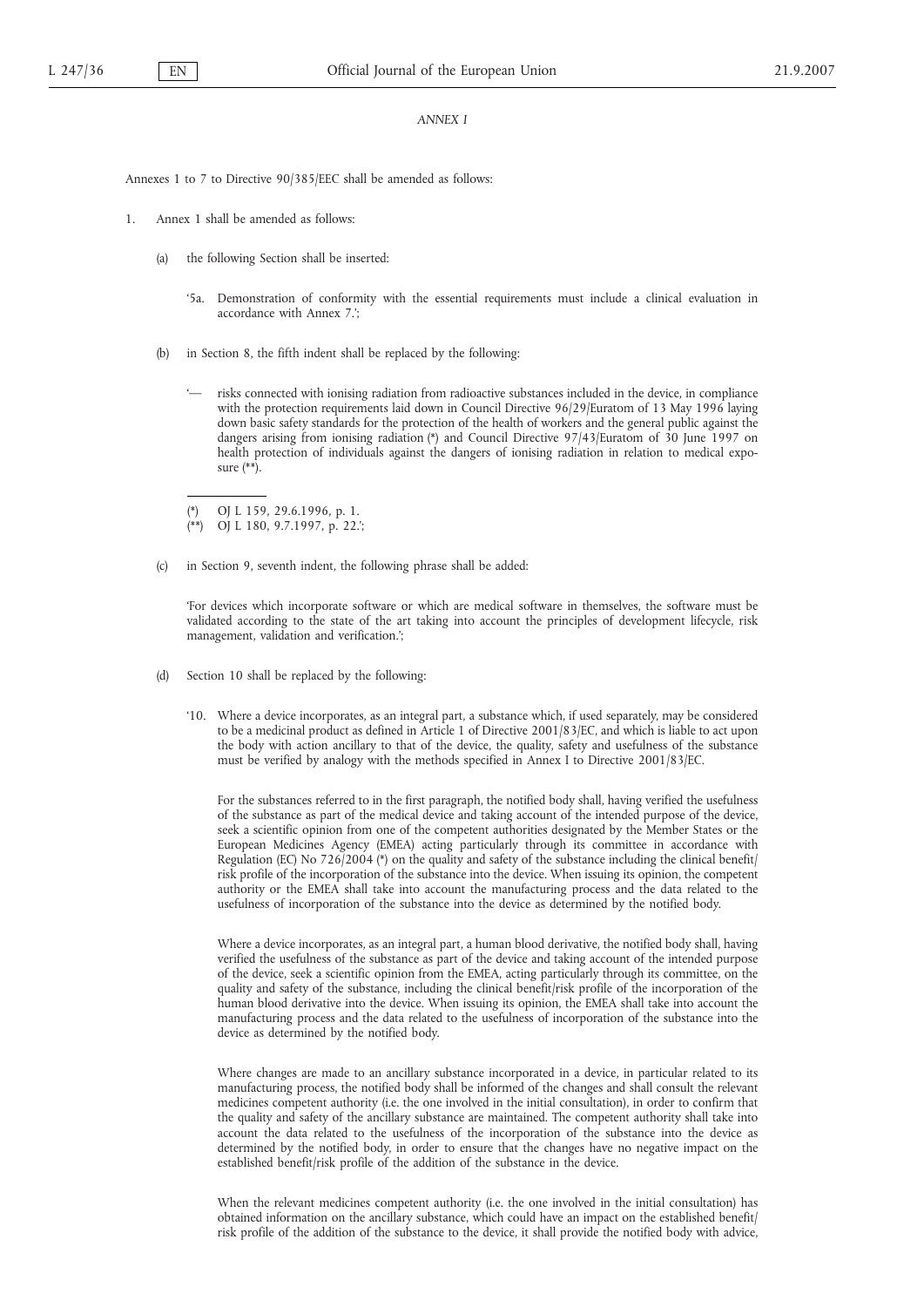whether this information has an impact on the established benefit/risk profile of the addition of the substance to the device or not. The notified body shall take the updated scientific opinion into account in reconsidering its assessment of the conformity assessment procedure.

- (\*) Regulation (EC) No 726/2004 of the European Parliament and of the Council of 31 March 2004 laying down Community procedures for the authorisation and supervision of medicinal products for human and veterinary use and establishing a European Medicines Agency (OJ L 136, 30.4.2004, p. 1). Regulation as last amended by Regulation (EC) No 1901/2006.';
- (e) Section 14.2 shall be amended as follows:
	- (i) the first indent shall be replaced by the following:
		- the name and address of the manufacturer and the name and address of the authorised representative, where the manufacturer does not have a registered place of business in the Community,';
	- (ii) the following indent shall be added:
		- in the case of a device within the meaning of Article 1(4a), an indication that the device contains a human blood derivative.';
- (f) the following indent shall be added to the second paragraph of Section 15:
	- date of issue or the latest revision of the instructions for use.':
- 2. Annex 2 shall be amended as follows:
	- (a) in Section 2, the third paragraph shall be replaced by the following:

'This declaration shall cover one or more clearly identified devices by means of product name, product code or other unambiguous reference and must be kept by the manufacturer.';

- (b) in the second paragraph of Section 3.1, the first sentence of the fifth indent shall be replaced by the following:
	- an undertaking by the manufacturer to institute and keep updated a post-marketing surveillance system including the provisions referred to in Annex 7.';
- (c) Section 3.2 shall be amended as follows:
	- (i) the following sentence shall be added to the second subparagraph:

'It shall include in particular the corresponding documentation, data and records arising from the procedures referred to in point (c).';

- (ii) the following indent shall be added to point (b):
	- where the design, manufacture and/or final inspection and testing of the products, or elements thereof, is carried out by a third party, the methods of monitoring the efficient operation of the quality system and in particular the type and extent of control applied to the third party.';
- (iii) the following indents shall be added to point (c):
	- a statement indicating whether or not the device incorporates, as an integral part, a substance or a human blood derivative referred to in Section 10 of Annex 1 and the data on the tests conducted in this connection required to assess the safety, quality and usefulness of that substance or human blood derivative, taking account of the intended purpose of the device,
	- the pre-clinical evaluation,
	- the clinical evaluation referred to in Annex 7.';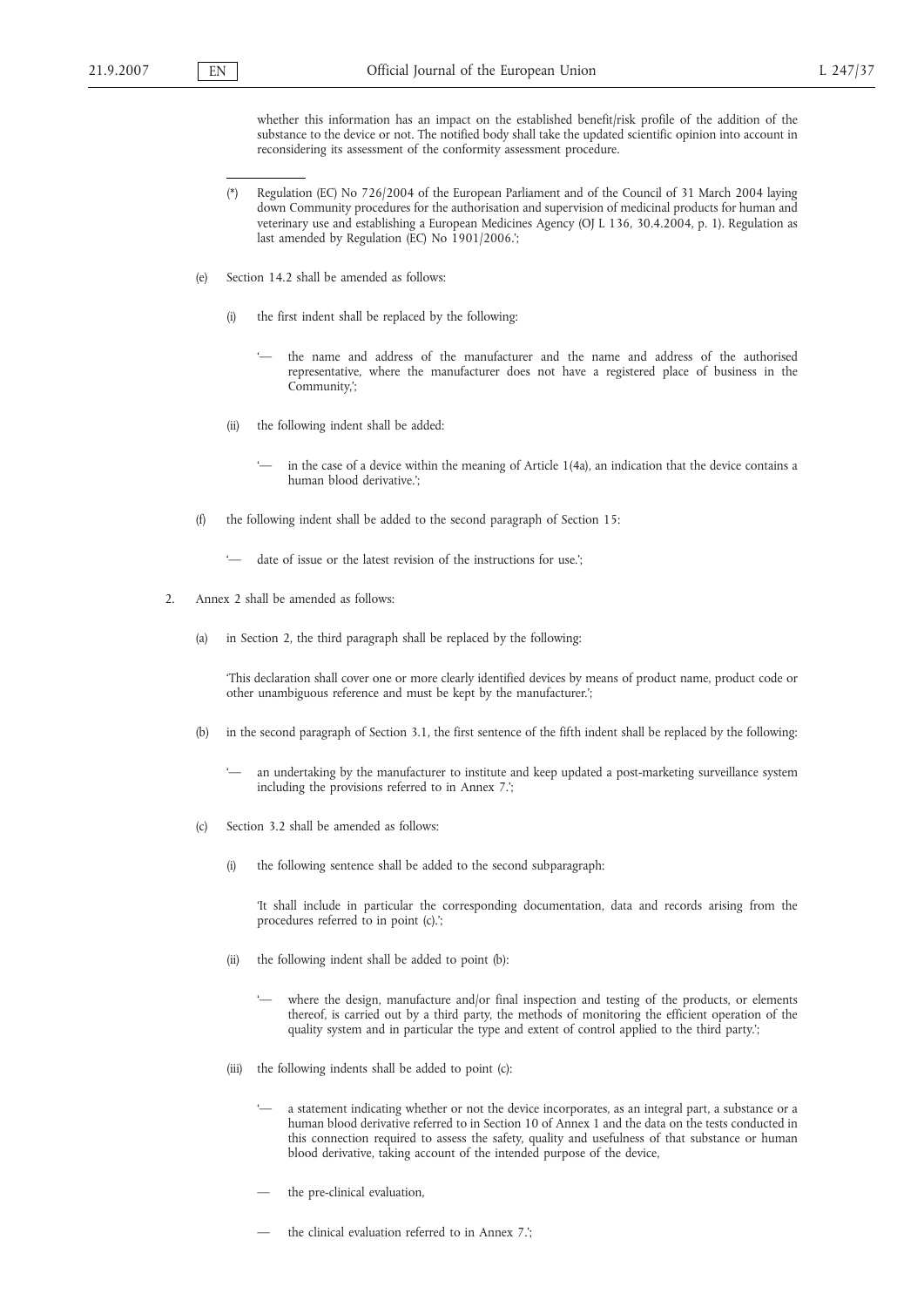(d) in Section 3.3, the last sentence of the second subparagraph shall be replaced by the following:

'The evaluation procedure shall include an inspection on the manufacturer's premises and, in duly substantiated cases, on the premises of the manufacturer's suppliers and/or subcontractors to inspect the manufacturing processes.';

- (e) Section 4.2 shall be amended as follows:
	- (i) the first paragraph shall be replaced by the following:

'The application shall describe the design, manufacture and performances of the product in question, and it must include the documents needed to assess whether the product conforms to the requirements of this Directive, and in particular Annex 2, Section 3.2, third paragraph, points (c) and (d).';

- (ii) in the fourth indent of the second paragraph, the word 'data' shall be replaced by the word 'evaluation';
- (f) in Section 4.3, the following paragraphs shall be added:

'In the case of devices referred to in Annex 1, Section 10, second paragraph, the notified body shall, as regards the aspects referred to in that section, consult one of the competent authorities designated by the Member States in accordance with Directive 2001/83/EC or the EMEA before taking a decision. The opinion of the competent national authority or the EMEA shall be drawn up within 210 days after receipt of valid documentation. The scientific opinion of the competent national authority or the EMEA must be included in the documentation concerning the device. The notified body will give due consideration to the views expressed in this consultation when making its decision. It will convey its final decision to the competent body concerned.

In the case of devices referred to in Annex 1, Section 10, third paragraph, the scientific opinion of the EMEA must be included in the documentation concerning the device. The opinion shall be drawn up within 210 days after receipt of valid documentation. The notified body will give due consideration to the opinion of the EMEA when making its decision. The notified body may not deliver the certificate if the EMEA's scientific opinion is unfavourable. It will convey its final decision to the EMEA.';

- (g) in Section 5.2, the second indent shall be replaced by the following:
	- the data stipulated in the part of the quality system relating to design, such as the results of analyses, calculations, tests, pre-clinical and clinical evaluation, post-market clinical follow-up plan and the results of the post-market clinical follow-up, if applicable, etc.';
- (h) Section 6.1 shall be replaced by the following:
	- '6.1. For at least 15 years from the last date of manufacture of the product, the manufacturer or his authorised representative shall keep available for the national authorities:
		- the declaration of conformity,
		- the documentation referred to in the second indent of Section 3.1, and in particular the documentation, data and records referred to in the second paragraph of Section 3.2,
		- the amendments referred to in Section 3.4,
		- the documentation referred to in Section 4.2,
		- the decisions and reports of the notified body referred to in Sections 3.4, 4.3, 5.3 and 5.4.';
- (i) Section 6.3 shall be deleted;
- (j) the following Section shall be added:
	- '7. Application to the devices referred to in Article 1(4a):

Upon completing the manufacture of each batch of devices referred to in Article 1(4a), the manufacturer shall inform the notified body of the release of the batch of devices and send to it the official certificate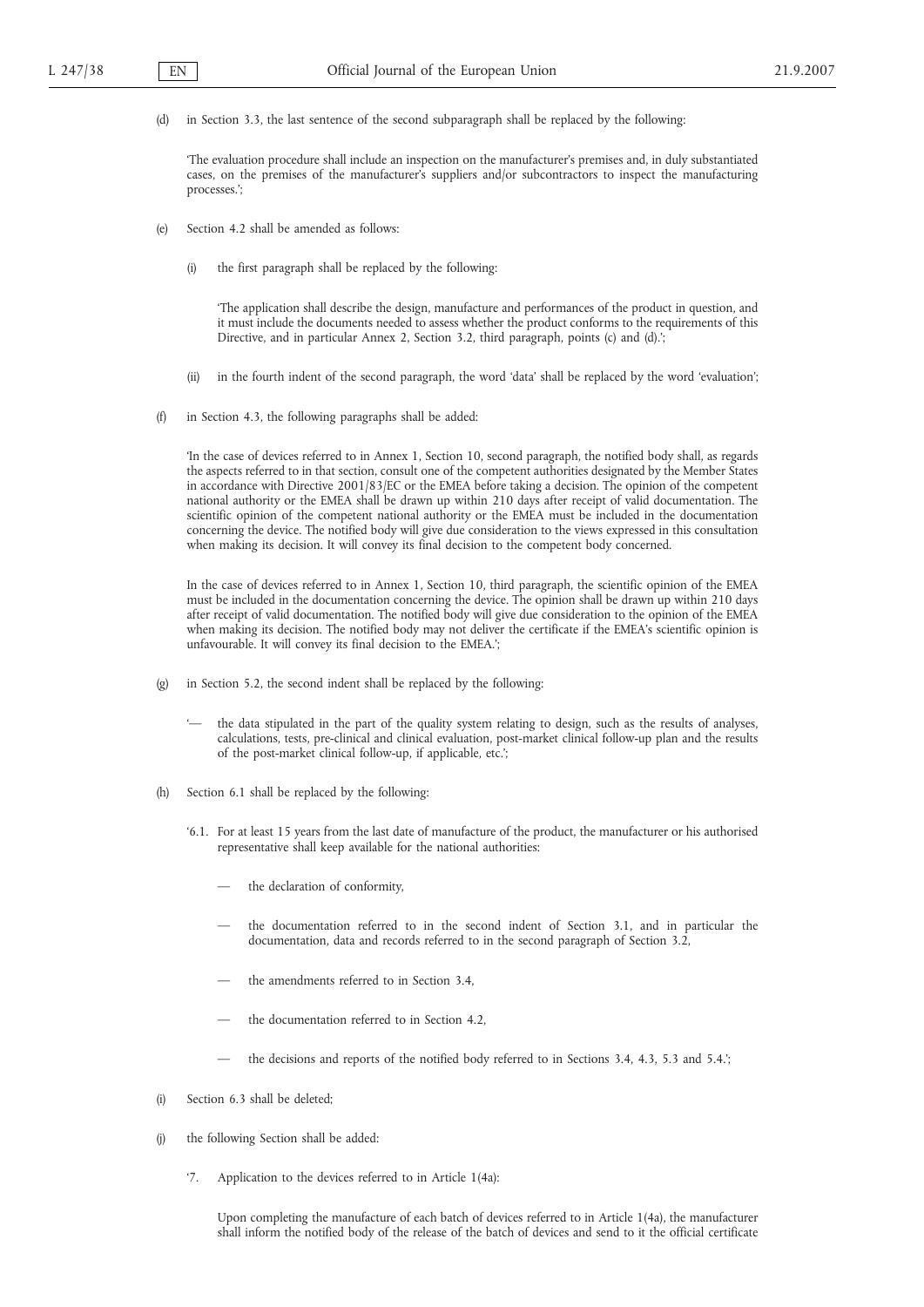concerning the release of the batch of human blood derivative used in the device, issued by a State laboratory or a laboratory designated for that purpose by a Member State in accordance with Article 114(2) of Directive 2001/83/EC.';

- 3. Annex 3 shall be amended as follows:
	- (a) Section 3 shall be amended as follows:
		- (i) the first indent shall be replaced by the following:
			- '— a general description of the type, including any variants planned, and its intended use(s),';
		- (ii) the fifth to eighth indents shall be replaced by the following:
			- '— the results of design calculations, risk analysis, investigations and technical tests carried out, etc.,
			- a declaration stating whether or not the device incorporates, as an integral part, a substance or a human blood derivative as referred to in Section 10 of Annex 1 and the data on the tests conducted in this connection required to assess the safety, quality and usefulness of that substance or human blood derivative, taking account of the intended purpose of the device,
			- the pre-clinical evaluation.
			- the clinical evaluation referred to in Annex 7.
			- the draft instruction leaflet.':
	- (b) the following paragraphs shall be added to Section 5:

'In the case of devices referred to in Annex 1, Section 10, second paragraph, the notified body shall, as regards the aspects referred to in that section, consult one of the competent authorities designated by the Member States in accordance with Directive 2001/83/EC or the EMEA before taking a decision. The opinion of the competent national authority or the EMEA shall be drawn up within 210 days after receipt of valid documentation. The scientific opinion of the competent national authority or the EMEA must be included in the documentation concerning the device. The notified body will give due consideration to the views expressed in this consultation when making its decision. It will convey its final decision to the competent body concerned.

In the case of devices referred to in Annex 1, Section 10, third paragraph, the scientific opinion of the EMEA must be included in the documentation concerning the device. The opinion shall be drawn up within 210 days after receipt of valid documentation. The notified body will give due consideration to the opinion of the EMEA when making its decision. The notified body may not deliver the certificate if the EMEA's scientific opinion is unfavourable. It will convey its final decision to the EMEA.';

- (c) in Section 7.3, the words 'five years from the manufacture of the last appliance' shall be replaced by the words '15 years from the manufacture of the last product';
- (d) Section 7.4 shall be deleted;
- 4. Annex 4 shall be amended as follows:
	- (a) in Section 4, the words 'post-marketing surveillance system' shall be replaced by the words 'post-marketing surveillance system including the provisions referred to in Annex 7';
	- (b) Section 6.3 shall be replaced by the following:
		- '6.3. Statistical control of products will be based on attributes and/or variables, entailing sampling schemes with operational characteristics which ensure a high level of safety and performance according to the state of the art. The sampling schemes will be established by the harmonised standards referred to in Article 5, taking account of the specific nature of the product categories in question.';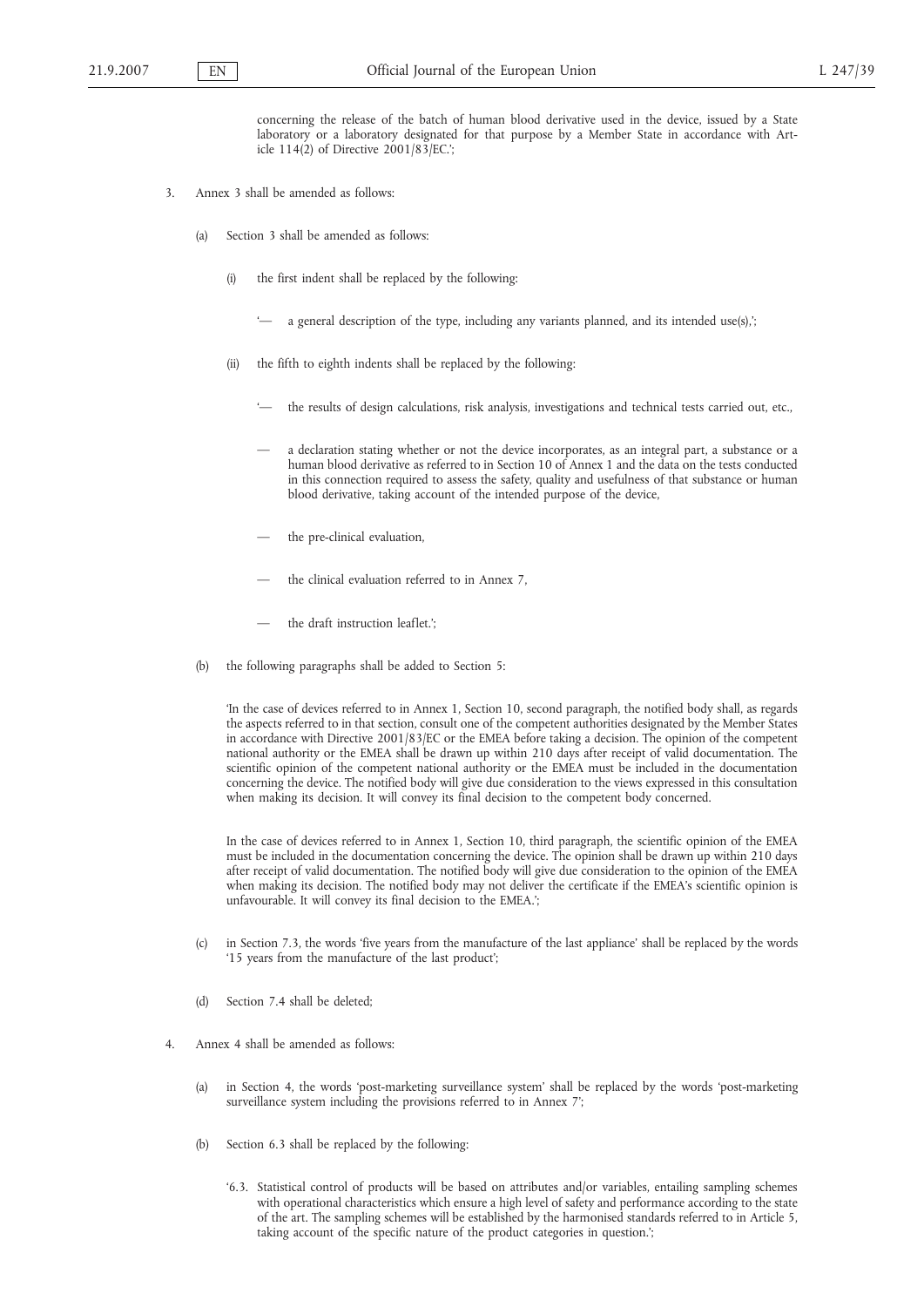- (c) the following Section shall be added:
	- '7. Application to the devices referred to in Article 1(4a):

Upon completing the manufacture of each batch of devices referred to in Article 1(4a), the manufacturer shall inform the notified body of the release of the batch of devices and send to it the official certificate concerning the release of the batch of human blood derivative used in the device, issued by a State laboratory or a laboratory designated for that purpose by a Member State in accordance with Article 114(2) of Directive 2001/83/EC.';

- 5. Annex 5 shall be amended as follows:
	- (a) in Section 2, second paragraph, the words 'identified specimens of the product and shall be kept by the manufacturer' shall be replaced by the words 'devices manufactured, clearly identified by means of product name, product code or other unambiguous reference and must be kept by the manufacturer';
	- (b) in the sixth indent of Section 3.1, the words 'post-marketing surveillance system' shall be replaced by the words 'post-marketing surveillance system including the provisions referred to in Annex 7';
	- (c) in Section 3.2(b), the following indent shall be added:
		- where the manufacture and/or final inspection and testing of the products, or elements thereof, are carried out by a third party, the methods of monitoring the efficient operation of the quality system and in particular the type and extent of control applied to the third party.';
	- (d) in Section 4.2, the following indent shall be inserted after the first indent:
		- '— the technical documentation's
	- (e) the following Section shall be added:
		- '6. Application to the devices referred to in Article 1(4a):

Upon completing the manufacture of each batch of devices referred to in Article 1(4a), the manufacturer shall inform the notified body of the release of the batch of devices and send to it the official certificate concerning the release of the batch of human blood derivative used in the device, issued by a State laboratory or a laboratory designated for that purpose by a Member State in accordance with Article 114(2) of Directive 2001/83/EC.';

- 6. Annex 6 shall be amended as follows:
	- (a) Section 2.1 shall be amended as follows:
		- (i) the first indent shall be replaced by the following two indents:
			- '— the name and address of the manufacturer,
			- the information necessary for the identification of the product in question,';
		- (ii) in the third indent, the word 'doctor' shall be replaced by the words 'duly qualified medical practitioner';
		- (iii) the fourth indent shall be replaced by the following:
			- '— the specific characteristics of the product revealed by the prescription,';
	- (b) Section 2.2 shall be replaced by the following:
		- '2.2. For devices intended for clinical investigations covered in Annex 7:
			- data allowing the devices in question to be identified,
			- the clinical investigation plan,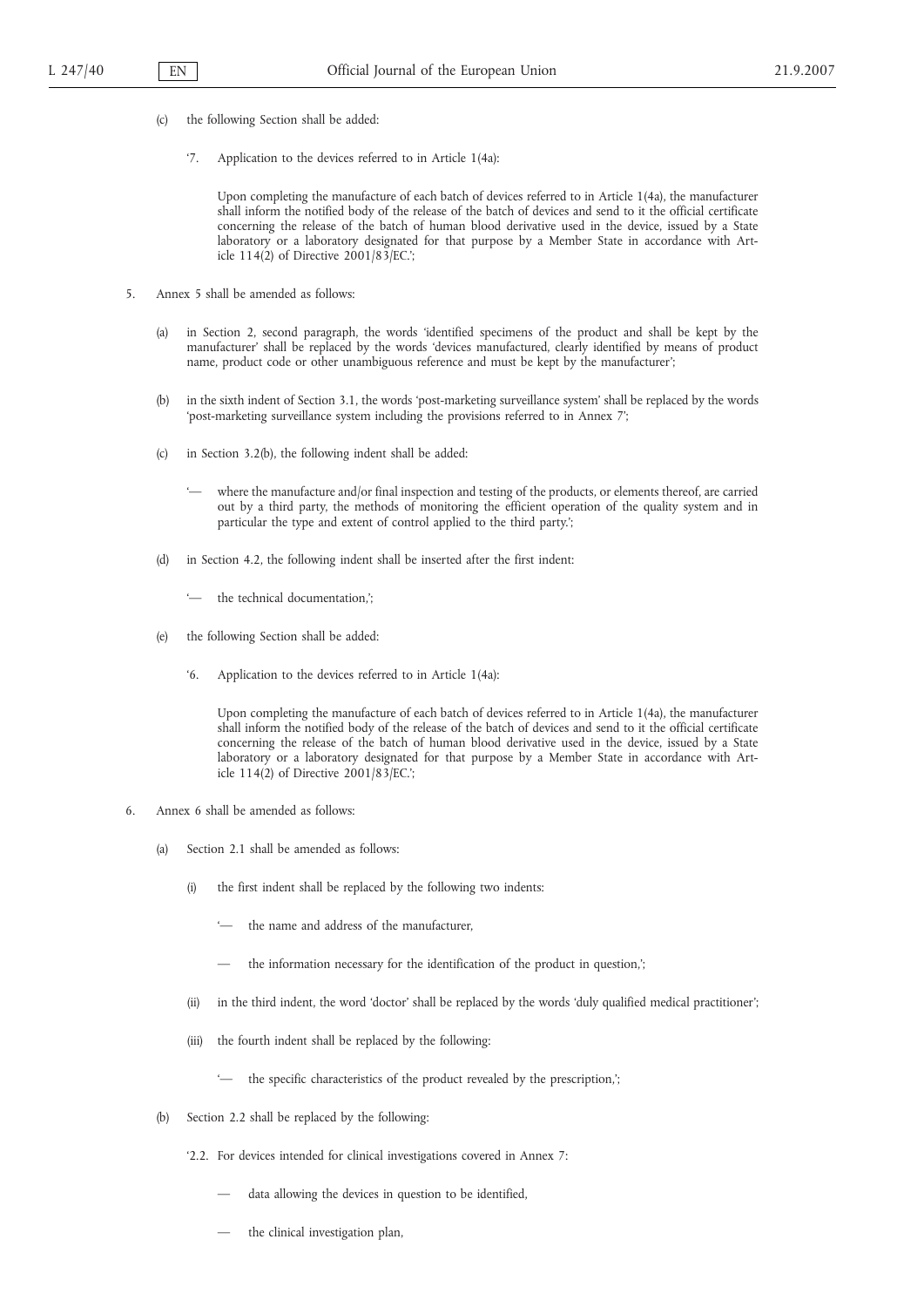- the investigator's brochure,
- the confirmation of insurance of subjects,
- the documents used to obtain informed consent,
- a statement indicating whether or not the device incorporates, as an integral part, a substance or human blood derivative referred to in Section 10 of Annex 1,
- the opinion of the ethics committee concerned and details of the aspects covered by its opinion,
- the name of the duly qualified medical practitioner or other authorised person and of the institution responsible for the investigations,
- the place, date of commencement and duration scheduled for the investigations,
- a statement affirming that the device in question complies with the essential requirements apart from the aspects constituting the object of the investigations and that, with regard to these aspects, every precaution has been taken to protect the health and safety of the patient.';
- (c) in Section 3.1, the first paragraph shall be replaced by the following:

'For custom-made devices, documentation, indicating manufacturing site(s) and enabling the design, manufacture and performances of the product, including the expected performances, to be understood, so as to allow conformity with the requirements of this Directive to be assessed.';

- (d) in Section 3.2, the first paragraph shall be amended as follows:
	- (i) the first indent shall be replaced by the following:
		- a general description of the product and its intended use,
	- (ii) in the fourth indent, the words 'a list of the standards' shall be replaced by the words 'the results of the risk analysis and a list of the standards';
	- (iii) the following indent shall be inserted after the fourth indent:
		- if the device incorporates, as an integral part, a substance or human blood derivative referred to in Section 10 of Annex 1, the data on the tests conducted in this connection which are required to assess the safety, quality and usefulness of that substance, or human blood derivative, taking account of the intended purpose of the device,';
- (e) the following two sections shall be added:
	- '4. The information included in the declarations covered by this Annex shall be kept for a period of at least 15 years from the date of manufacture of the last product.
	- 5. For custom-made devices, the manufacturer must undertake to review and to document experience gained in the post-production phase, including the provisions referred to in Annex 7, and to implement appropriate means to apply any necessary corrective action. This undertaking must include an obligation for the manufacturer to notify the competent authorities of the following incidents immediately on learning of them and the relevant corrective actions:
		- (i) any malfunction or deterioration in the characteristics and/or performance of a device, as well as any inadequacy in the labelling or the instructions for use which might lead to or might have led to the death of a patient or user or to a serious deterioration in his state of health;
		- (ii) any technical or medical reason connected with the characteristics or performance of a device for the reasons referred to in point (i) leading to systematic recall of devices of the same type by the manufacturer.';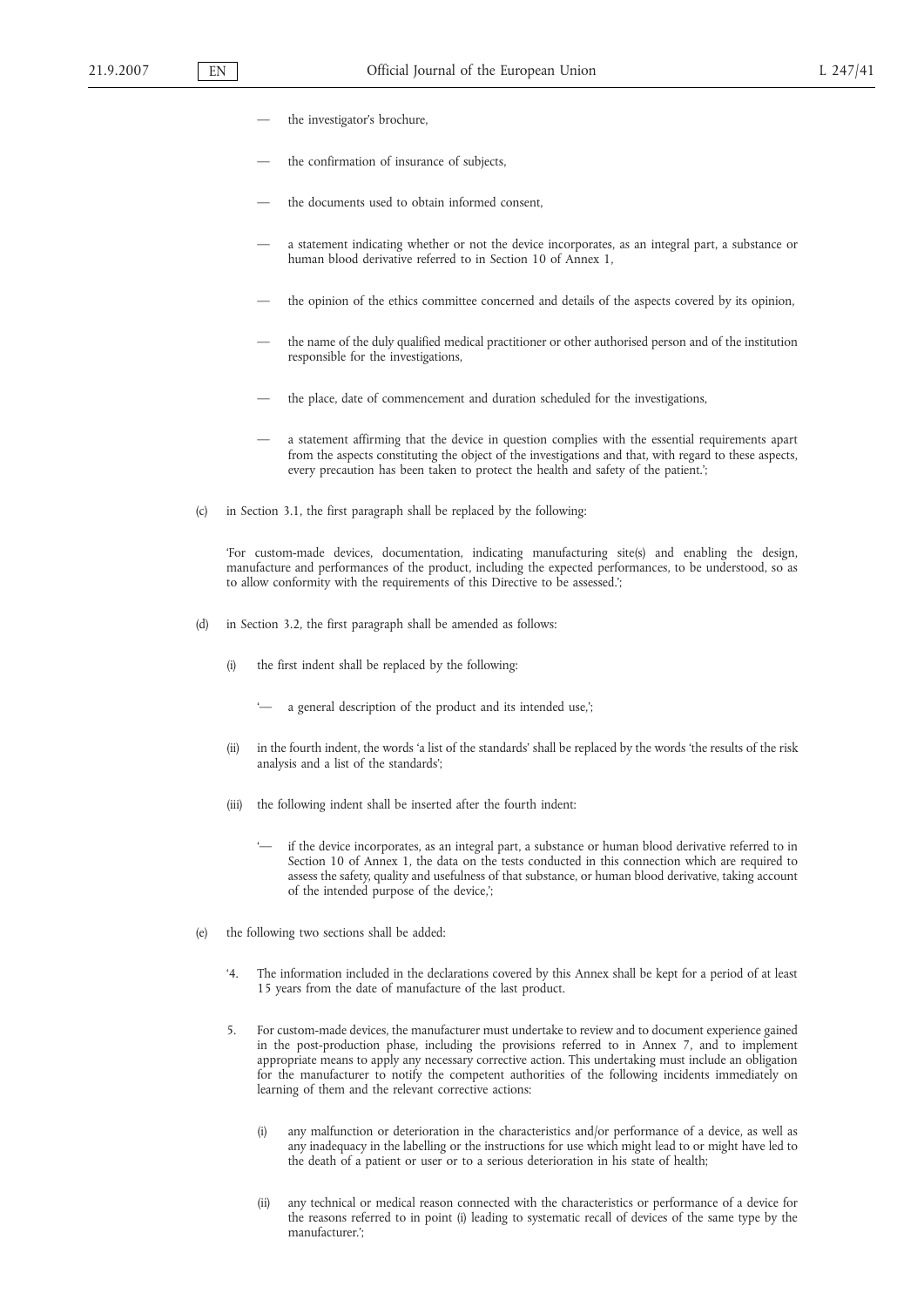- 7. Annex 7 shall be amended as follows:
	- (a) Section 1 shall be replaced by the following:

### '1. **General provisions**

- 1.1. As a general rule, confirmation of conformity with the requirements concerning the characteristics and performances referred to in Sections 1 and 2 of Annex 1 under the normal conditions of use of the device and the evaluation of the side-effects and of the acceptability of the benefit/risk ratio referred to in Section 5 of Annex 1, must be based on clinical data. The evaluation of this data (hereinafter referred to as clinical evaluation), where appropriate taking account of any relevant harmonised standards, must follow a defined and methodologically sound procedure based on:
- 1.1.1. Either a critical evaluation of the relevant scientific literature currently available relating to the safety, performance, design characteristics and intended purpose of the device where:
	- there is demonstration of equivalence of the device to the device to which the data relates and,
	- the data adequately demonstrate compliance with the relevant essential requirements;
- 1.1.2. Or a critical evaluation of the results of all the clinical investigations made,
- 1.1.3. Or a critical evaluation of the combined clinical data provided in 1.1.1 and 1.1.2.
- 1.2. Clinical investigations shall be performed unless it is duly justified to rely on existing clinical data.
- 1.3. The clinical evaluation and its outcome shall be documented. This documentation shall be included and/or fully referenced in the technical documentation of the device.
- 1.4. The clinical evaluation and its documentation must be actively updated with data obtained from the post-market surveillance. Where post-market clinical follow-up as part of the post-market surveillance plan for the device is not deemed necessary, this must be duly justified and documented.
- 1.5. Where demonstration of conformity with essential requirements based on clinical data is not deemed appropriate, adequate justification for any such exclusion has to be given based on risk management output and under consideration of the specifics of the device/body interaction, the clinical performances intended and the claims of the manufacturer. Adequacy of demonstration of conformity with the essential requirements by performance evaluation, bench testing and pre-clinical evaluation alone has to be duly substantiated.
- 1.6. All data must remain confidential unless it is deemed essential that they be divulged.'
- (b) Section 2.3.5 shall be replaced by the following:
	- '2.3.5. All serious adverse events must be fully recorded and immediately notified to all competent authorities of the Member States in which the clinical investigation is being performed.'
- (c) In Section 2.3.6, the words 'appropriately qualified medical specialist' shall be replaced by the words 'duly qualified medical practitioner or authorised person'.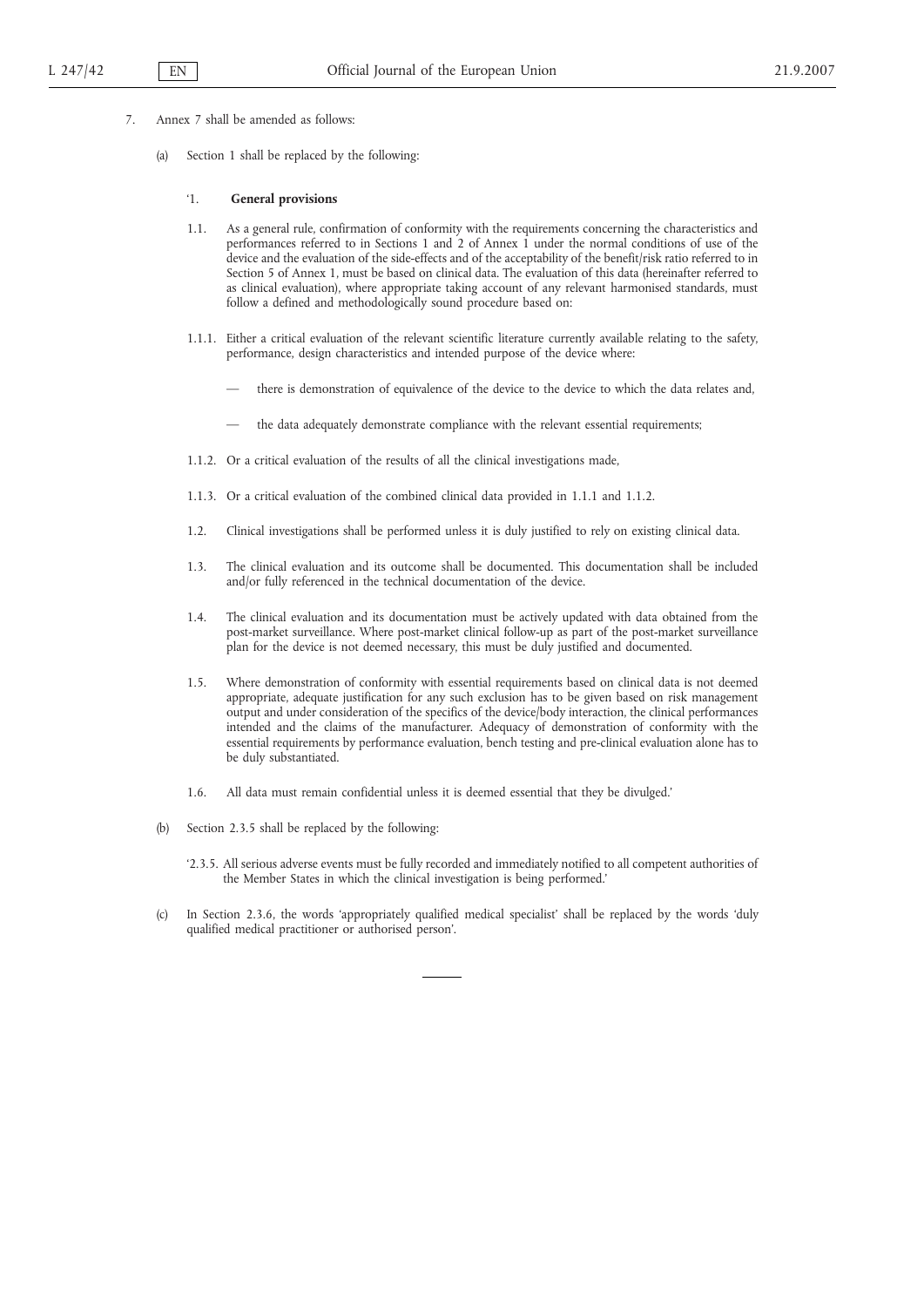#### *ANNEX II*

Annexes I to X to Directive 93/42/EEC shall be amended as follows:

- 1. Annex I shall be amended as follows:
	- (a) Section 1 shall be replaced by the following:
		- '1. The devices must be designed and manufactured in such a way that, when used under the conditions and for the purposes intended, they will not compromise the clinical condition or the safety of patients, or the safety and health of users or, where applicable, other persons, provided that any risks which may be associated with their intended use constitute acceptable risks when weighed against the benefits to the patient and are compatible with a high level of protection of health and safety.

This shall include:

- reducing, as far as possible, the risk of use error due to the ergonomic features of the device and the environment in which the device is intended to be used (design for patient safety), and
- consideration of the technical knowledge, experience, education and training and where applicable the medical and physical conditions of intended users (design for lay, professional, disabled or other users).';
- (b) the following Section shall be inserted:
	- '6a. Demonstration of conformity with the essential requirements must include a clinical evaluation in accordance with Annex X.';
- (c) in Section 7.1, the following indent shall be added:
	- where appropriate, the results of biophysical or modelling research whose validity has been demonstrated beforehand.';
- (d) Section 7.4. shall be replaced by the following:
	- '7.4. Where a device incorporates, as an integral part, a substance which, if used separately, may be considered to be a medicinal product as defined in Article 1 of Directive 2001/83/EC and which is liable to act upon the body with action ancillary to that of the device, the quality, safety and usefulness of the substance must be verified by analogy with the methods specified in Annex I to Directive 2001/83/EC.

For the substances referred to in the first paragraph, the notified body shall, having verified the usefulness of the substance as part of the medical device and taking account of the intended purpose of the device, seek a scientific opinion from one of the competent authorities designated by the Member States or the European Medicines Agency (EMEA) acting particularly through its committee in accordance with Regulation (EC) No  $726/2004$  (\*) on the quality and safety of the substance including the clinical benefit/ risk profile of the incorporation of the substance into the device. When issuing its opinion, the competent authority or the EMEA shall take into account the manufacturing process and the data related to the usefulness of incorporation of the substance into the device as determined by the notified body.

Where a device incorporates, as an integral part, a human blood derivative, the notified body shall, having verified the usefulness of the substance as part of the medical device and taking into account the intended purpose of the device, seek a scientific opinion from the EMEA, acting particularly through its committee, on the quality and safety of the substance including the clinical benefit/risk profile of the incorporation of the human blood derivative into the device. When issuing its opinion, the EMEA shall take into account the manufacturing process and the data related to the usefulness of incorporation of the substance into the device as determined by the notified body.

Where changes are made to an ancillary substance incorporated in a device, in particular related to its manufacturing process, the notified body shall be informed of the changes and shall consult the relevant medicines competent authority (i.e. the one involved in the initial consultation), in order to confirm that the quality and safety of the ancillary substance are maintained. The competent authority shall take into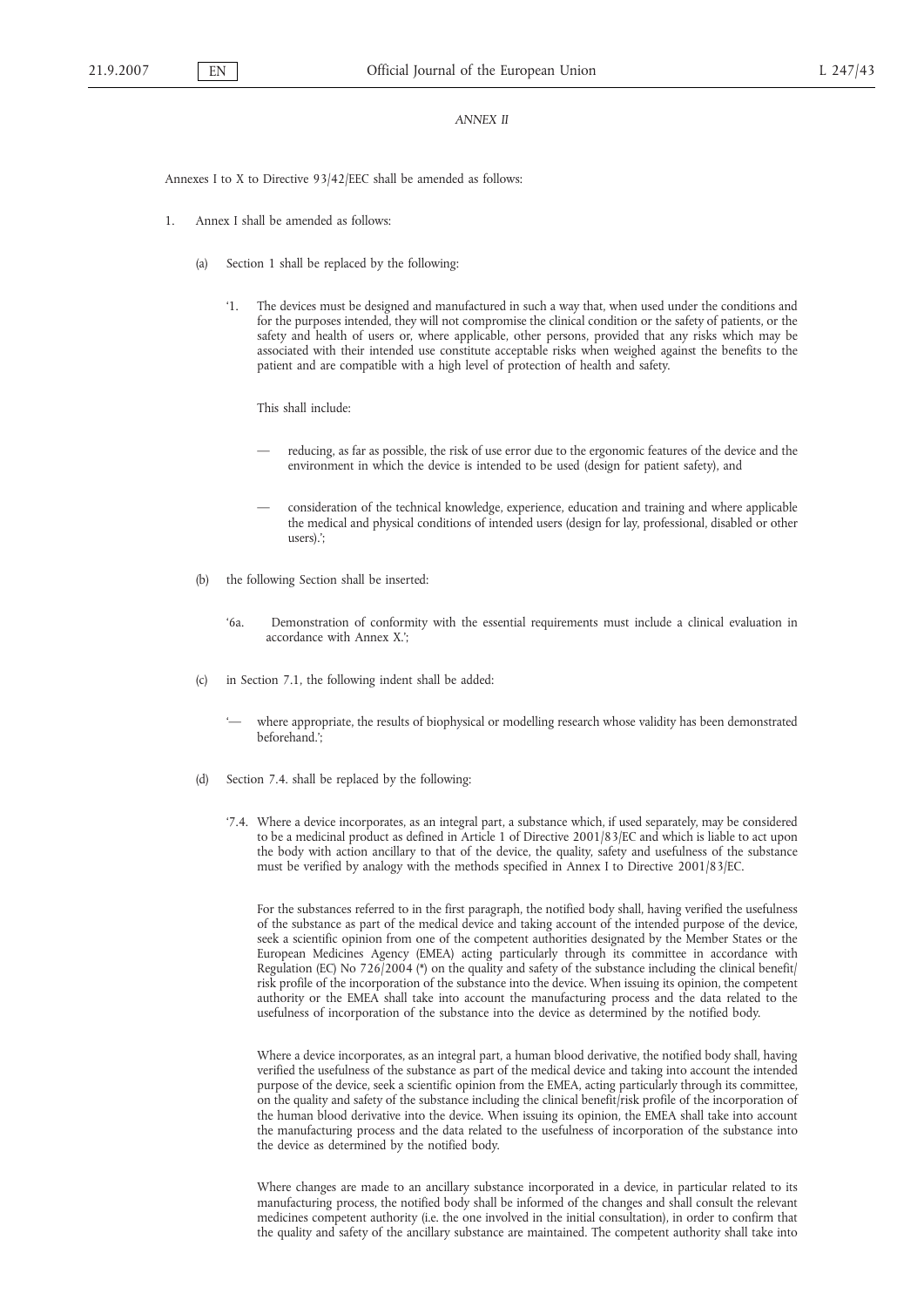account the data related to the usefulness of incorporation of the substance into the device as determined by the notified body, in order to ensure that the changes have no negative impact on the established benefit/risk profile of the addition of the substance in the medical device.

When the relevant medicines competent authority (i.e. the one involved in the initial consultation) has obtained information on the ancillary substance, which could have an impact on the established benefit/ risk profile of the addition of the substance in the medical device, it shall provide the notified body with advice, whether this information has an impact on the established benefit/risk profile of the addition of the substance in the medical device or not. The notified body shall take the updated scientific opinion into account in reconsidering its assessment of the conformity assessment procedure.

- (\*) Regulation (EC) No 726/2004 of the European Parliament and of the Council of 31 March 2004 laying down Community procedures for the authorisation and supervision of medicinal products for human and veterinary use and establishing a European Medicines Agency (OJ L 136, 30.4.2004, p. 1). Regulation as last amended by Regulation (EC) No 1901/2006.'
- (e) Section 7.5 shall be replaced by the following:
	- '7.5. The devices must be designed and manufactured in such a way as to reduce to a minimum the risks posed by substances leaking from the device. Special attention shall be given to substances which are carcinogenic, mutagenic or toxic to reproduction, in accordance with Annex I to Council Directive 67/ 548/EEC of 27 June 1967 on the approximation of laws, regulations and administrative provisions relating to the classification, packaging and labelling of dangerous substances (\*).

If parts of a device (or a device itself) intended to administer and/or remove medicines, body liquids or other substances to or from the body, or devices intended for transport and storage of such body fluids or substances, contain phthalates which are classified as carcinogenic, mutagenic or toxic to reproduction, of category 1 or 2, in accordance with Annex I to Directive  $67/548/EEC$ , these devices must be labelled on the device itself and/or on the packaging for each unit or, where appropriate, on the sales packaging as a device containing phthalates.

If the intended use of such devices includes treatment of children or treatment of pregnant or nursing women, the manufacturer must provide a specific justification for the use of these substances with regard to compliance with the essential requirements, in particular of this paragraph, within the technical documentation and, within the instructions for use, information on residual risks for these patient groups and, if applicable, on appropriate precautionary measures.

- (\*) OJ 196, 16.8.1967, p. 1. Directive as last amended by Directive 2006/121/EC of the European Parliament and of the Council (OJ L 396, 30.12.2006, p. 850).'
- (f) in Section 8.2, the word 'transferable' shall be replaced by the word 'transmissible';
- (g) the following Section shall be inserted:
	- '12.1a For devices which incorporate software or which are medical software in themselves, the software must be validated according to the state of the art taking into account the principles of development lifecycle, risk management, validation and verification.';
- (h) in Section 13.1, the first paragraph shall be replaced by the following:
	- '13.1. Each device must be accompanied by the information needed to use it safely and properly, taking account of the training and knowledge of the potential users, and to identify the manufacturer.';
- (i) Section 13.3 shall be amended as follows:
	- (i) point (a) shall be replaced by the following:
		- '(a) the name or trade name and address of the manufacturer. For devices imported into the Community, in view of their distribution in the Community, the label, or the outer packaging, or instructions for use, shall contain in addition the name and address of the authorised representative where the manufacturer does not have a registered place of business in the Community;'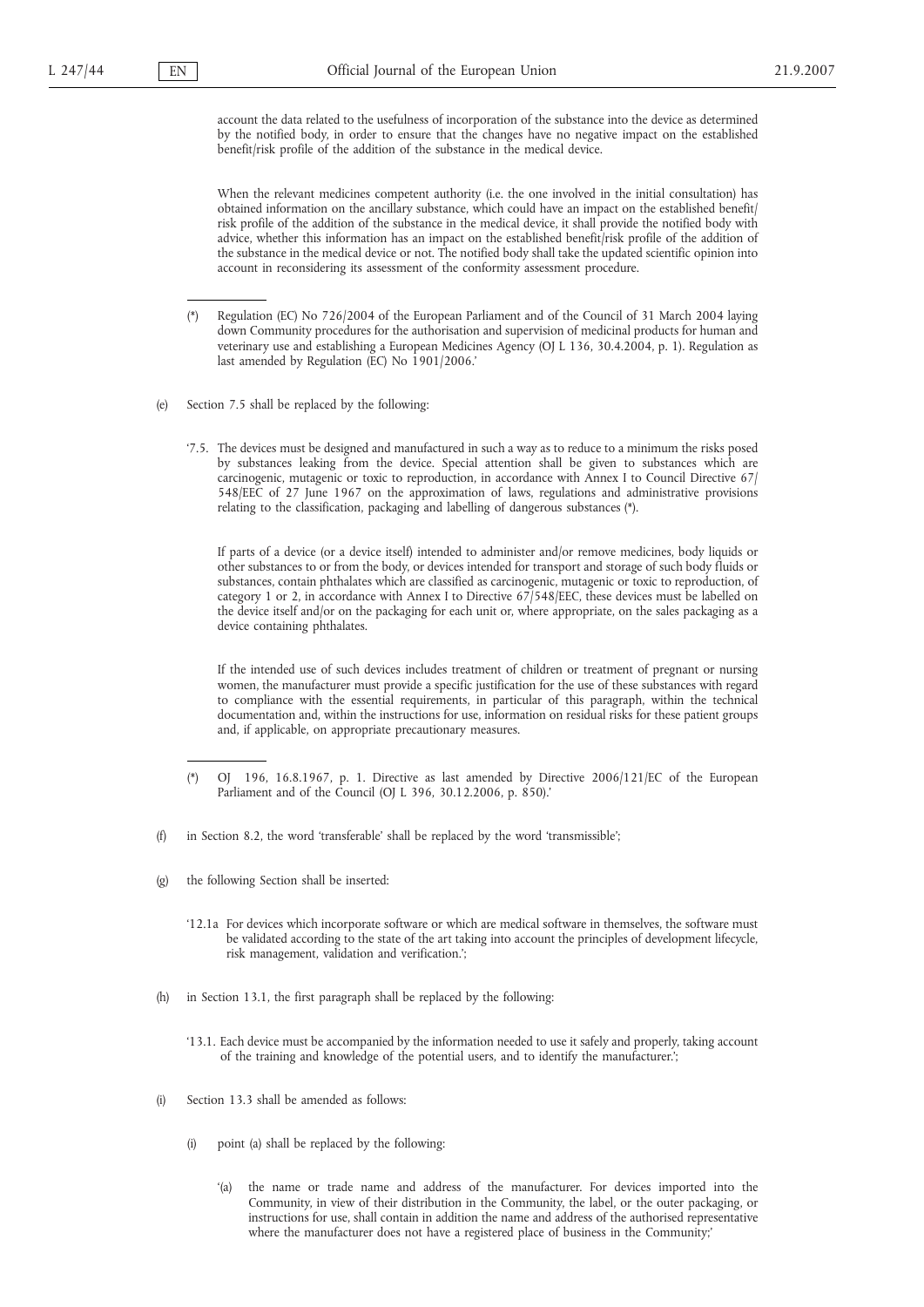- (ii) point (b) shall be replaced by the following:
	- '(b) the details strictly necessary to identify the device and the contents of the packaging especially for the users;'
- (iii) point (f) shall be replaced by the following:
	- '(f) where appropriate, an indication that the device is for single use. A manufacturer's indication of single use must be consistent across the Community;'
- (j) Section 13.6 shall be amended as follows:
	- (i) the following subparagraph shall be added to point (h):

'If the device bears an indication that the device is for single use, information on known characteristics and technical factors known to the manufacturer that could pose a risk if the device were to be re-used. If in accordance with Section 13.1 no instructions for use are needed, the information must be made available to the user upon request;'

- (ii) point (o) shall be replaced by the following:
	- '(o) medicinal substances, or human blood derivatives incorporated into the device as an integral part in accordance with Section 7.4;'
- (iii) the following point shall be added:
	- '(q) date of issue or the latest revision of the instructions for use.';
- (k) Section 14 shall be deleted.
- 2. Annex II shall be amended as follows:
	- (a) Section 2 shall be replaced by the following:
		- '2. The EC declaration of conformity is the procedure whereby the manufacturer who fulfils the obligations imposed by Section 1 ensures and declares that the products concerned meet the provisions of this Directive which apply to them.

The manufacturer must affix the CE marking in accordance with Article 17 and draw up a written declaration of conformity. This declaration must cover one or more medical devices manufactured, clearly identified by means of product name, product code or other unambiguous reference and must be kept by the manufacturer.';

- (b) in Section 3.1, second paragraph, the introductory part of the seventh indent shall be replaced by the following:
	- an undertaking by the manufacturer to institute and keep up to date a systematic procedure to review experience gained from devices in the post-production phase, including the provisions referred to in Annex X, and to implement appropriate means to apply any necessary corrective action. This undertaking must include an obligation for the manufacturer to notify the competent authorities of the following incidents immediately on learning of them:';
- (c) Section 3.2 shall be amended as follows:
	- (i) the following paragraph shall be inserted after the first paragraph:

'It shall include in particular the corresponding documentation, data and records arising from the procedures referred to in point (c).';

- (ii) in point (b), the following indent shall be added:
	- where the design, manufacture and/or final inspection and testing of the products, or elements thereof, is carried out by a third party, the methods of monitoring the efficient operation of the quality system and in particular the type and extent of control applied to the third party;'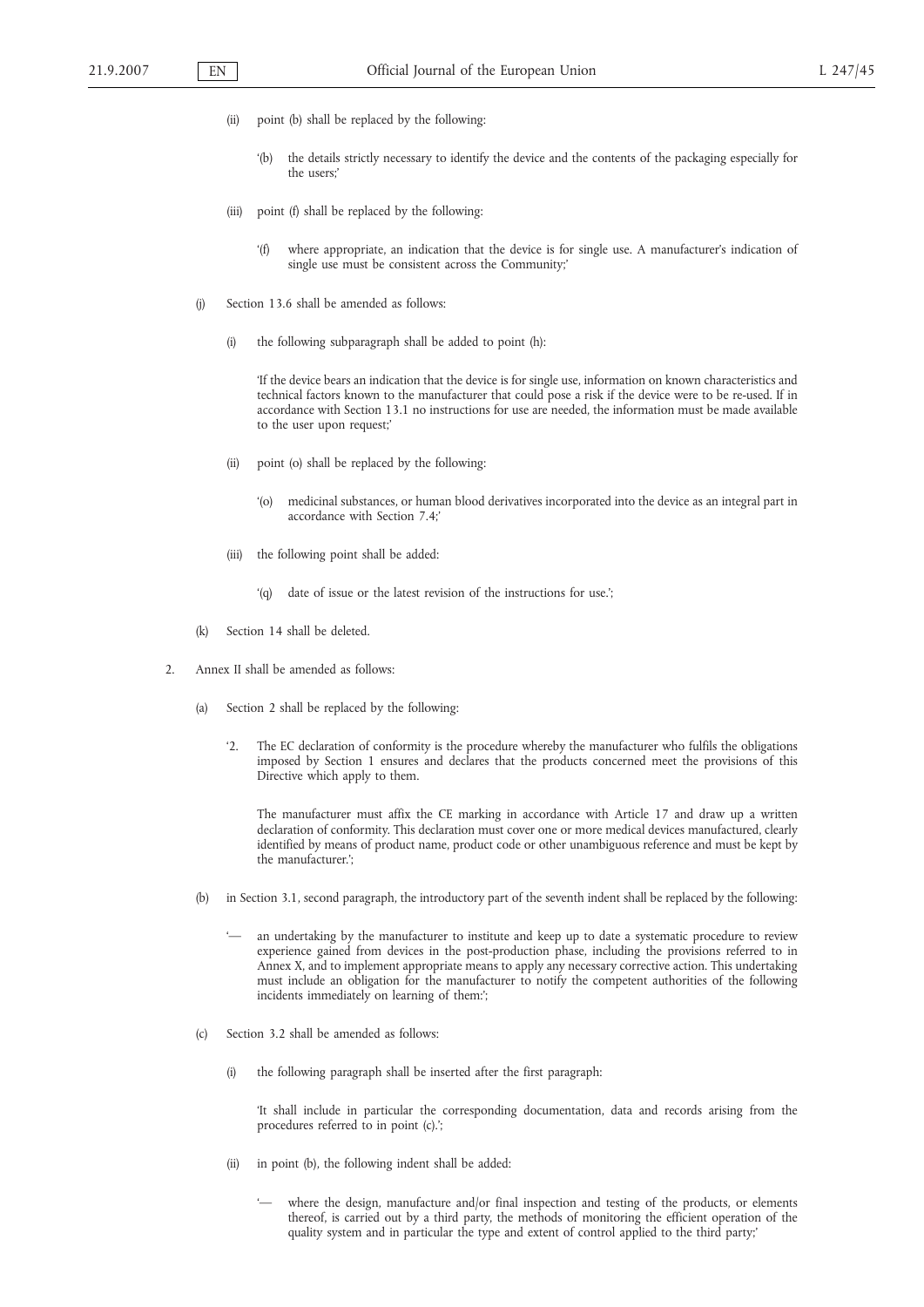- (iii) point (c) shall be replaced by the following:
	- '(c) the procedures for monitoring and verifying the design of the products, including the corresponding documentation, and in particular:
		- a general description of the product, including any variants planned, and its intended use(s),
		- the design specifications, including the standards which will be applied and the results of the risk analysis, and also a description of the solutions adopted to fulfil the essential requirements which apply to the products if the standards referred to in Article 5 are not applied in full,
		- the techniques used to control and verify the design and the processes and systematic measures which will be used when the products are being designed,
		- if the device is to be connected to other device(s) in order to operate as intended, proof must be provided that it conforms to the essential requirements when connected to any such device (s) having the characteristics specified by the manufacturer,
		- a statement indicating whether or not the device incorporates, as an integral part, a substance or a human blood derivative referred to in section 7.4 of Annex I and the data on the tests conducted in this connection required to assess the safety, quality and usefulness of that substance or human blood derivative, taking account of the intended purpose of the device,
		- a statement indicating whether or not the device is manufactured utilising tissues of animal origin as referred to in Commission Directive 2003/32/EC (\*),
		- the solutions adopted as referred to in Annex I, Chapter I, Section 2,
		- the pre-clinical evaluation,
		- the clinical evaluation referred to in Annex X
		- the draft label and, where appropriate, instructions for use.
	- (\*) Commission Directive 2003/32/EC of 23 April 2003 introducing detailed specifications as regards the requirements laid down in Council Directive 93/42/EEC with respect to medical devices manufactured utilising tissues of animal origin (OJ L 105, 26.4.2003, p. 18).'
- (d) the second paragraph of Section 3.3 shall be replaced by the following:

'The assessment team must include at least one member with past experience of assessments of the technology concerned. The assessment procedure must include an assessment, on a representative basis, of the documentation of the design of the product(s) concerned, an inspection on the manufacturer's premises and, in duly substantiated cases, on the premises of the manufacturer's suppliers and/or subcontractors to inspect the manufacturing processes.';

(e) in Section 4.3, the second and third paragraphs shall be replaced by the following:

'In the case of devices referred to in Annex I, Section 7.4, second paragraph, the notified body shall, as regards the aspects referred to in that section, consult one of the competent authorities designated by the Member States in accordance with Directive 2001/83/EC or the EMEA before taking a decision. The opinion of the competent national authority or the EMEA must be drawn up within 210 days after receipt of valid documentation. The scientific opinion of the competent national authority or the EMEA must be included in the documentation concerning the device. The notified body will give due consideration to the views expressed in this consultation when making its decision. It will convey its final decision to the competent body concerned.

In the case of devices referred to in Annex I, Section 7.4, third paragraph, the scientific opinion of the EMEA must be included in the documentation concerning the device. The opinion of the EMEA must be drawn up within 210 days after receipt of valid documentation. The notified body will give due consideration to the opinion of the EMEA when making its decision. The notified body may not deliver the certificate if the EMEA's scientific opinion is unfavourable. It will convey its final decision to the EMEA.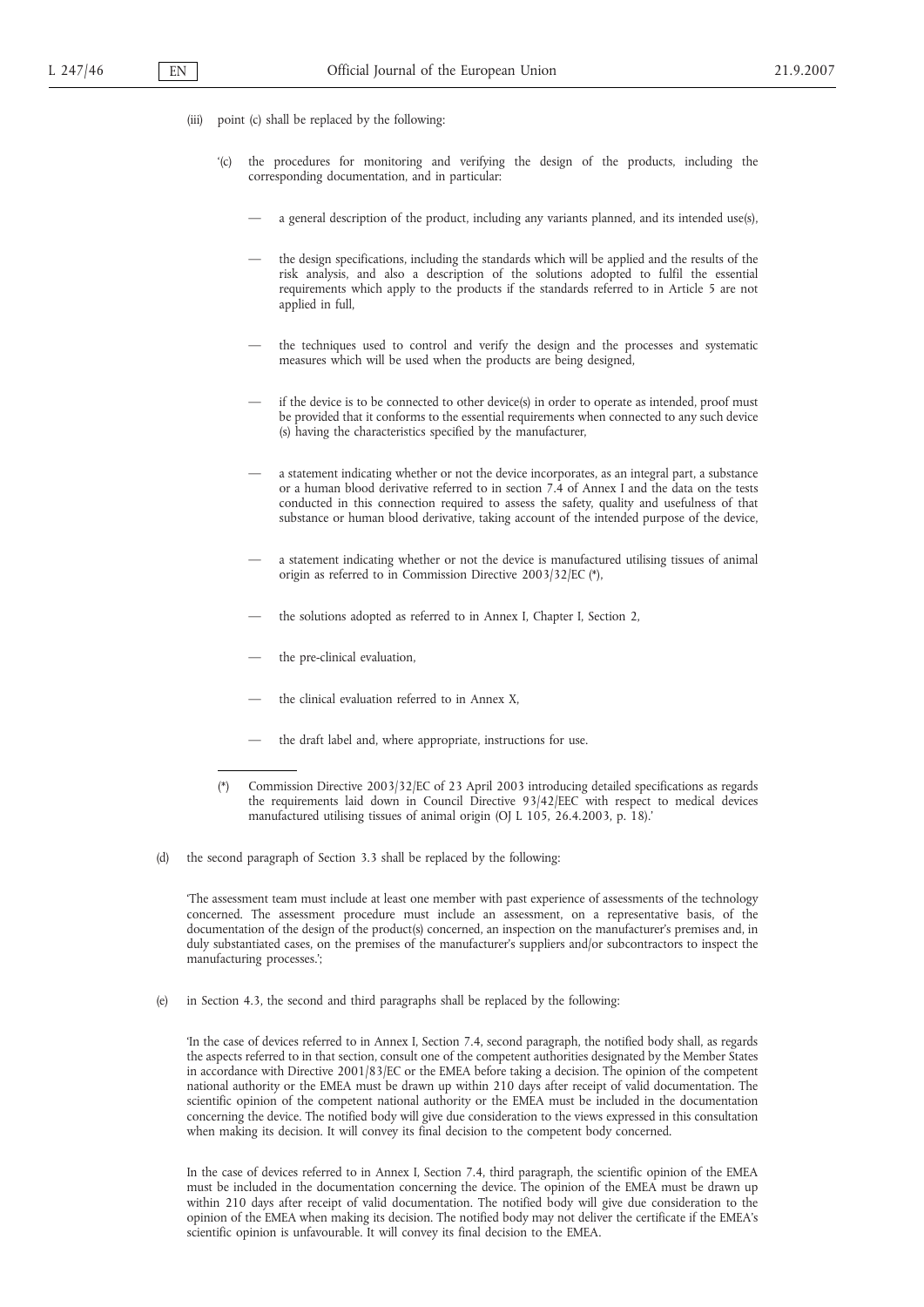In the case of devices manufactured utilising tissues of animal origin as referred to in Directive 2003/32/EC, the notified body must follow the procedures referred to in that Directive.';

- (f) in Section 5.2, the second indent shall be replaced by the following:
	- the data stipulated in the part of the quality system relating to design, such as the results of analyses, calculations, tests, the solutions adopted as referred to in Annex I, Chapter I, Section 2, pre-clinical and clinical evaluation, post-market clinical follow-up plan and the results of the post-market clinical followup, if applicable, etc.,';
- (g) Section 6.1 shall be amended as follows:
	- (i) the introductory part shall be replaced by the following:

'The manufacturer or his authorised representative must, for a period ending at least five years, and in the case of implantable devices at least 15 years, after the last product has been manufactured, keep at the disposal of the national authorities:';

(ii) the following phrase shall be added to the second indent:

'and in particular the documentation, data and records referred to in the second paragraph of Section 3.2,';

- (h) Section 6.3 shall be deleted;
- (i) Section 7 shall be replaced by the following:
	- '7. Application to devices in Classes IIa and IIb.
	- 7.1. In line with Article 11(2) and (3), this Annex may apply to products in Classes IIa and IIb. Section 4, however, does not apply.
	- 7.2. For devices in Class IIa the notified body shall assess, as part of the assessment in Section 3.3, the technical documentation as described in Section 3.2(c) for at least one representative sample for each device subcategory for compliance with the provisions of this Directive.
	- 7.3. For devices in Class IIb the notified body shall assess, as part of the assessment in Section 3.3, the technical documentation as described in Section 3.2(c) for at least one representative sample for each generic device group for compliance with the provisions of this Directive.
	- 7.4. In choosing representative sample(s) the notified body shall take into account the novelty of the technology, similarities in design, technology, manufacturing and sterilisation methods, the intended use and the results of any previous relevant assessments (e.g. with regard to physical, chemical or biological properties) that have been carried out in accordance with this Directive. The notified body shall document and keep available to the competent authority its rationale for the sample(s) taken.
	- 7.5. Further samples shall be assessed by the notified body as part of the surveillance assessment referred to in Section 5.':
- (j) in Section 8, the words 'Article 4(3) of Directive 89/381/EEC' shall be replaced by the words 'Article 114(2) of Directive 2001/83/EC';
- 3. Annex III shall be amended as follows:
	- (a) Section 3 shall be replaced by the following:
		- '3. The documentation must allow an understanding of the design, the manufacture and the performances of the product and must contain the following items in particular:
			- a general description of the type, including any variants planned, and its intended use(s),
			- design drawings, methods of manufacture envisaged, in particular as regards sterilisation, and diagrams of components, sub-assemblies, circuits, etc.,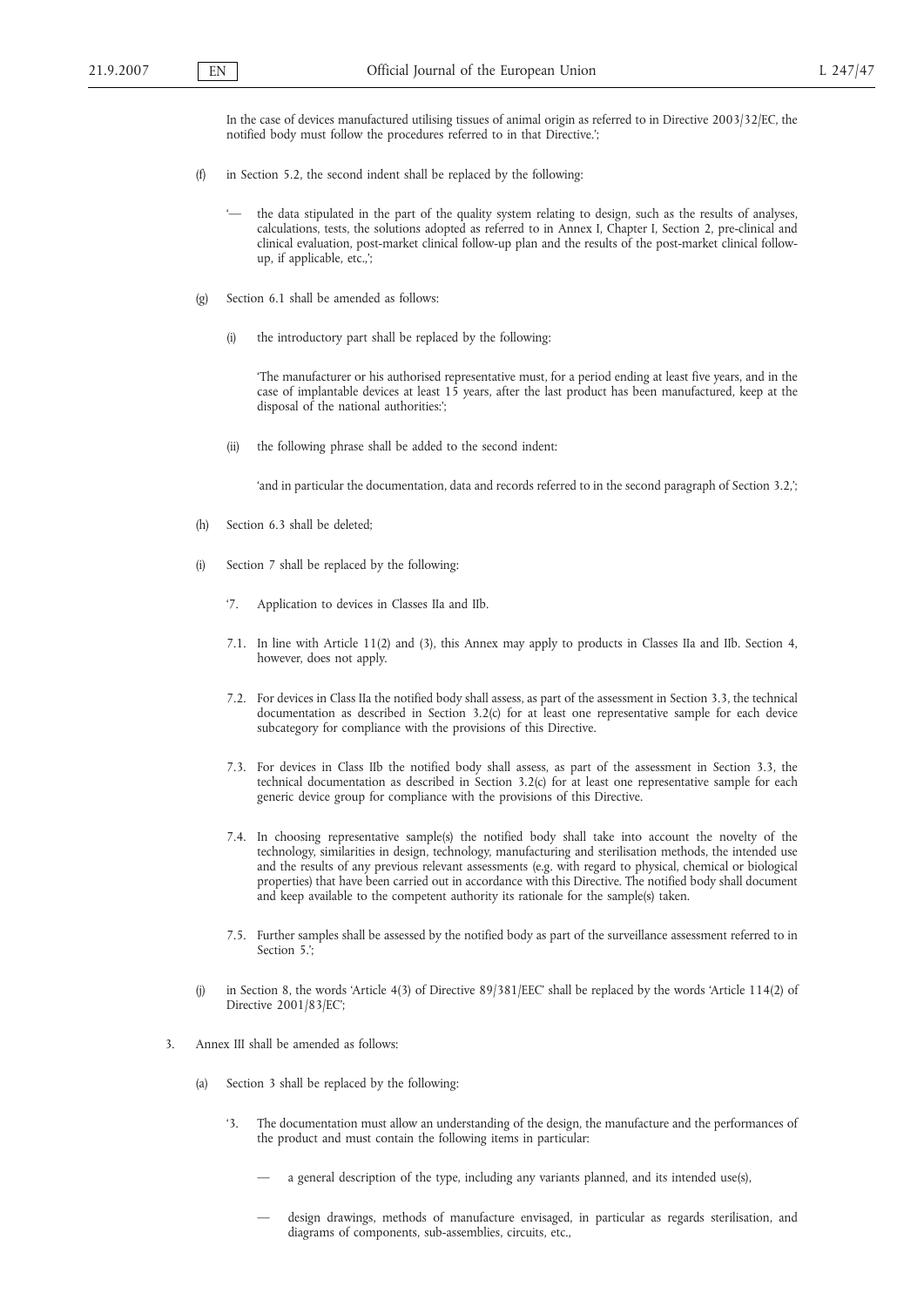- the descriptions and explanations necessary to understand the abovementioned drawings and diagrams and the operation of the product,
- a list of the standards referred to in Article 5, applied in full or in part, and descriptions of the solutions adopted to meet the essential requirements if the standards referred to in Article 5 have not been applied in full,
- the results of the design calculations, risk analysis, investigations, technical tests, etc. carried out,
- a statement indicating whether or not the device incorporates, as an integral part, a substance, or human blood derivative, referred to in Section 7.4 of Annex I, and the data on the tests conducted in this connection which are required to assess the safety, quality and usefulness of that substance, or human blood derivative, taking account of the intended purpose of the device,
- a statement indicating whether or not the device is manufactured utilising tissues of animal origin as referred to in Directive 2003/32/EC,
- the solutions adopted as referred to in Annex I, Chapter I, Section 2,
- the pre-clinical evaluation.
- the clinical evaluation referred to in Annex X,
- the draft label and, where appropriate, instructions for use.':
- in Section 5, the second and third paragraphs shall be replaced by the following:

'In the case of devices referred to in Annex I, Section 7.4, second paragraph, the notified body shall, as regards the aspects referred to in that section, consult one of the authorities designated by the Member States in accordance with Directive 2001/83/EC or the EMEA before taking a decision. The opinion of the competent national authority or the EMEA must be drawn up within 210 days after receipt of valid documentation. The scientific opinion of the competent national authority or the EMEA must be included in the documentation concerning the device. The notified body will give due consideration to the views expressed in this consultation when making its decision. It will convey its final decision to the competent body concerned.

In the case of devices referred to in Annex I, Section 7.4, third paragraph, the scientific opinion of the EMEA must be included in the documentation concerning the device. The opinion of the EMEA must be drawn up within 210 days after receipt of valid documentation. The notified body will give due consideration to the opinion of the EMEA when making its decision. The notified body may not deliver the certificate if the EMEA's scientific opinion is unfavourable. It will convey its final decision to the EMEA.

In the case of devices manufactured utilising tissues of animal origin as referred to in Directive 2003/32/EC, the notified body must follow the procedures referred to in that Directive.';

- (c) Section 7.3 shall be replaced by the following:
	- '7.3. The manufacturer or his authorised representative must keep with the technical documentation copies of EC type-examination certificates and their additions for a period ending at least five years after the last device has been manufactured. In the case of implantable devices, the period shall be at least 15 years after the last product has been manufactured.';
- (d) Section 7.4 shall be deleted;
- Annex IV shall be amended as follows:
	- (a) in Section 1, the words 'established in the Community' shall be deleted;
	- (b) in Section 3, the first paragraph shall be replaced by the following:
		- '3. The manufacturer must undertake to institute and keep up to date a systematic procedure to review experience gained from devices in the post-production phase, including the provisions referred to in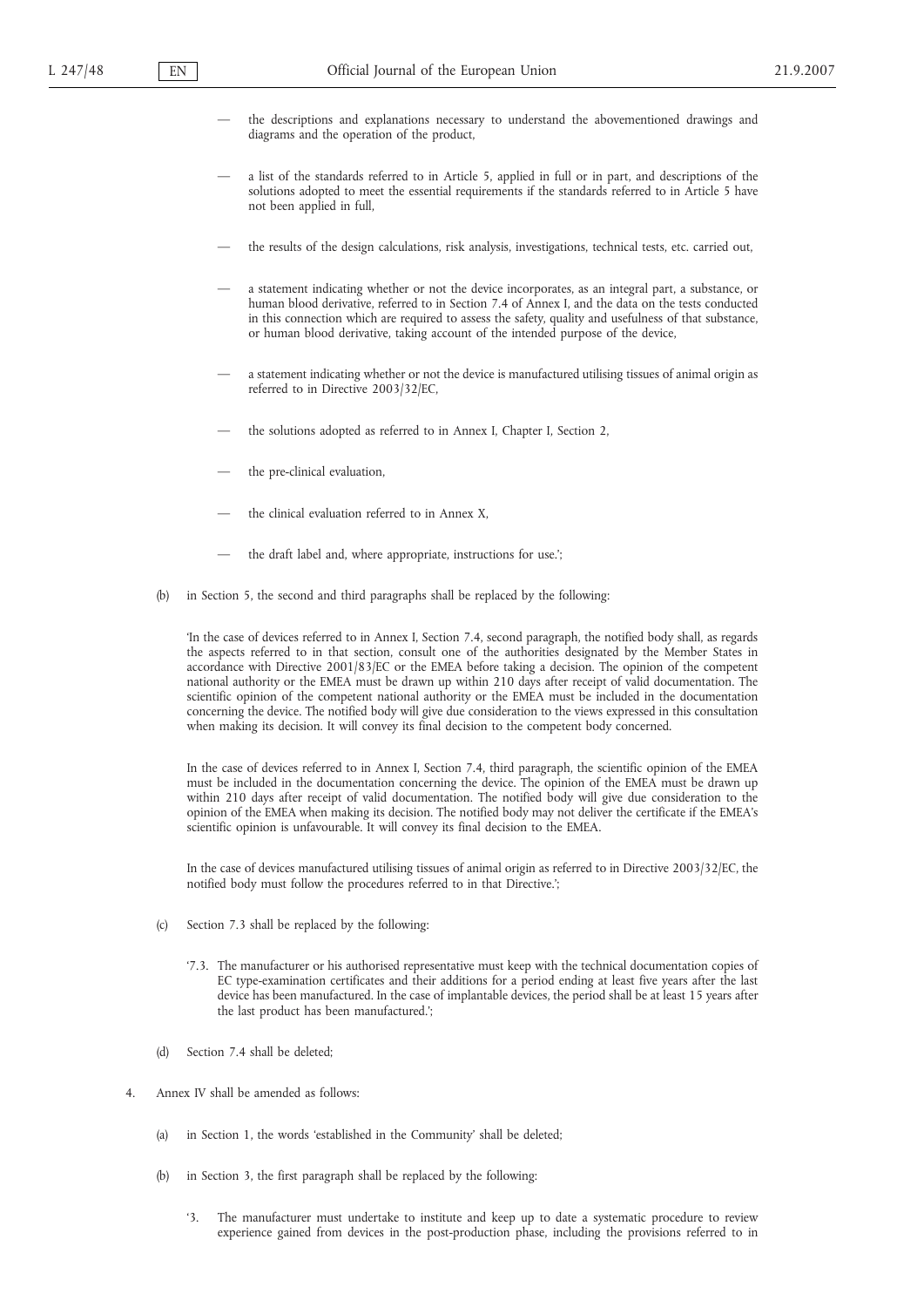Annex X, and to implement appropriate means to apply any necessary corrective action. This undertaking must include an obligation for the manufacturer to notify the competent authorities of the following incidents immediately on learning of them:';

- (c) Section 6.3 shall be replaced by the following:
	- '6.3. Statistical control of products will be based on attributes and/or variables, entailing sampling schemes with operational characteristics which ensure a high level of safety and performance according to the state of the art. The sampling schemes will be established by the harmonised standards referred to in Article 5, taking account of the specific nature of the product categories in question.';
- (d) in Section 7, the introductory part shall be replaced by the following:

'The manufacturer or his authorised representative must, for a period ending at least five years, and in the case of implantable devices at least 15 years, after the last product has been manufactured, make available to the national authorities:';

- (e) in the introductory part of Section 8 the word 'exemptions' shall be deleted;
- (f) in Section 9, the words 'Article 4(3) of Directive 89/381/EEC' shall be replaced by the words 'Article 114(2) of Directive 2001/83/EC';
- 5. Annex V shall be amended as follows:
	- (a) Section 2 shall be replaced by the following:
		- '2. The EC declaration of conformity is the part of the procedure whereby the manufacturer who fulfils the obligations imposed by Section 1 ensures and declares that the products concerned conform to the type described in the EC type-examination certificate and meet the provisions of this Directive which apply to them.

The manufacturer must affix the CE marking in accordance with Article 17 and draw up a written declaration of conformity. This declaration must cover one or more medical devices manufactured, clearly identified by means of product name, product code or other unambiguous reference, and must be kept by the manufacturer.';

- (b) in the eighth indent of the second paragraph of Section 3.1, the introductory part shall be replaced by the following:
	- an undertaking by the manufacturer to institute and keep up to date a systematic procedure to review experience gained from devices in the post-production phase, including the provisions referred to in Annex X, and to implement appropriate means to apply any necessary corrective action. This undertaking must include an obligation for the manufacturer to notify the competent authorities of the following incidents immediately on learning of them;';
- (c) in point (b) of the third paragraph of Section 3.2, the following indent shall be added:
	- where the manufacture and/or final inspection and testing of the products, or elements thereof, are carried out by a third party, the methods of monitoring the efficient operation of the quality system and in particular the type and extent of control applied to the third party;'
- (d) in Section 4.2, the following indent shall be inserted after the first indent:
	- the technical documentation.':
- (e) in Section 5.1, the introductory part shall be replaced by the following:

'The manufacturer or his authorised representative must, for a period ending at least five years, and in the case of implantable devices at least 15 years, after the last product has been manufactured, make available to the national authorities:';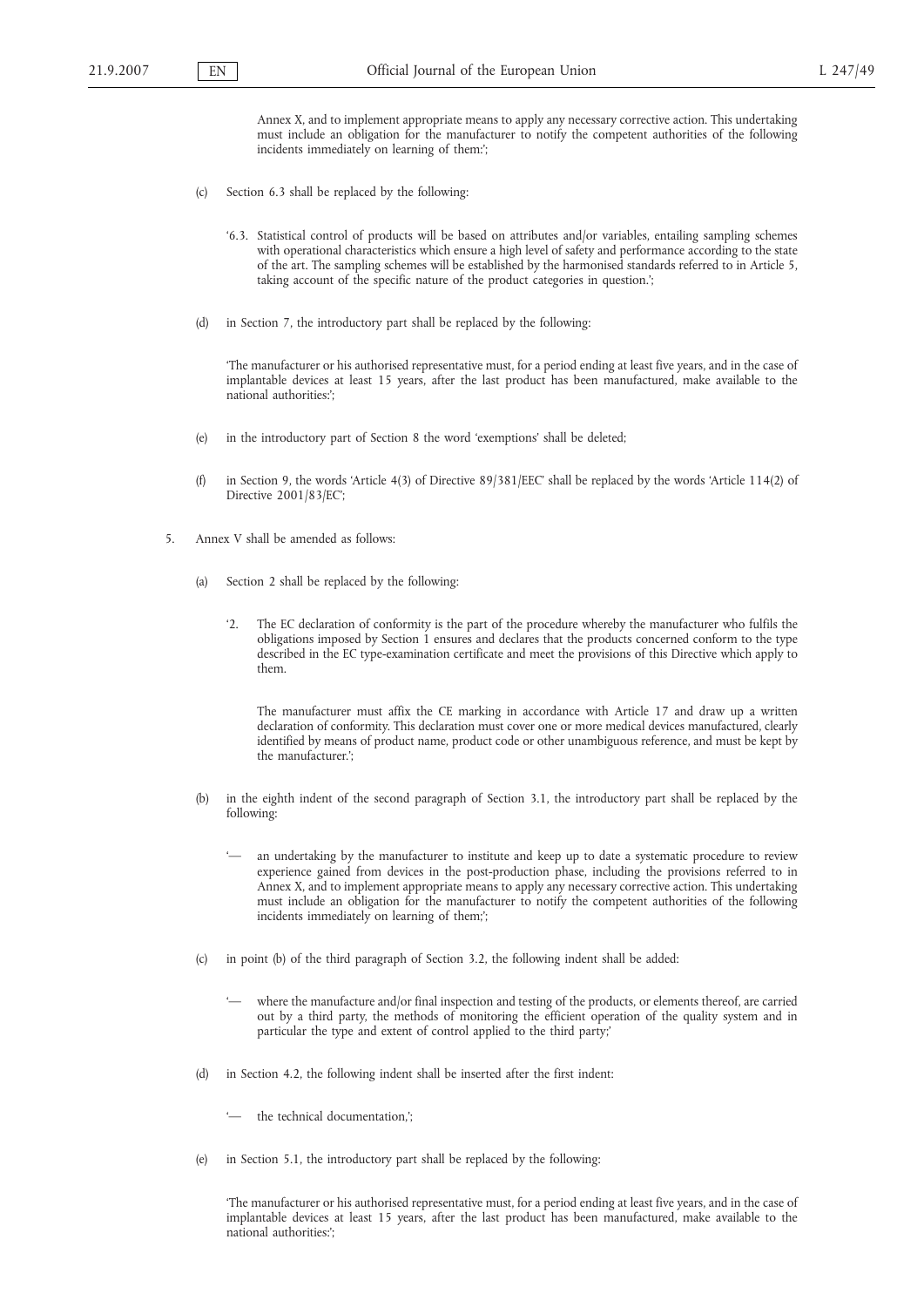(f) Section 6 shall be replaced by the following:

### '6. **Application to devices in Class IIa**

In line with Article 11(2), this Annex may apply to products in Class IIa, subject to the following:

- 6.1. By way of derogation from Sections 2, 3.1 and 3.2, by virtue of the declaration of conformity the manufacturer ensures and declares that the products in Class IIa are manufactured in conformity with the technical documentation referred to in Section 3 of Annex VII and meet the requirements of this Directive which apply to them.
- 6.2. For devices in Class IIa the notified body shall assess, as part of the assessment in Section 3.3, the technical documentation as described in Section 3 of Annex VII for at least one representative sample for each device subcategory for compliance with the provisions of this Directive.
- 6.3. In choosing representative sample(s) the notified body shall take into account the novelty of the technology, similarities in design, technology, manufacturing and sterilisation methods, the intended use and the results of any previous relevant assessments (e.g. with regard to physical, chemical or biological properties) that have been carried out in accordance with this Directive. The notified body shall document and keep available to the competent authority its rationale for the sample(s) taken.
- 6.4. Further samples shall be assessed by the notified body as part of the surveillance assessment referred to in Section 4.3.';
- (g) in Section 7, the words 'Article 4(3) of Directive 89/381/EEC' shall be replaced by the words 'Article 114(2) of Directive 2001/83/EC';
- 6. Annex VI shall be amended as follows:
	- (a) Section 2 shall be replaced by the following:
		- '2. The EC declaration of conformity is the part of the procedure whereby the manufacturer who fulfils the obligations imposed by Section 1 ensures and declares that the products concerned conform to the type described in the EC type-examination certificate and meet the provisions of this Directive which apply to them.

The manufacturer affixes the CE marking in accordance with Article 17 and draws up a written declaration of conformity. This declaration must cover one or more medical devices manufactured, clearly identified by means of product name, product code or other unambiguous reference, and be kept by the manufacturer. The CE marking must be accompanied by the identification number of the notified body which performs the tasks referred to in this Annex.';

- (b) in the eighth indent of the second paragraph of Section 3.1, the introductory part shall be replaced by the following:
	- an undertaking by the manufacturer to institute and keep up to date a systematic procedure to review experience gained from devices in the post-production phase, including the provisions referred to in Annex X, and to implement appropriate means to apply any necessary corrective action. This undertaking must include an obligation for the manufacturer to notify the competent authorities of the following incidents immediately on learning of them:';
- (c) in Section 3.2, the following indent shall be added:
	- where the final inspection and testing of the products, or elements thereof, are carried out by a third party, the methods of monitoring the efficient operation of the quality system and in particular the type and extent of control applied to the third party;'
- (d) in Section 5.1, the introductory part shall be replaced by the following:

'The manufacturer or his authorised representative must, for a period ending at least five years, and in the case of implantable devices at least 15 years, after the last product has been manufactured, make available to the national authorities:';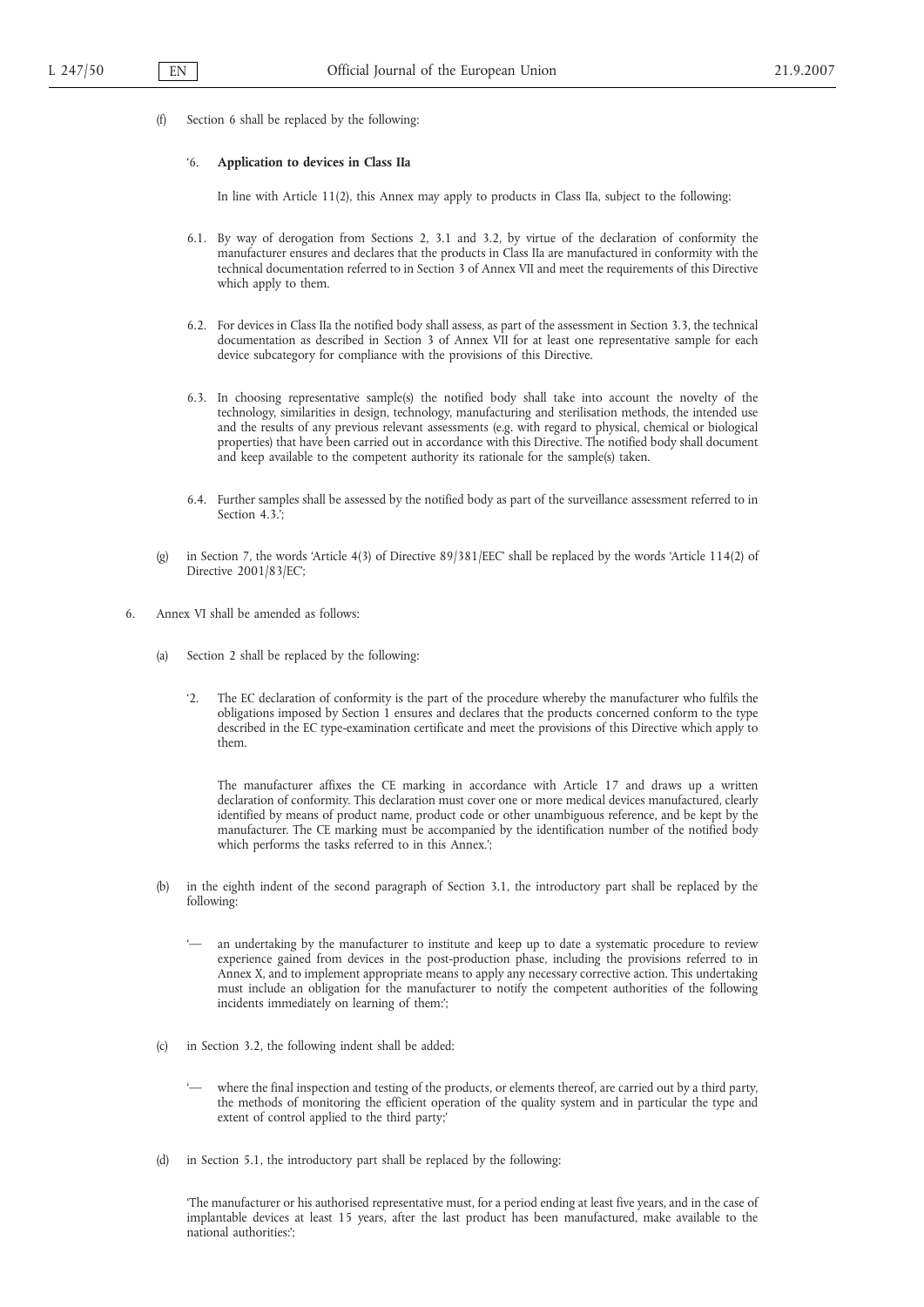(e) Section 6 shall be replaced by the following:

### '6. **Application to devices in Class IIa**

In line with Article 11(2), this Annex may apply to products in Class IIa, subject to the following:

- 6.1. By way of derogation from Sections 2, 3.1 and 3.2, by virtue of the declaration of conformity the manufacturer ensures and declares that the products in Class IIa are manufactured in conformity with the technical documentation referred to in Section 3 of Annex VII and meet the requirements of this Directive which apply to them.
- 6.2. For devices in Class IIa the notified body shall assess, as part of the assessment in Section 3.3, the technical documentation as described in Section 3 of Annex VII for at least one representative sample for each device subcategory for compliance with the provisions of this Directive.
- 6.3. In choosing representative sample(s) the notified body shall take into account the novelty of the technology, similarities in design, technology, manufacturing and sterilisation methods, the intended use and the results of any previous relevant assessments (e.g. with regard to physical, chemical or biological properties) that have been carried out in accordance with this Directive. The notified body shall document and keep available to the competent authority its rationale for the sample(s) taken.
- 6.4. Further samples shall be assessed by the notified body as part of the surveillance assessment referred to in Section 4.3.';
- 7. Annex VII shall be amended as follows:
	- (a) Sections 1 and 2 shall be replaced by the following:
		- '1. The EC declaration of conformity is the procedure whereby the manufacturer or his authorised representative who fulfils the obligations imposed by Section 2 and, in the case of products placed on the market in a sterile condition and devices with a measuring function, the obligations imposed by Section 5 ensures and declares that the products concerned meet the provisions of this Directive which apply to them.
		- 2. The manufacturer must prepare the technical documentation described in Section 3. The manufacturer or his authorised representative must make this documentation, including the declaration of conformity, available to the national authorities for inspection purposes for a period ending at least five years after the last product has been manufactured. In the case of implantable devices the period shall be at least 15 years after the last product has been manufactured.';
	- (b) Section 3 shall be amended as follows:
		- (i) the first indent shall be replaced by the following:
			- a general description of the product, including any variants planned and its intended use(s),';
		- (ii) the fifth indent shall be replaced by the following:
			- in the case of products placed on the market in a sterile condition, description of the methods used and the validation report,';
		- (iii) the seventh indent shall be replaced by the following indents:
			- the solutions adopted as referred to in Annex I, Chapter I, Section 2,
			- the pre-clinical evaluation,';
		- (iv) the following indent shall be inserted after the seventh indent:
			- '— the clinical evaluation in accordance with Annex X,';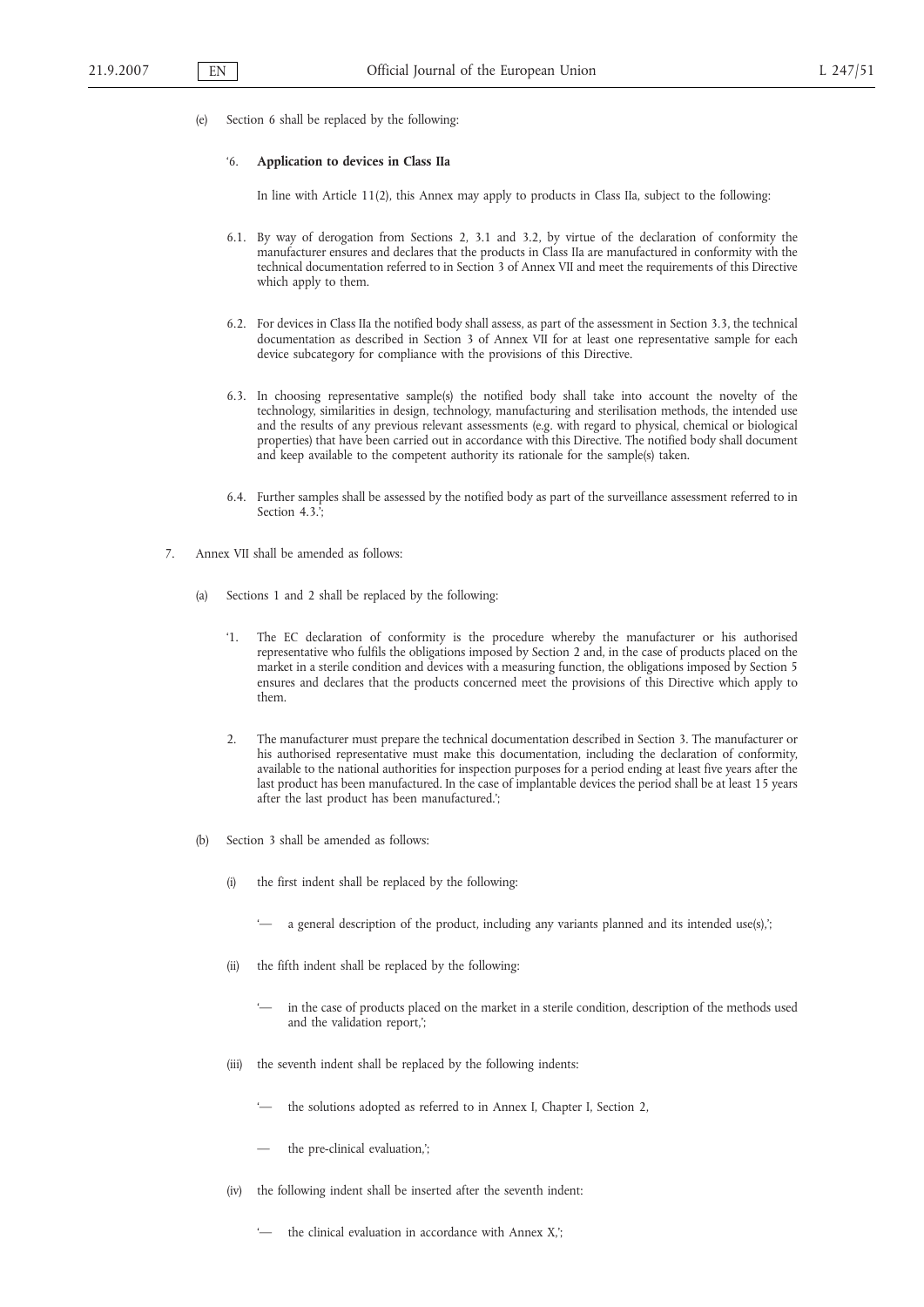- (c) in Section 4, the introductory part shall be replaced by the following:
	- '4. The manufacturer shall institute and keep up to date a systematic procedure to review experience gained from devices in the post-production phase, including the provisions referred to in Annex X, and to implement appropriate means to apply any necessary corrective actions, taking account of the nature and risks in relation to the product. He shall notify the competent authorities of the following incidents immediately on learning of them:';
- (d) in Section 5, the words 'Annex IV, V or VI' shall be replaced by the words 'Annex II, IV, V or VI';
- 8. Annex VIII shall be amended as follows:
	- (a) in Section 1, the words 'established in the Community' shall be deleted;
	- (b) Section 2.1 shall be amended as follows:
		- (i) the following indent shall be inserted after the introductory phrase:
			- '— the name and address of the manufacturer,';
		- (ii) the fourth indent shall be replaced by the following:
			- '— the specific characteristics of the product as indicated by the prescription,';
	- (c) Section 2.2 shall be amended as follows:
		- (i) the second indent shall be replaced by the following:
			- '— the clinical investigation plan,';
		- (ii) the following indents shall be inserted after the second indent:
			- '— the investigator's brochure,
			- the confirmation of insurance of subjects,
			- the documents used to obtain informed consent,
			- a statement indicating whether or not the device incorporates, as an integral part, a substance or human blood derivative referred to in Section 7.4 of Annex I,
			- a statement indicating whether or not the device is manufactured utilising tissues of animal origin as referred to in Directive 2003/32/EC,';
	- (d) in Section 3.1, the first paragraph shall be replaced by the following:
		- '3.1. For custom-made devices, documentation, indicating manufacturing site(s) and allowing an understanding of the design, manufacture and performances of the product, including the expected performances, so as to allow assessment of conformity with the requirements of this Directive.';
	- (e) Section 3.2 shall be replaced by the following:
		- '3.2. For devices intended for clinical investigations, the documentation must contain:
			- a general description of the product and its intended use,
			- design drawings, methods of manufacture envisaged, in particular as regards sterilisation, and diagrams of components, sub-assemblies, circuits, etc.,
			- the descriptions and explanations necessary to understand the abovementioned drawings and diagrams and the operation of the product,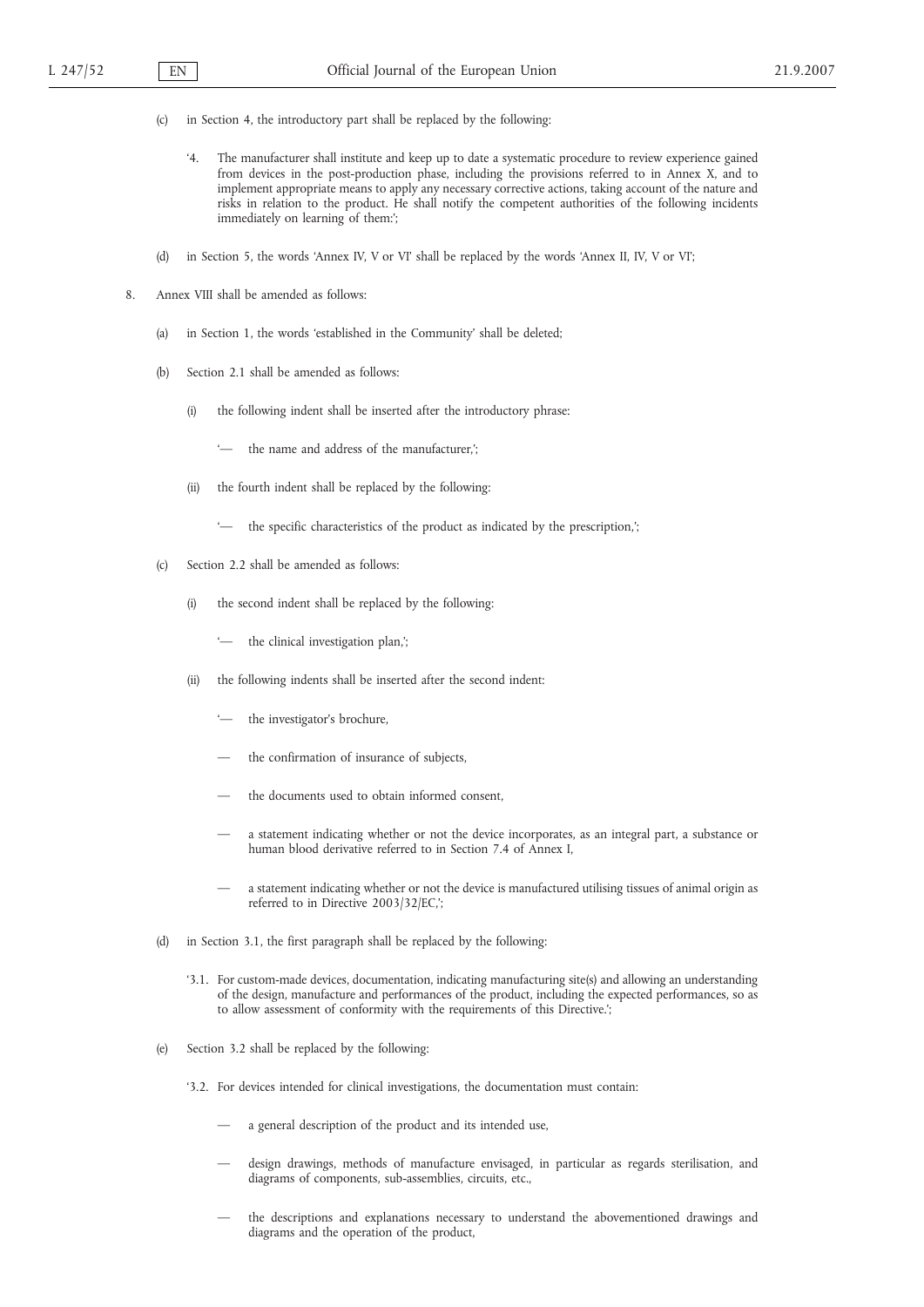- the results of the risk analysis and a list of the standards referred to in Article 5, applied in full or in part, and descriptions of the solutions adopted to meet the essential requirements of this Directive if the standards referred to in Article 5 have not been applied,
- if the device incorporates, as an integral part, a substance or human blood derivative referred to in Section 7.4 of Annex I, the data on the tests conducted in this connection which are required to assess the safety, quality and usefulness of that substance or human blood derivative, taking account of the intended purpose of the device,
- if the device is manufactured utilising tissues of animal origin as referred to in Directive 2003/32 EC, the risk management measures in this connection which have been applied to reduce the risk of infection,
- the results of the design calculations, and of the inspections and technical tests carried out, etc.

The manufacturer must take all the measures necessary to ensure that the manufacturing process produces products which are manufactured in accordance with the documentation referred to in the first paragraph of this Section.

The manufacturer must authorise the assessment, or audit where necessary, of the effectiveness of these measures.';

- (f) Section 4 shall be replaced by the following:
	- '4. The information contained in the declarations concerned by this Annex shall be kept for a period of time of at least five years. In the case of implantable devices the period shall be at least 15 years.';
- (g) the following section shall be added:
	- '5. For custom-made devices, the manufacturer must undertake to review and document experience gained in the post-production phase, including the provisions referred to in Annex X, and to implement appropriate means to apply any necessary corrective action. This undertaking must include an obligation for the manufacturer to notify the competent authorities of the following incidents immediately on learning of them and the relevant corrective actions:
		- (i) any malfunction or deterioration in the characteristics and/or performance of a device, as well as any inadequacy in the labelling or the instructions for use which might lead to or might have led to the death of a patient or user or to a serious deterioration in his state of health;
		- (ii) any technical or medical reason connected with the characteristics or performance of a device for the reasons referred to in subparagraph (i) leading to systematic recall of devices of the same type by the manufacturer.';
- 9. Annex IX shall be amended as follows:
	- (a) Chapter I shall be amended as follows:
		- (i) in Section 1.4, the following sentence shall be added:

'Stand alone software is considered to be an active medical device.';

(ii) Section 1.7 shall be replaced by the following:

# '1.7. **Central circulatory system**

For the purposes of this Directive, "central circulatory system" means the following vessels:

arteriae pulmonales, aorta ascendens, arcus aorta, aorta descendens to the bifurcatio aortae, arteriae coronariae, arteria carotis communis, arteria carotis externa, arteria carotis interna, arteriae cerebrales, truncus brachiocephalicus, venae cordis, venae pulmonales, vena cava superior, vena cava inferior.';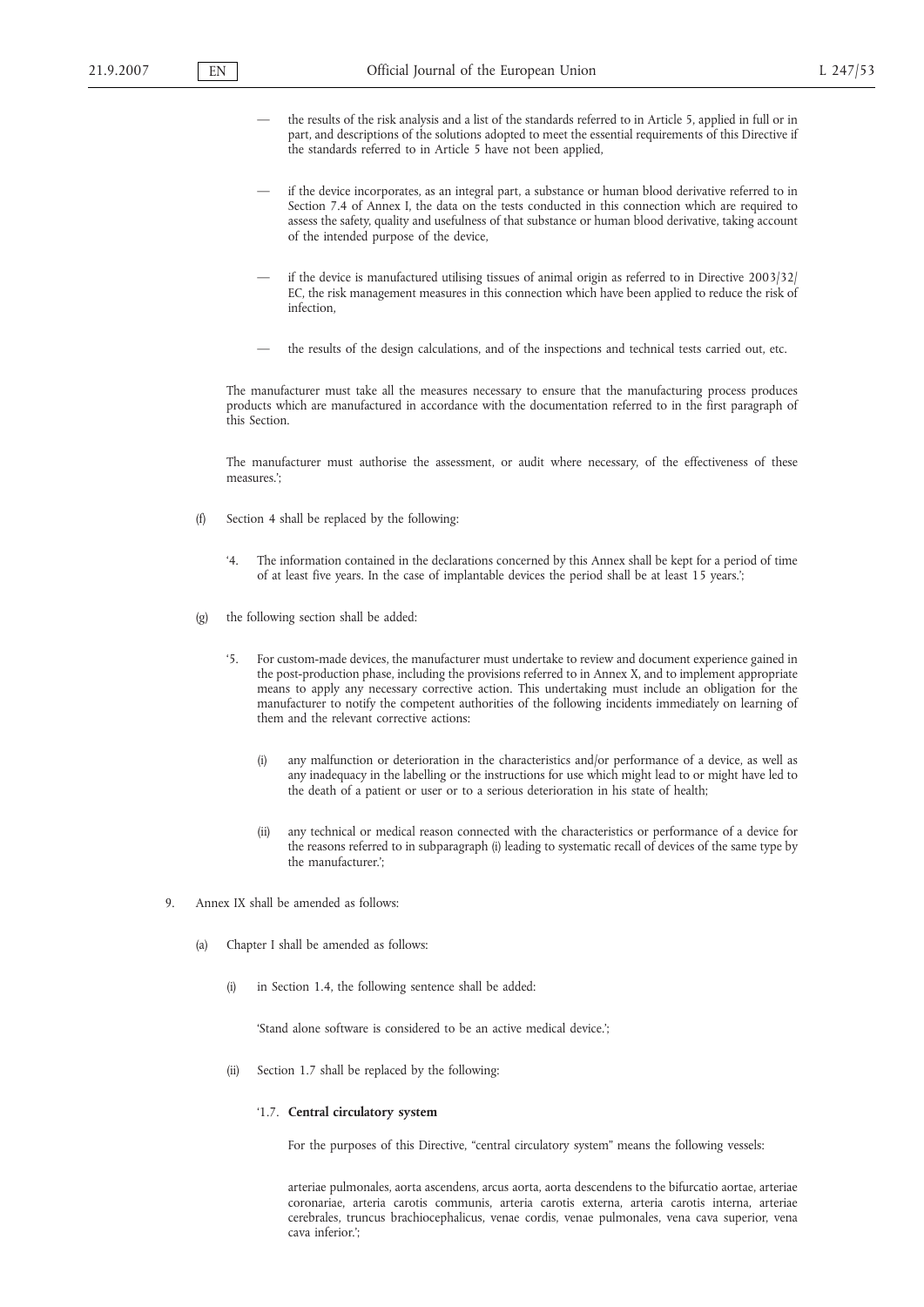- (b) in Chapter II, Section 2, the following section shall be added:
	- '2.6. In calculating the duration referred to in Section 1.1 of Chapter I, continuous use means "an uninterrupted actual use of the device for the intended purpose". However where usage of a device is discontinued in order for the device to be replaced immediately by the same or an identical device this shall be considered an extension of the continuous use of the device.';
- (c) Chapter III shall be amended as follows:
	- (i) the introductory phrase of the first paragraph of Section 2.1 shall be replaced by the following:

'All invasive devices with respect to body orifices, other than surgically invasive devices and which are not intended for connection to an active medical device or which are intended for connection to an active medical device in Class I:';

- (ii) Section 2.2 shall be replaced by the following:
	- '2.2. **Rule 6**

All surgically invasive devices intended for transient use are in Class IIa unless they are:

- intended specifically to control, diagnose, monitor or correct a defect of the heart or of the central circulatory system through direct contact with these parts of the body, in which case they are in Class III,
- reusable surgical instruments, in which case they are in Class I,
- intended specifically for use in direct contact with the central nervous system, in which case they are in Class III,
- intended to supply energy in the form of ionising radiation in which case they are in Class IIb,
- intended to have a biological effect or to be wholly or mainly absorbed in which case they are in Class IIb,
- intended to administer medicines by means of a delivery system, if this is done in a manner that is potentially hazardous taking account of the mode of application, in which case they are in Class IIb.';
- (iii) in Section 2.3, the first indent shall be replaced by the following:
	- either specifically to control, diagnose, monitor or correct a defect of the heart or of the central circulatory system through direct contact with these parts of the body, in which case they are in Class III,';
- (iv) in Section 4.1, first paragraph, the reference '65/65/EEC' shall be replaced by the reference '2001/83/EC';
- (v) in Section 4.1, the second paragraph shall be replaced by the following:

'All devices incorporating, as an integral part, a human blood derivative are in Class III.';

(vi) in Section 4.3, second paragraph, the following phrase shall be added:

'unless they are specifically to be used for disinfecting invasive devices in which case they are in Class IIb.';

(vii) in Section 4.4, the words 'Non-active devices' shall be replaced by the word 'Devices';